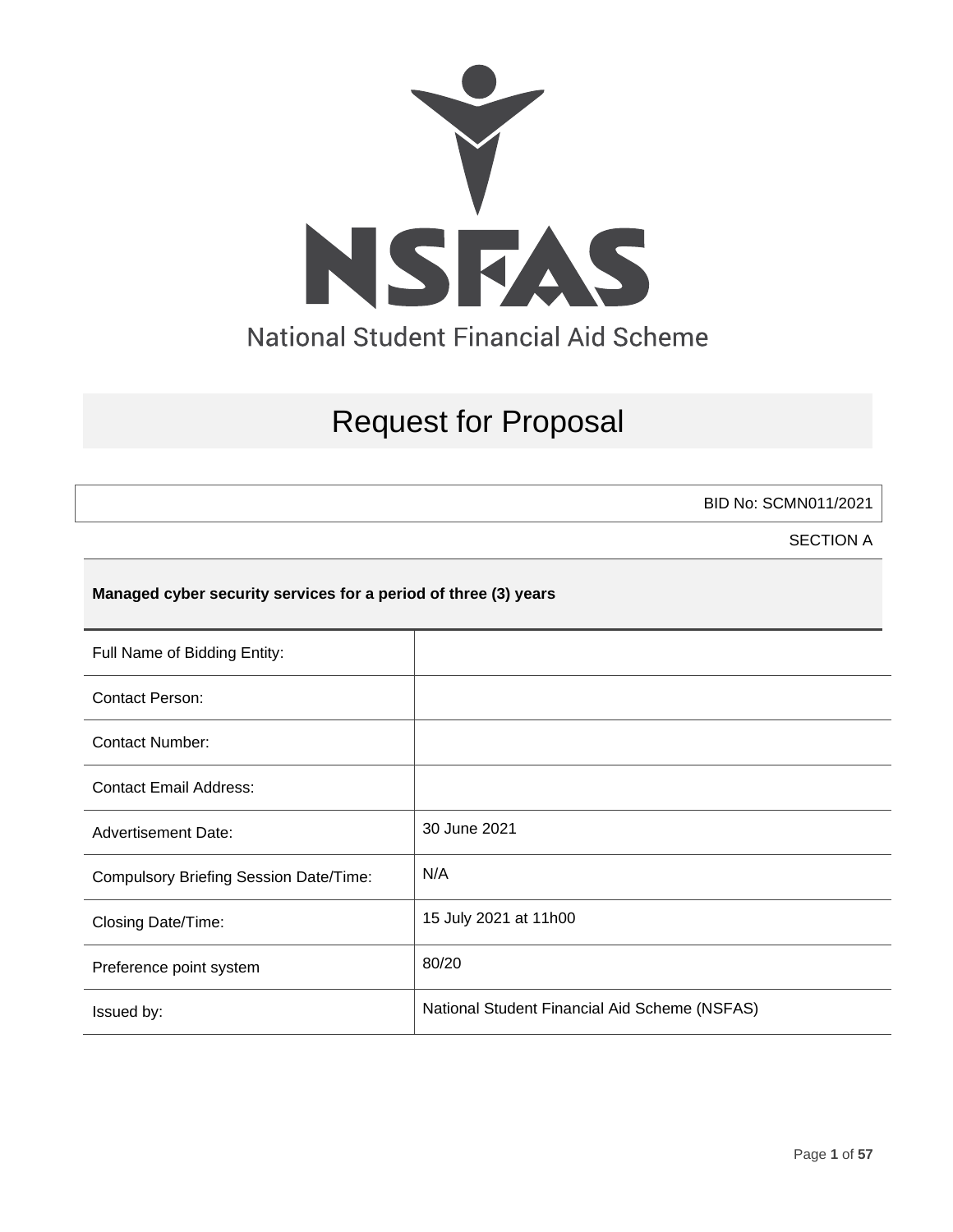

## **INVITATION TO BID (SBD1)**

|                                                                                       |                                                                                                                                                                      |                     |                  | YOU ARE HEREBY INVITED TO BID FOR REQUIREMENTS OF THE NATONAL STUDENT FINANCIAL AID SCHEME (NSFAS) |                         |                                                |                              |                  |                              |
|---------------------------------------------------------------------------------------|----------------------------------------------------------------------------------------------------------------------------------------------------------------------|---------------------|------------------|----------------------------------------------------------------------------------------------------|-------------------------|------------------------------------------------|------------------------------|------------------|------------------------------|
| <b>BID NUMBER:</b>                                                                    |                                                                                                                                                                      | <b>SCMN011/2021</b> |                  | <b>CLOSING DATE:</b>                                                                               |                         | 15 July 2021                                   | <b>CLOSING TIME:</b>         |                  | 11:00AM                      |
| <b>DESCRIPTION</b><br>Managed cyber security services for a period of three (3) years |                                                                                                                                                                      |                     |                  |                                                                                                    |                         |                                                |                              |                  |                              |
|                                                                                       |                                                                                                                                                                      |                     |                  | BID RESPONSE DOCUMENTS MUST BE DEPOSITED IN THE BID BOX SITUATED AT (STREET ADDRESS)               |                         |                                                |                              |                  |                              |
| <b>NSFAS Office, 10 Brodie Road</b>                                                   |                                                                                                                                                                      |                     |                  |                                                                                                    |                         |                                                |                              |                  |                              |
| 2nd Floor, House Vincent Building                                                     |                                                                                                                                                                      |                     |                  |                                                                                                    |                         |                                                |                              |                  |                              |
| <b>Wynberg, Cape Town</b>                                                             |                                                                                                                                                                      |                     |                  |                                                                                                    |                         |                                                |                              |                  |                              |
| 7801                                                                                  |                                                                                                                                                                      |                     |                  |                                                                                                    |                         |                                                |                              |                  |                              |
| BIDDING PROCEDURE ENQUIRIES MAY BE DIRECTED TO                                        |                                                                                                                                                                      |                     |                  |                                                                                                    |                         | <b>TECHNICAL ENQUIRIES MAY BE DIRECTED TO:</b> |                              |                  |                              |
| <b>CONTACT PERSON</b>                                                                 |                                                                                                                                                                      | <b>SCM</b>          |                  |                                                                                                    | <b>CONTACT PERSON</b>   |                                                |                              | <b>SCM</b>       |                              |
| <b>TELEPHONE NUMBER</b>                                                               |                                                                                                                                                                      | 021 763 3200        |                  |                                                                                                    | <b>TELEPHONE NUMBER</b> |                                                |                              | 021 763 3200     |                              |
| <b>FACSIMILE NUMBER</b>                                                               |                                                                                                                                                                      | N/A                 |                  |                                                                                                    | <b>FACSIMILE NUMBER</b> |                                                |                              | N/A              |                              |
| <b>E-MAIL ADDRESS</b>                                                                 |                                                                                                                                                                      |                     | SCM@NSFAS.ORG.ZA |                                                                                                    | <b>E-MAIL ADDRESS</b>   |                                                |                              |                  | SCM@NSFAS.ORG.ZA             |
| <b>SUPPLIER INFORMATION</b>                                                           |                                                                                                                                                                      |                     |                  |                                                                                                    |                         |                                                |                              |                  |                              |
| NAME OF BIDDER                                                                        |                                                                                                                                                                      |                     |                  |                                                                                                    |                         |                                                |                              |                  |                              |
| POSTAL ADDRESS                                                                        |                                                                                                                                                                      |                     |                  |                                                                                                    |                         |                                                |                              |                  |                              |
| STREET ADDRESS                                                                        |                                                                                                                                                                      |                     |                  |                                                                                                    |                         |                                                |                              |                  |                              |
| <b>TELEPHONE NUMBER</b>                                                               |                                                                                                                                                                      | CODE                |                  |                                                                                                    |                         | <b>NUMBER</b>                                  |                              |                  |                              |
| <b>CELLPHONE NUMBER</b>                                                               |                                                                                                                                                                      |                     |                  |                                                                                                    |                         |                                                |                              |                  |                              |
| <b>FACSIMILE NUMBER</b>                                                               |                                                                                                                                                                      | CODE                |                  |                                                                                                    |                         | <b>NUMBER</b>                                  |                              |                  |                              |
| <b>E-MAIL ADDRESS</b>                                                                 |                                                                                                                                                                      |                     |                  |                                                                                                    |                         |                                                |                              |                  |                              |
| VAT REGISTRATION NUMBER                                                               |                                                                                                                                                                      |                     |                  |                                                                                                    |                         |                                                |                              |                  |                              |
| <b>SUPPLIER</b><br><b>COMPLIANCE STATUS</b>                                           |                                                                                                                                                                      | <b>SYSTEM PIN:</b>  | TAX COMPLIANCE   |                                                                                                    | <b>OR</b>               | CENTRAL SUPPLIER<br><b>DATABASE No:</b>        | <b>MAAA</b>                  |                  |                              |
| <b>B-BBEE STATUS</b>                                                                  |                                                                                                                                                                      |                     |                  | <b>TICK APPLICABLE BOX]</b>                                                                        |                         | <b>B-BBEE STATUS LEVEL SWORN</b>               |                              |                  | <b>[TICK APPLICABLE BOX]</b> |
| <b>LEVEL VERIFICATION</b><br><b>CERTIFICATE</b>                                       |                                                                                                                                                                      | $\mathbf{I}$        | Yes              | $\Box$ No                                                                                          | <b>AFFIDAVIT</b>        |                                                |                              | $\Box$ Yes       | $\Box$<br>No                 |
|                                                                                       | [A B-BBEE STATUS LEVEL VERIFICATION CERTIFICATE/ SWORN AFFIDAVIT (FOR EMES & QSEs) MUST BE SUBMITTED IN<br><b>ORDER TO QUALIFY FOR PREFERENCE POINTS FOR B-BBEET</b> |                     |                  |                                                                                                    |                         |                                                |                              |                  |                              |
|                                                                                       |                                                                                                                                                                      |                     |                  |                                                                                                    |                         |                                                |                              | $\mathsf{T}$ Yes | $\Box$ No                    |
| ARE YOU THE<br>1<br><b>ACCREDITED</b><br>$\Box$ Yes<br>REPRESENTATIVE IN SOUTH        |                                                                                                                                                                      | $\Box$ No           | 2                | ARE YOU A FOREIGN<br>BASED SUPPLIER FOR THE GOODS<br><b>/SERVICES/WORKS OFFERED?</b>               |                         | <b>IF YES, ANSWER THE</b>                      | <b>QUESTIONNAIRE BELOW 1</b> |                  |                              |
|                                                                                       | AFRICA FOR THE GOODS<br><b>IF YES ENCLOSE PROOFI</b><br>/SERVICES /WORKS OFFERED?                                                                                    |                     |                  |                                                                                                    |                         |                                                |                              |                  |                              |
| <b>QUESTIONNAIRE TO BIDDING FOREIGN SUPPLIERS</b>                                     |                                                                                                                                                                      |                     |                  |                                                                                                    |                         |                                                |                              |                  |                              |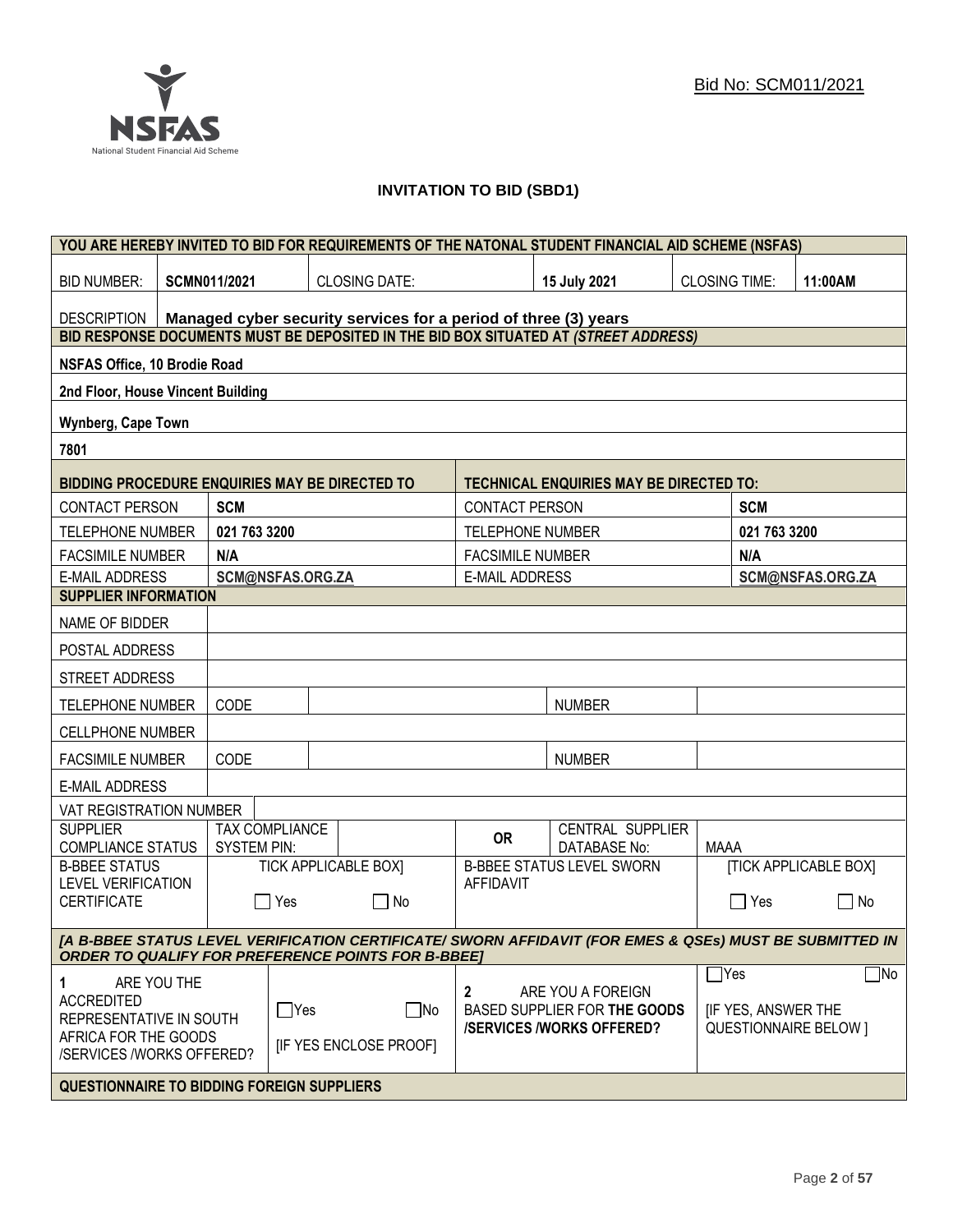

| IS THE ENTITY A RESIDENT OF THE REPUBLIC OF SOUTH AFRICA (RSA)?                                                                                                                                                                                                                     | $\Box$ YES $\Box$ NO |
|-------------------------------------------------------------------------------------------------------------------------------------------------------------------------------------------------------------------------------------------------------------------------------------|----------------------|
| DOES THE ENTITY HAVE A BRANCH IN THE RSA?                                                                                                                                                                                                                                           | $\Box$ YES $\Box$ NO |
| DOES THE ENTITY HAVE A PERMANENT ESTABLISHMENT IN THE RSA?                                                                                                                                                                                                                          | $\Box$ YES $\Box$ NO |
| DOES THE ENTITY HAVE ANY SOURCE OF INCOME IN THE RSA?                                                                                                                                                                                                                               | $\Box$ YES $\Box$ NO |
| IS THE ENTITY LIABLE IN THE RSA FOR ANY FORM OF TAXATION?<br>IF THE ANSWER IS "NO" TO ALL OF THE ABOVE, THEN IT IS NOT A REQUIREMENT TO REGISTER FOR A TAX COMPLIANCE STATUS<br>SYSTEM PIN CODE FROM THE SOUTH AFRICAN REVENUE SERVICE (SARS) AND IF NOT REGISTER AS PER 2.3 BELOW. | $\Box$ YES $\Box$ NO |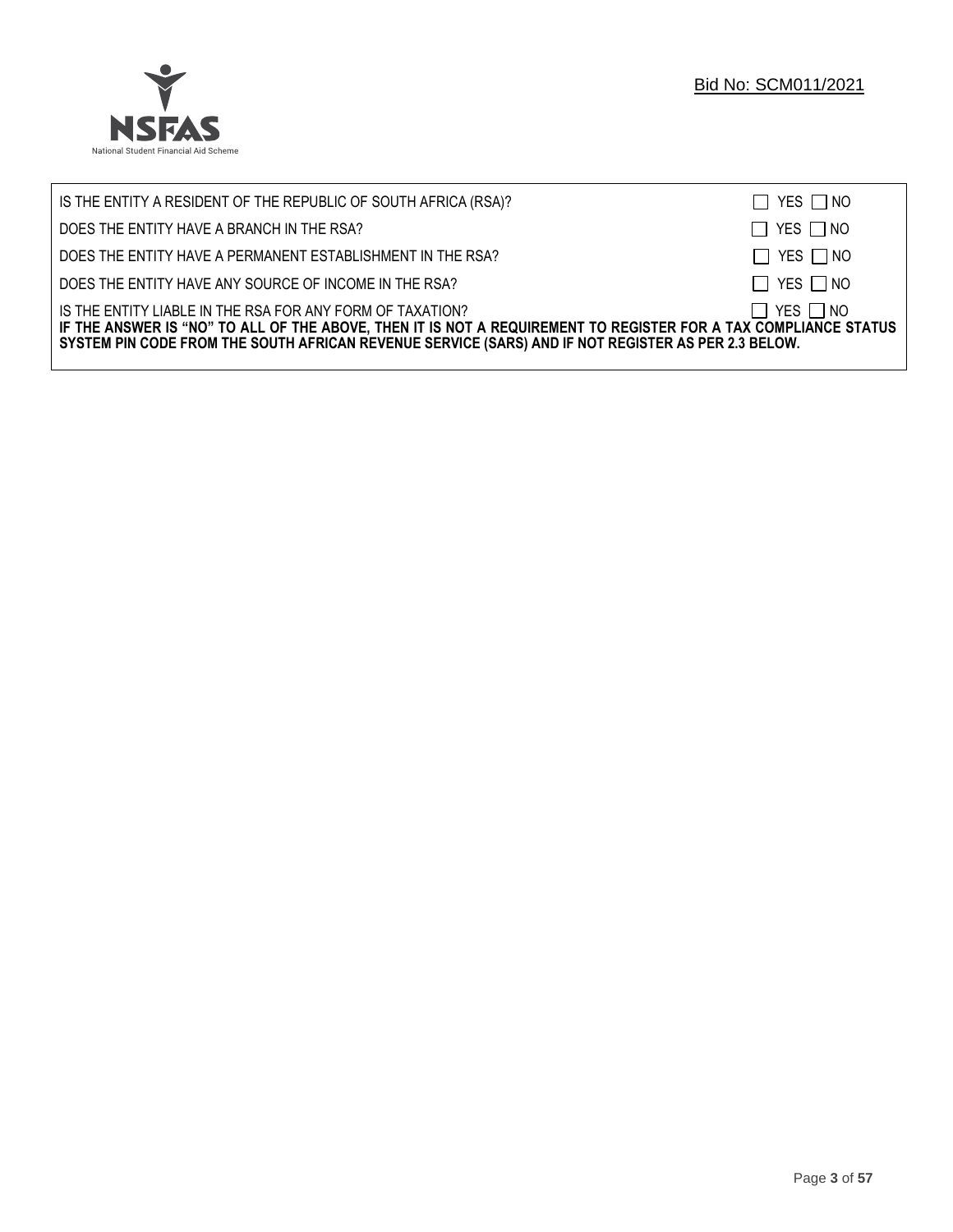

# **TERMS AND CONDITIONS FOR BIDDING**

| $\overline{1}$ . | <b>BID SUBMISSION:</b>                                                                                    |
|------------------|-----------------------------------------------------------------------------------------------------------|
|                  | 1.1. BIDS MUST BE DELIVERED BY THE STIPULATED TIME TO THE CORRECT ADDRESS. LATE BIDS WILL NOT BE ACCEPTED |
|                  | FOR CONSIDERATION.                                                                                        |
|                  | 1.2. ALL BIDS MUST BE SUBMITTED ON THE OFFICIAL FORMS PROVIDED-(NOT TO BE RE-TYPED) OR IN THE MANNER      |
|                  | PRESCRIBED IN THE BID DOCUMENT.                                                                           |
|                  | 1.3. THIS BID IS SUBJECT TO THE PREFERENTIAL PROCUREMENT POLICY FRAMEWORK ACT, 2000 AND THE PREFERENTIAL  |
|                  | PROCUREMENT REGULATIONS, 2017, THE GENERAL CONDITIONS OF CONTRACT (GCC) AND, IF APPLICABLE, ANY           |
|                  | OTHER SPECIAL CONDITIONS OF CONTRACT.                                                                     |
|                  | 1.4. THE SUCCESSFUL BIDDER WILL BE REQUIRED TO FILL IN AND SIGN A WRITTEN CONTRACT FORM (SBD7).           |
|                  |                                                                                                           |
|                  | 2. TAX COMPLIANCE REQUIREMENTS                                                                            |
| 2.1              | BIDDERS MUST ENSURE COMPLIANCE WITH THEIR TAX OBLIGATIONS.                                                |
| $2.2^{\circ}$    | BIDDERS ARE REQUIRED TO SUBMIT THEIR UNIQUE PERSONAL IDENTIFICATION NUMBER (PIN) ISSUED BY SARS TO        |
|                  | ENABLE THE ORGAN OF STATE TO VERIFY THE TAXPAYER'S PROFILE AND TAX STATUS.                                |
| 2.3              | APPLICATION FOR TAX COMPLIANCE STATUS (TCS) PIN MAY BE MADE VIA E-FILING THROUGH THE SARS WEBSITE         |
|                  | WWW.SARS.GOV.ZA.                                                                                          |
| 2.4              | BIDDERS MAY ALSO SUBMIT A PRINTED TCS CERTIFICATE TOGETHER WITH THE BID.                                  |
| 2.5              | IN BIDS WHERE CONSORTIA / JOINT VENTURES / SUB-CONTRACTORS ARE INVOLVED, EACH PARTY MUST SUBMIT A         |
|                  | SEPARATE TCS CERTIFICATE / PIN / CSD NUMBER.                                                              |
| 2.6              | WHERE NO TCS PIN IS AVAILABLE BUT THE BIDDER IS REGISTERED ON THE CENTRAL SUPPLIER DATABASE (CSD), A      |
|                  | CSD NUMBER MUST BE PROVIDED.                                                                              |
| 2.7              | NO BIDS WILL BE CONSIDERED FROM PERSONS IN THE SERVICE OF THE STATE, COMPANIES WITH DIRECTORS WHO         |
|                  | ARE PERSONS IN THE SERVICE OF THE STATE, OR CLOSE CORPORATIONS WITH MEMBERS PERSONS IN THE SERVICE        |
|                  | OF THE STATE."                                                                                            |
|                  | ND. EAILHDE TÓ DDÓVIDE LOD COMDLV WITH ANY OF THE ADÓVE DADTICHLADO MAY DENDED THE DID INVALID            |

## **NB: FAILURE TO PROVIDE / OR COMPLY WITH ANY OF THE ABOVE PARTICULARS MAY RENDER THE BID INVALID**.

|  | SIGNATURE OF BIDDER: |
|--|----------------------|
|--|----------------------|

SIGNATURE OF BIDDER: ……………………………………………

CAPACITY UNDER WHICH THIS BID IS SIGNED: …………………………………………… (Proof of authority must be submitted e.g. company resolution)

DATE: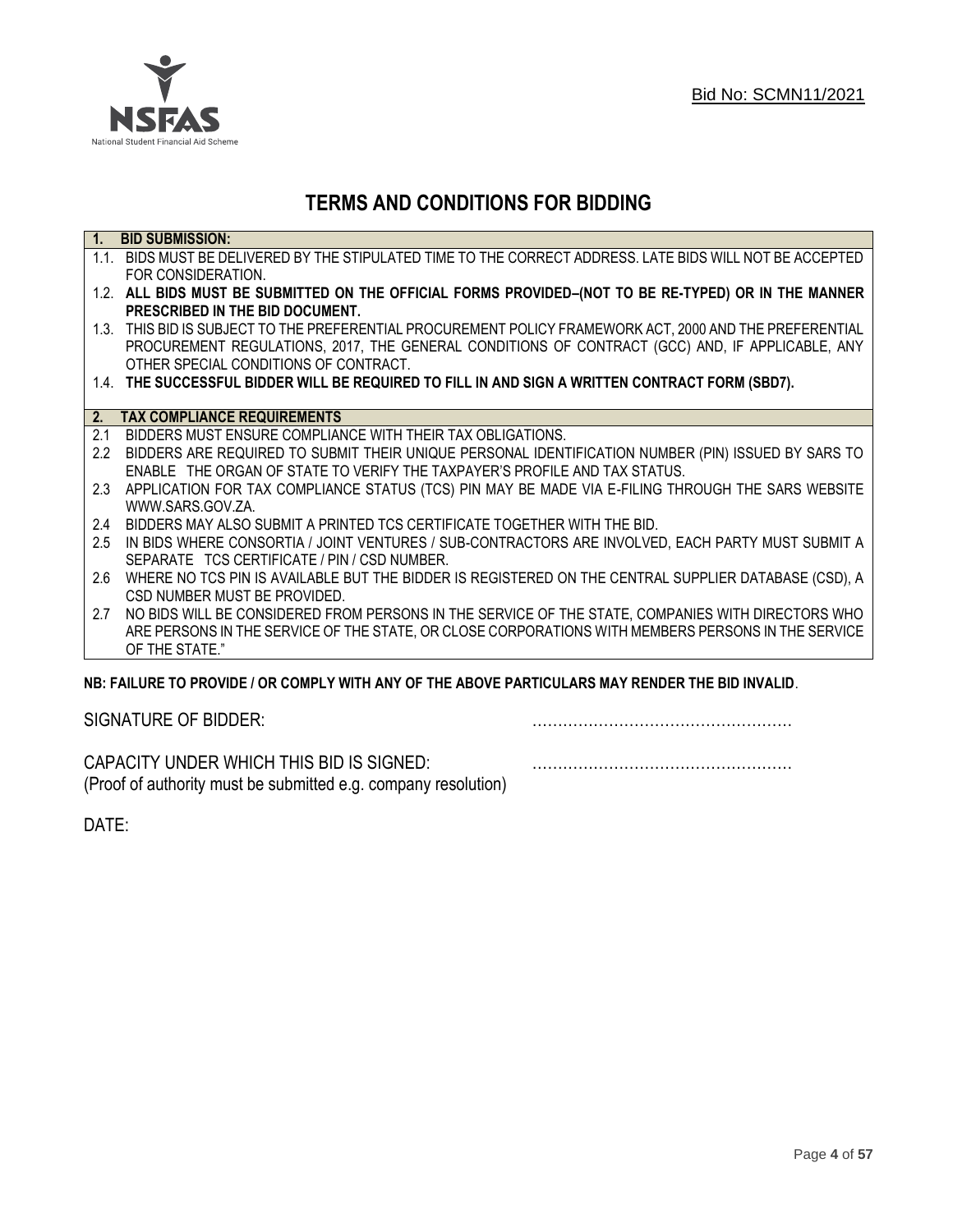

## **NSFAS overview**

The National Student Financial Aid Scheme (NSFAS) is a statutory body providing financial aid to eligible students who wish to study at public universities and Technical Vocational Education and Training (TVET) colleges. NSFAS is mandated to manage and distribute funds in accordance with the provisions of the NSFAS Act (Act 56 of 1999).

## **Fraud and Corruption**

All providers are to take note of the implications of contravening the Prevention and Combating of Corrupt Activities Act, Act No 12 of 2004 and any other Act applicable.

The National Student Financial Aid Scheme is committed to conducting business ethically and is constantly introducing proactive measures to ensure that we identify and appropriately respond to any unlawful and unethical business practices. All NSFAS tenders are subject to certain audit processes and limited due diligence checks with the intend to identify any possible unlawful or unethical practices.

## **Reporting of any unlawful or unethical incidents to NSFAS**

Should any bidder, potential or current supplier of NSFAS or any other third party:

- receive any irregular contact or correspondence from anyone presenting themselves as an employee or representative of NSFAS
- receive any contact or correspondence from anyone soliciting any bribe of any form
- become aware of any irregular or illegal conduct by any party who has a relationship with NSFAS or any NSFAS official

you are requested to immediately report it to NSFAS's Governance, Risk and Compliance (GRC) Department. All information provided to the NSFAS GRC department will be treated with utmost confidentiality and in terms of the Protected Disclosures Act, Act 26 of 2000.

For any unlawful or unethical incidents, please email: [forensics@nsfas.org.za](mailto:forensics@nsfas.org.za)

All **questions for clarity** in relation to the bid must be submitted to [scm@nsfas.org.za.](mailto:scm@nsfas.org.za), and not to any other email address.

## **Reporting of any unlawful or unethical incidents to the South African Police**

Bidders, current or potential NSFAS suppliers or any other third party who become aware of any unlawful and unethical conduct are encouraged to report the matter to the South African Police. NSFAS request that details of such reports made to the SAP be shared with NSFAS official listed above so as to enable consolidation of possible related investigations.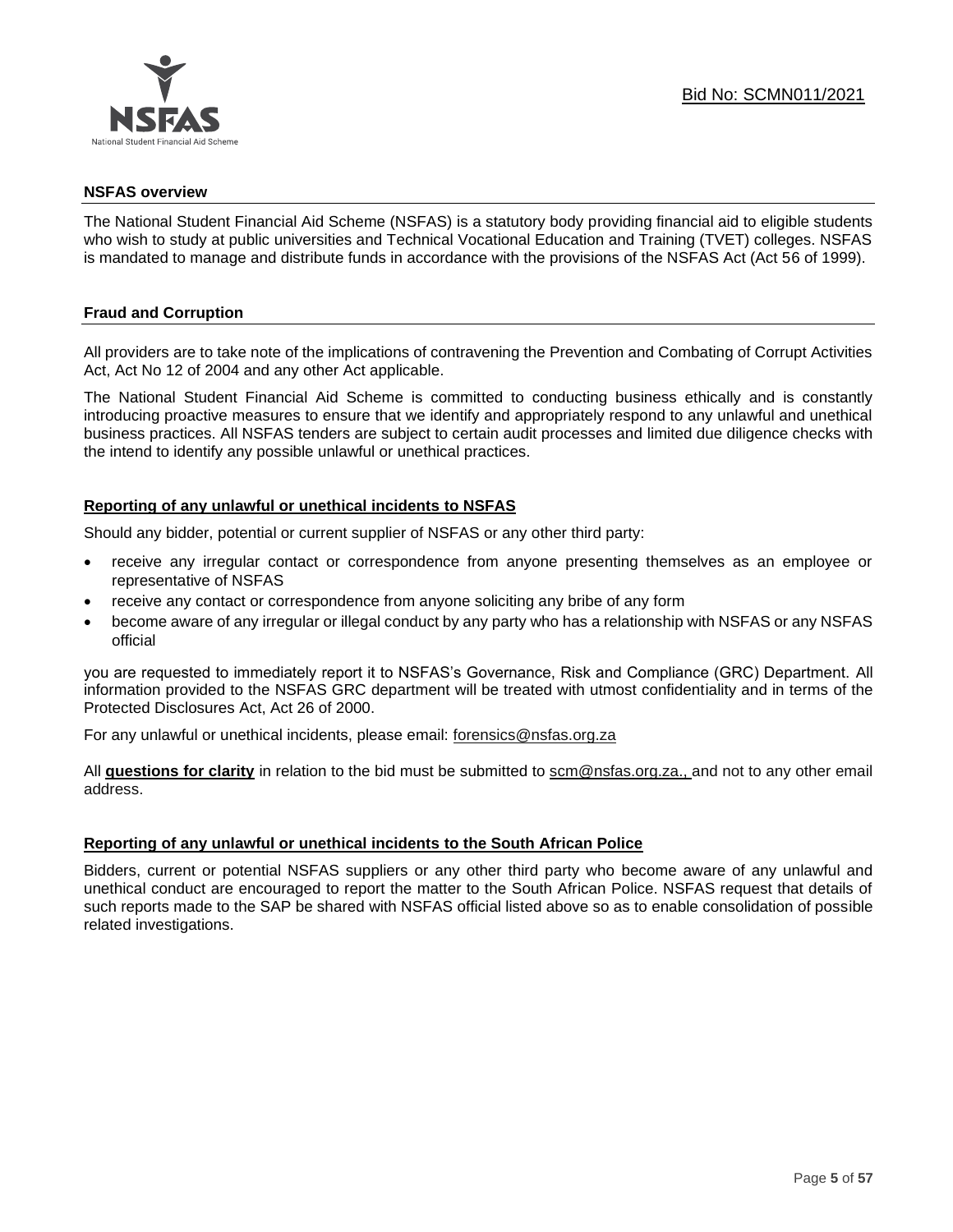

## **Clarifications / Additional information / Rights**

## **Clarification**

Any clarification required by a bidder regarding the meaning or interpretation of the bid specifications, or any other aspect concerning the bid, are to be requested in writing by email from [scm@nsfas.org.za](mailto:scm@nsfas.org.za) (and not to any other email address) at least five (5) working days before the closing date of the bid. The bid number should be mentioned in all correspondence. Telephonic requests for clarification will not be accepted. Bidders are reminded that NSFAS SCM officials will never contact bidders telephonically or by other method other that through the official SCM email address listed above.

#### **Additional Information**

During the evaluation of the bids, additional information may be requested in writing from bidders, for clarity. Replies to such requests must be submitted, within 5 (five) working days from the date of request, or as otherwise indicated. Failure to comply, may lead to your bid being disregarded.

#### **Rights**

The following rights are reserved:

- 1) NSFAS reserves the right to appoint more than one (1) service provider.
- 2) NSFAS further reserves the right to engage with the short-listed bidders for price negotiation and a site inspection where necessary.
- 3) NSFAS reserves the right to invite the shortlisted for a presentation as part of the bid process.
- 4) NSFAS reserves the right to not select the lowest price.
- 5) NSFAS reserves the right to not award the tender to the shortlisted bidder should any risk arise from any NSFAS due diligence assessment performed and/or any underperformance was identified in a previous and/or current contract held with the bidder.
- 6) NSFAS reserves the right to award the contract in whole or in parts.

#### **Consent**

By responding to this tender, both the entity and its directors provide consent to NSFAS to perform background checks which would include amongst others, the relevant Transunion checks, should it wish to do so.

By responding to this tender, the bidder agrees to all the terms and conditions as included in the bid document.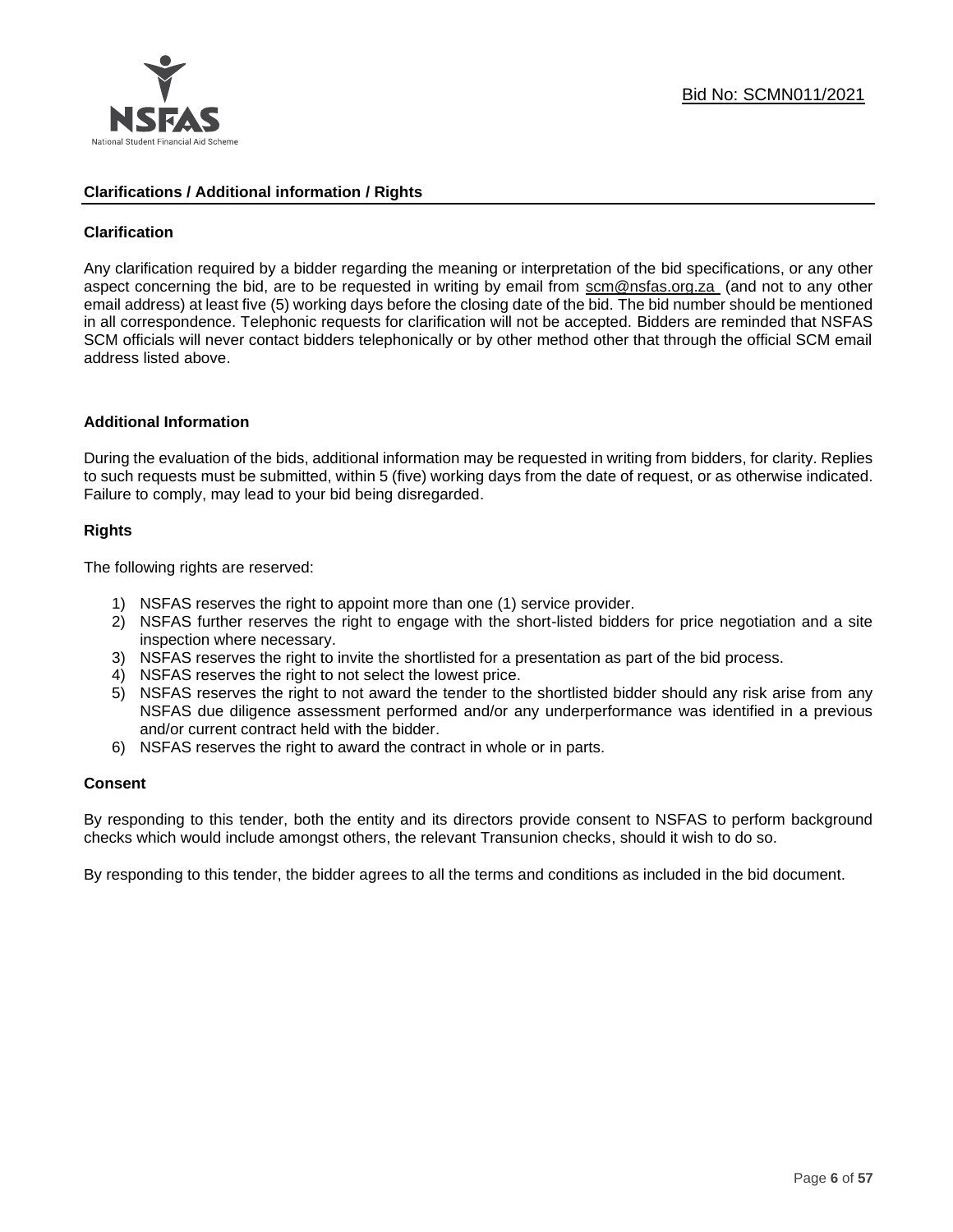

## **Bid submission**

**One (1) physical bid proposal** MUST be handed in/delivered to:

The deposit box situated at: 2nd Floor, House Vincent Brodie Road Wynberg 7801

Tenders can be delivered and deposited into the tender box between 08:30 and 16:00, Mondays to Fridays prior to the closing date, and between 08:30 and 11:00 on the closing date. Please do not leave bid submissions at the security desk or at the reception. ALL bid submissions muse be deposited into the tender box.

**Any bid submissions provided to NSFAS that is not submitted in the tender box will be disregarded.**

**No faxed or e-mailed bid proposals will be accepted.** The bidders are encouraged to index and paginate the bid proposal.

Respondents should ensure that tender documents are delivered to NSFAS in the tender box before the closing date and time of the tender. If the tender document is late, it will not be accepted and will be disregarded. Bid proposals submitted on time shall not be returned to the bidder.

Any tender submitted shall remain valid, irrevocable and open for written acceptance by NSFAS for a period of 120 (one hundred and twenty) days. A tender submitted shall further be deemed to remain valid after the expiry of the above mentioned 120-day period until formal acceptance by NSFAS, unless NSFAS is notified in writing by the tenderer of anything to the contrary (including any further conditions the tender may introduce). Any further conditions that the tenderer may introduce will be considered at the sole discretion of NSFAS.

Bidders should indicate on the cover of the bid proposal (in a sealed envelope/box), the following information:

- Bid number SCMN011/2021
- Closing date and time **15 July 2021 at 11:00**
- The name and address of the bidder

#### **Late bids**

Bids received late will not be considered for evaluation purposes. A bid will be considered late if it arrived even one second after 11:00 am or any time thereafter. The tender (bid) box shall be locked at exactly 11:00 am and bids arriving late will not be considered under any circumstances. Bidders are therefore strongly advised to ensure that bids be dispatched allowing enough time for any unforeseen events that may delay the delivery of the bid. Bids should not be given to the security or reception. It must be submitted in the tender box.

Bids sent to NSFAS via courier shall be deemed to be received at the date and time of arrival at the NSFAS premises (tender box) Bids received in the tender box after the closing date and time of the bid, shall therefore be deemed to be received late. Bidders should allow time to access the premises due to security arrangements that need to be observed.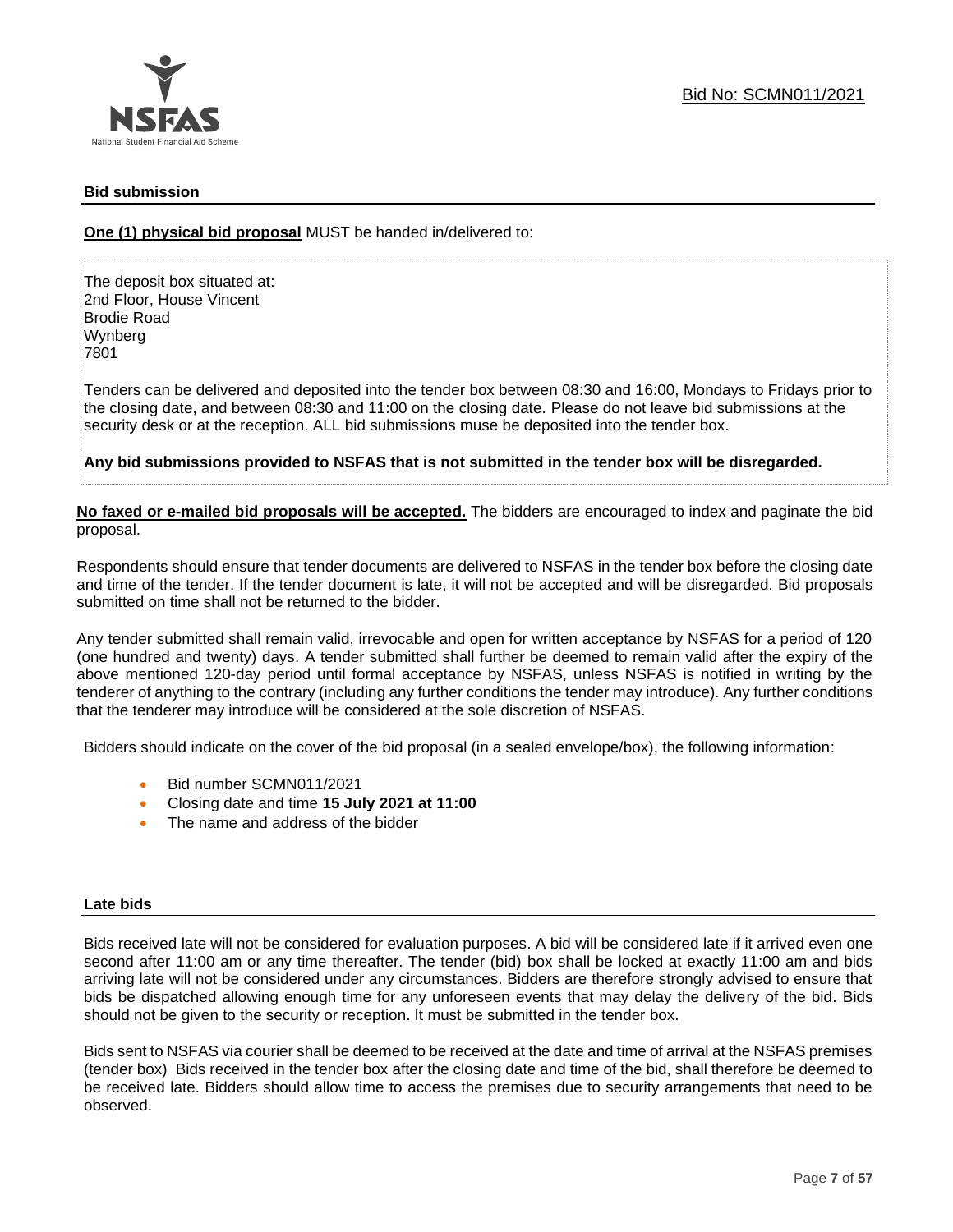

## **Response Structure:**

The contents of the bid document must be as follows, and numbering below, with each schedule punched, placed in a file and separated from the next schedule with a file divider.

Please complete the checklist below to verify your submission of the relevant documents. It is recommended that the format and flow of the tender file submission be aligned to the checklist.

| <b>Schedules</b>  | Description                                                                                                                                                                                                                                |  | Submitted<br>(tick box below): |  |
|-------------------|--------------------------------------------------------------------------------------------------------------------------------------------------------------------------------------------------------------------------------------------|--|--------------------------------|--|
|                   |                                                                                                                                                                                                                                            |  | <b>No</b>                      |  |
| <b>Schedule 1</b> | Entity registration documentation                                                                                                                                                                                                          |  |                                |  |
| <b>Schedule 2</b> | Consent by the entity and its directors to perform the necessary background<br>checks which includes amongst others, the TransUnion checks.                                                                                                |  |                                |  |
| <b>Schedule 3</b> | Original Valid Tax Clearance Certificate/tax pin                                                                                                                                                                                           |  |                                |  |
| <b>Schedule 4</b> | BBB-EE Certificate, or,<br>BBBEE Sworn Affidavit for EME/QSE signed and stamped by Commissioner<br>of Oaths.                                                                                                                               |  |                                |  |
| <b>Schedule 5</b> | National Treasury Central Supplier Database (CSD) proof of registration -<br>please provide the latest full report. Note that the details of the Directors on<br>the SBD4 form must correspond to the details of the Directors on the CSD. |  |                                |  |
| Schedule 6        | Letter from Bank confirming banking details (not older than 3 months from<br>date of closing date of tender)                                                                                                                               |  |                                |  |
| Schedule 7        | Completed and signed Tender Documents: including the following.<br>SBD <sub>1</sub><br>SBD <sub>4</sub><br><b>SBD 6.1</b><br>SBD <sub>8</sub><br>SBD <sub>9</sub><br>General Conditions of Contracts (with every page initiated)           |  |                                |  |
| <b>Schedule 8</b> | Tier 2 SIEM certificate                                                                                                                                                                                                                    |  |                                |  |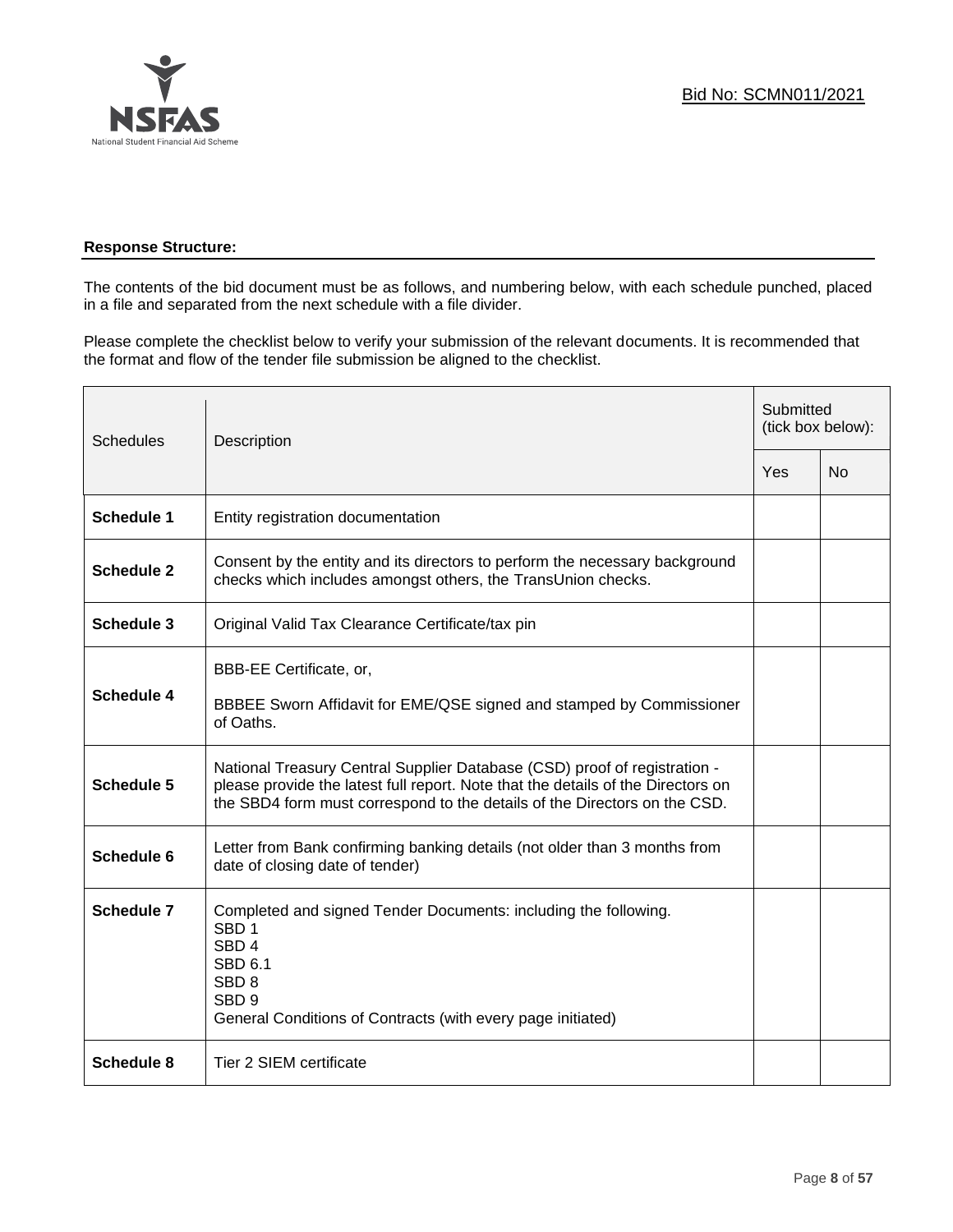## Bid No: SCMN011/2021



| <b>Schedules</b> | Description                                                                  |     | Submitted<br>(tick box below): |  |
|------------------|------------------------------------------------------------------------------|-----|--------------------------------|--|
|                  |                                                                              | Yes | <b>No</b>                      |  |
| Schedule 9       | Company profile detailing company experience                                 |     |                                |  |
| Schedule 10      | Resource team, experience and qualifications                                 |     |                                |  |
| Schedule 11      | Reference letters from previous clients on client's letterhead               |     |                                |  |
| Schedule 12      | Solution proposal that meets all the functional and technical specifications |     |                                |  |
| Schedule 13      | <b>Transformation statistics</b>                                             |     |                                |  |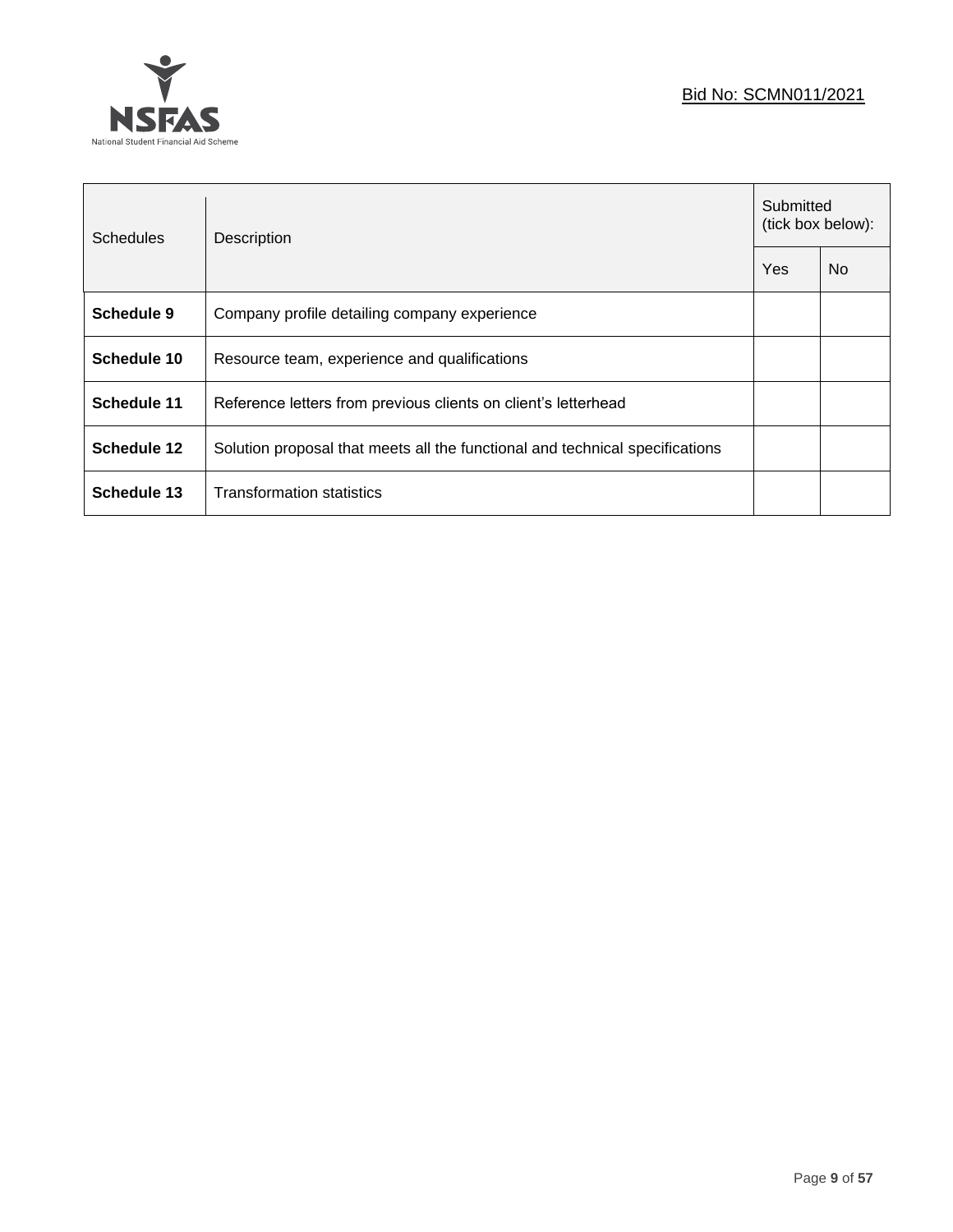## **Contract Negotiations**

The successful bidder (s) will be required to enter into a written contract/SLA with NSFAS. The final terms and conditions will be negotiated between NSFAS and the successful bidders (s). Should the awarded bidder fail to sign the SLA within a reasonable timeframe deemed by NSFAS, NSFAS reserves the right to cancel the award/contract and award the tender to the 2<sup>nd</sup> placed bidder.

#### **Payments**

By responding to this bid document, the service provider agrees to the following

NSFAS will pay the successful bidder (s) the fees set out in the final contract according to the table of deliverables. No additional amounts will be payable by NSFAS to the successful bidder (s).

The successful bidder (s) shall invoice NSFAS for the services rendered in a reasonable timeframe. The invoices billed to NSFAS must be in relation to the original scope of work/terms of reference.

The invoice must be accompanied by supporting source document(s) containing detailed information, as NSFAS may reasonably require, for the purposes of establishing the specific nature, extent and quality of the services which were undertaken by the successful bidder (s). The purchase order number must be included in all invoices submitted to NSFAS.

No payment will be made to the successful bidder (s) unless an original tax invoice complying with section 20 of the VAT Act, 1991 (Act No 89 of 1991), as amended, has been submitted to NSFAS.

Payment shall be made by bank transfer into the successful bidder (s) back account normally 30 days after receipt of an acceptable, original, valid tax invoice.

Payments will only be made to the bidder in accordance with the purchase order issued to the awarded bidder. Any services delivered by the bidder outside of the original bid specifications and over and above the purchase order value will not be paid for as NSFAS is not liable for these payments. Should the service provider perform any additional work outside of the tender award and its requirements, NSFAS will not be held liable for such payment to the service provider. Should you receive any instruction from NSFAS that does not come from the SCM unit to perform any work outside of the original bid specification, NSFAS will not be held liable for this payment.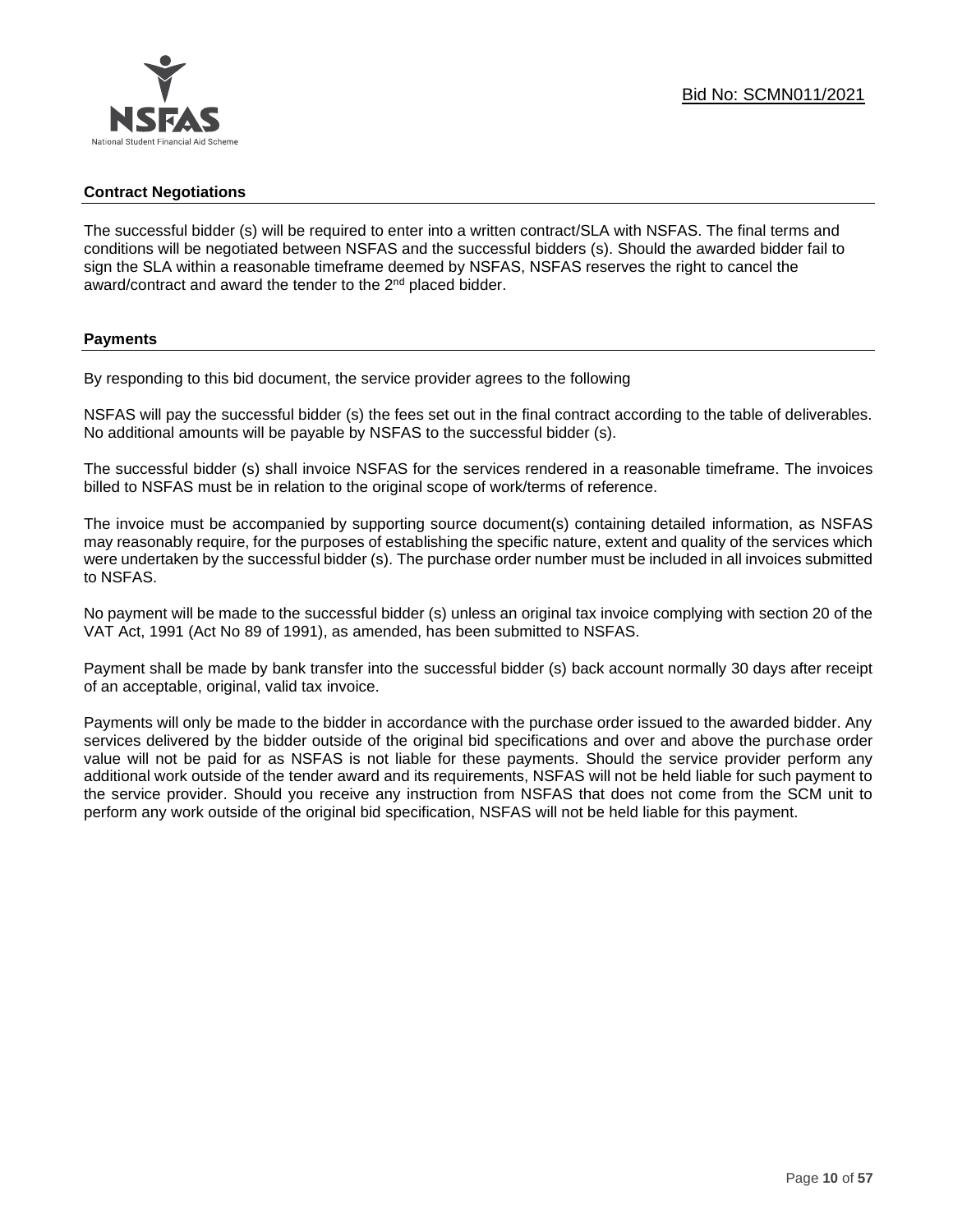

## **1. Purpose**

NSFAS's possible attack surfaces have rapidly expanded and technological innovation in the financial services industry continues to drive criminal ingenuity. The challenge of the new information security landscape is to build digital services that are both resilient to cyber threats and equipped with the capabilities required to maximize opportunities and manage risks. The purpose of this specification is to obtain proposals from service providers to provide managed cyber security services across the organization's ICT systems for a period of three (3) years. These services include cyber security tools and systems, skilled resources, mentoring and training to ensure risk identification and management.

## **2. BACKGROUND**

NSFAS is a statutory body, funded primarily by the South African National Department of Higher Education and Training (DHET). NSFAS's capability and success rests on digital foundations and the administration and the provisioning of NSFAS services is critically dependent on the integrity of the infrastructure, systems, and data that underpin it. If NSFAS's integration goals are to be achieved, it would mean connectivity to National Key Points and state entities. NSFAS systems infrastructure includes hardware, appliances and technologies that provide communications to all Office, Data Center and Cloud environments. NSFAS requires managed security services that will provide core elements of a NIST framework from categories, subcategories, and Informative references to activate action on any of functions like Identify, Protect, Detect, Respond, and Recover as NSFAS advances its process and procedures as detailed in the functional and technical specifications.

## **3. MANDATORY REQUIREMENTS**

The bidder must achieve the mandatory requirement as outlined below. Failure to do so will result in the bid being disqualified.

| No. | <b>Mandatory requirement</b>                                                                                                                               | Page reference per bid proposal |
|-----|------------------------------------------------------------------------------------------------------------------------------------------------------------|---------------------------------|
| 3.1 | The bidder must be a Tier 2 SIEM (security incident and event<br>monitoring) partner. The certification thereof must be submitted<br>with the bid proposal |                                 |

## **4. FUNCTIONAL SPECIFICATION**

- 4.1. The bidder is required to design, implement, and operate NSFAS Security Operations Centre with all systems, controls, processes, and policies to achieve the Tier 4 maturity level as defined by NIST Standards.
- 4.2. The provider is required to provide online brand monitoring and protection services to guard and protect against illegal and misuse of NSFAS brand and trademark.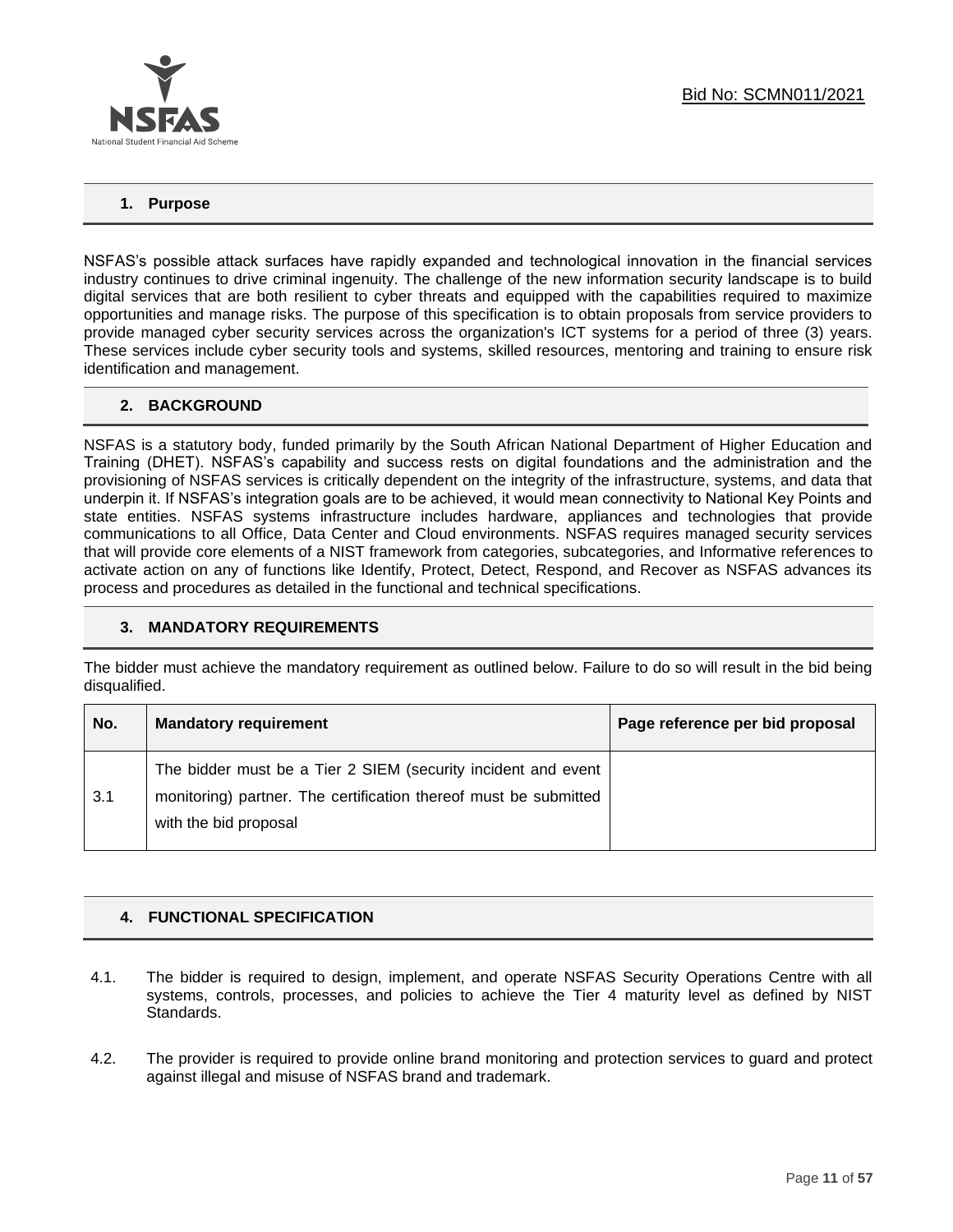

- 4.3. The bidder must submit a proposal document that details the providers proposed solution and implementation plan, including,
	- The project timeline for the three (3) years
	- **•** Systems and tools that will be deployed
	- Onsite Resources
- 4.4. The proposal must demonstrate the full comprehension and implementation of the NIST framework and all activities for each function:
	- Identify
	- Protect
	- Detect
	- Respond
	- **Recover**
- 4.5. The bidder proposal must include systems and tools that will be used to assess, remediate and monitor NSFAS systems, these include,
	- Reviewing, recommending, and configuring system auditing and monitoring functionality on existing NSFAS systems
	- Reviewing, recommending, configuring, and utilizing existing NSFAS ICT monitoring and management systems and tools
	- **•** Deploying a security incident and event management (SIEM) Solution for 24/7 monitoring from a NSFAS based Security Operations Centre (SOC).
- 4.6. The bidder proposal must include onsite resources as well as access to resources that can be made available on-site or off-site as required to meet, this must include
	- A suitably skilled, on-site Information Security Manager to manage and co-ordinate the technical design, implementation and operations of the providers proposal.
	- Detailed CV's of technical resources that will perform system reviews and the implementation of recommended system configurations.
	- Background checks on all individual resources.
	- **Training of Authorized NSFAS Cyber Security personnel.**
- 4.7. The bidder proposal must include a review of all NSFAS systems auditing and monitoring functionality to be completed within **6 months** of the award of the bid, each report must be signed off by the ICT executive and must include,
	- Least privilege access
	- Controls for noting and reporting any observed or suspected security incidents in systems or services.
	- Separation of Development, Testing and Production Environments
	- Business Continuity Management
	- **Connectivity to third-party systems**
- 4.8. Where applicable system review reports must include security services processes, systems and controls requirements that align to,
	- **ISO/IEC 27000 Information Security Management Systems standards**
	- SANS
	- **COBIT**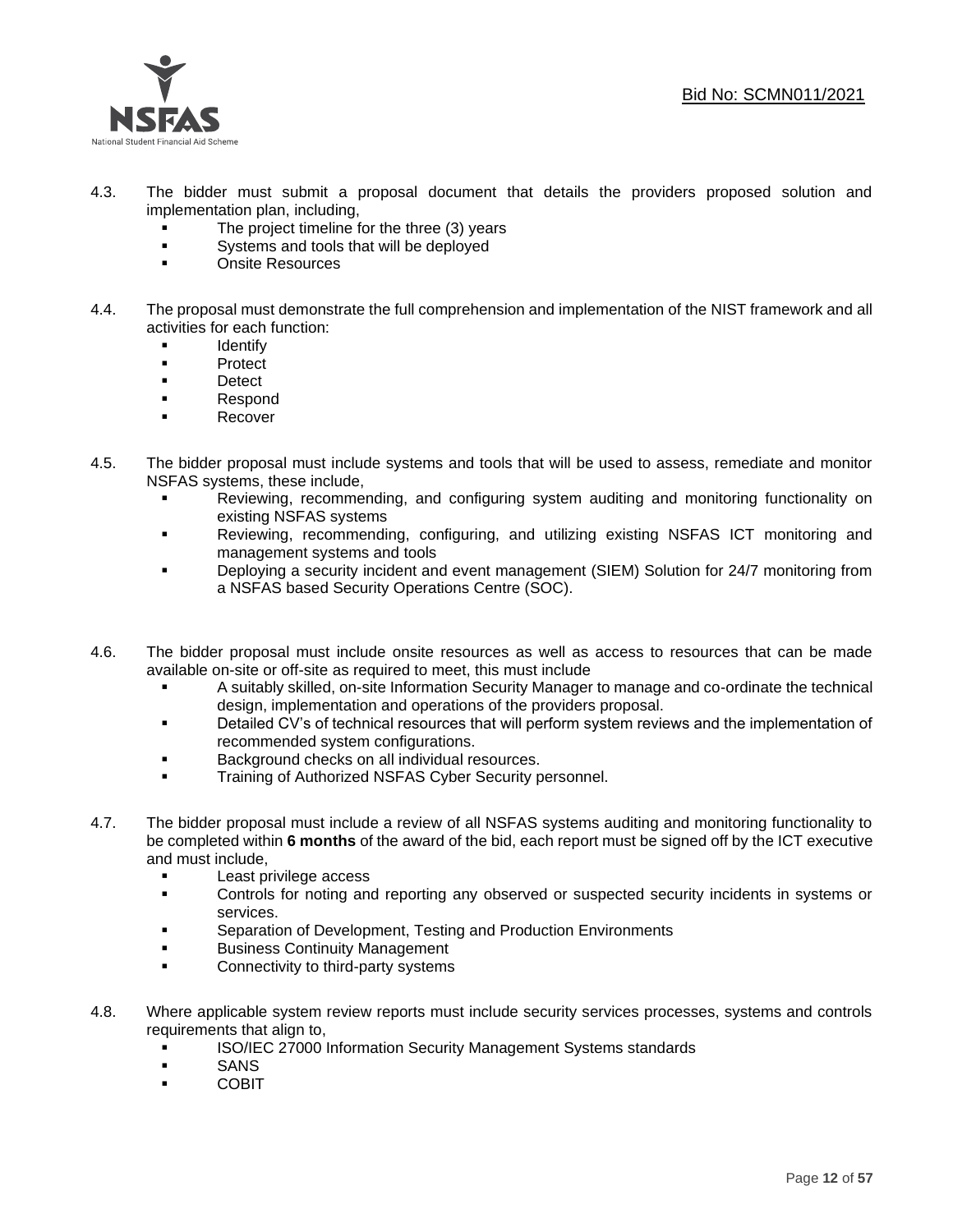

- 4.9. All deliverables must be completed, reviewed and signed-off, in consultation with the responsible NSFAS executive,
	- Following a risk-based approach
	- **■** Aligning to industry best practice and Benchmarks
	- Adhering to all NSFAS policies and processes
- 4.10. The bidder may be required to conduct all consultation with NSFAS
	- at the NSFAS offices
	- at the NSFAS Data Centre
	- **•** on a date and time pre-scheduled with the relevant NSFAS staff.
- 4.11. The bidder must include all costs including time and travel for onsite assistance where required to resolve queries for,
	- device and appliance configuration, installation, and setup
	- **•** firmware, software and operating system upgrades and patches
	- software issues and bugs fixes
	- network infrastructure support and implementation assistance

## **5. TECHNICAL SPECIFICATION**

## **Documentation Technical Specifications**

- 5.1. The bidder is required to develop, implement, and monitor technical configuration policies which must:
	- be drafted in consultation with the responsible NSFAS staff member.
	- audit and incorporate existing systems, designs and configuration or all devices.
- 5.2. Infrastructure Configuration policies must be reviewed and adjusted for:
	- End-user laptops and desktops
	- Desktop management systems
	- NSFAS end-user applications
	- **NSFAS desktop IP phones**
	- Physical and virtual servers
	- Networking devices
	- Wireless devices
	- Web Proxies, Firewalls, and web application firewalls
	- **■** Application delivery controllers
- 5.3. Policies must, where relevant include the technical configuration of,
	- **■** Hardware and firmware management
	- **OS types, versions, and upgrade/patch management**
	- Host network services (NBS, DNS, DHCP, etc.)
	- Application services
	- **EXECT:** Host management, accounts, and Centralized Authentication (Active Directory/LDAP integration)
	- Network and security settings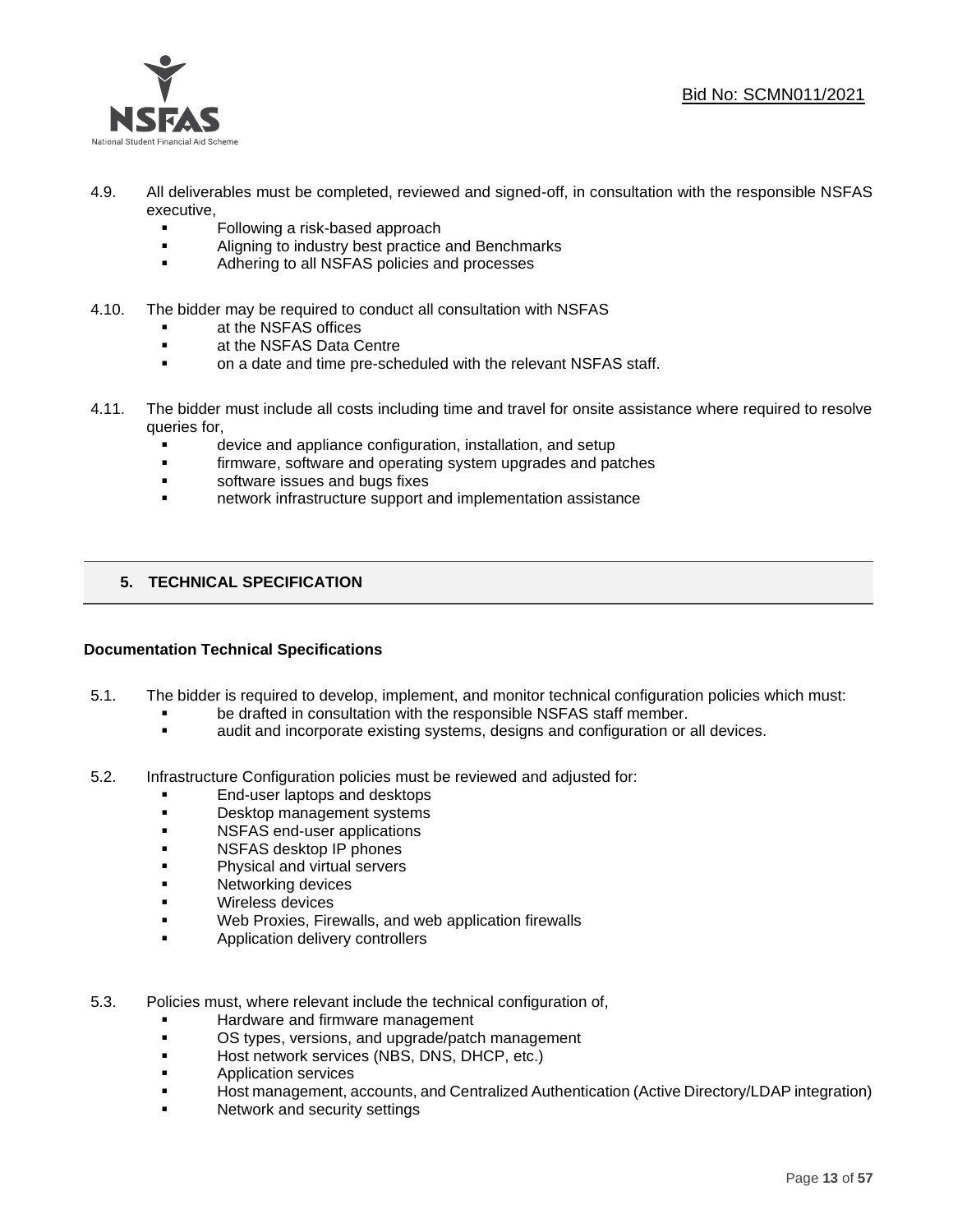

- Certificate management
- Monitoring and event logging

#### **Resolution of Cybersecurity breach or concerns as raised by NSFAS**

- 5.4. The bidder is required to implement controls to resolve all the cyber issues that are raised by the NSFAS team,
	- be drafted in consultation with the responsible NSFAS staff member.
	- audit and incorporate existing systems, designs and configuration or all devices.
	- **■** adhere to NSFAS document templates and branding.

## **Resource Requirements Technical Specifications**

- 5.5. The bidder response must be linked to the individual resources and their detailed CV's to ensure the right skills and experience can be accessed by NSFAS, these include relevant,
	- EUC and desktop experience and/or certifications
	- **■** Microsoft technology experience and/or certifications
	- Server and server virtualization experience and/or certifications
	- SQL Database experience and/or certifications
	- Apache Tomcat web server, HTML5, CSS, Bootstrap, JSON, XML, etc. experience and/or certifications
	- Java, JS, C#, etc. experience and/or certifications
	- CEH/CISSP/ CISA/CISO/CISM and/or CISSP certifications and/ or SANS certifications
	- Certified in ISO/IEC 27001 or 27002 information security management practice experience and/or certifications
	- Other relevant certifications, RESILIA/COBIT/ ITIL or similar
	- DR/BCM ISO/22301/BS2599 certifications and 27002 information security management practice experience and/or certifications
- 5.6. The bidder must perform and submit a background check on all individual resources for selection by NSFAS, these must include,
	- ID Verification
	- A criminal record checks
	- **•** Pending criminal charge checks
	- **■** Disciplinary, Dismissal and misconduct checks
	- **Employee Reference Checks**
	- Qualification verification

#### **SIEM Solution Technical Specifications**

- 5.7. The bidder must be at least a (tier 2) SIEM partner.
- 5.8. The bidder is required to provide, install, and configure hardware, software and process components for the SIEM proposal,
	- within forty (40) working days of the tender being appointed
	- **•** the required infrastructure configurations
	- including the SIEM setup and creation of SIEM correlation rules specific to NSFAS threat needs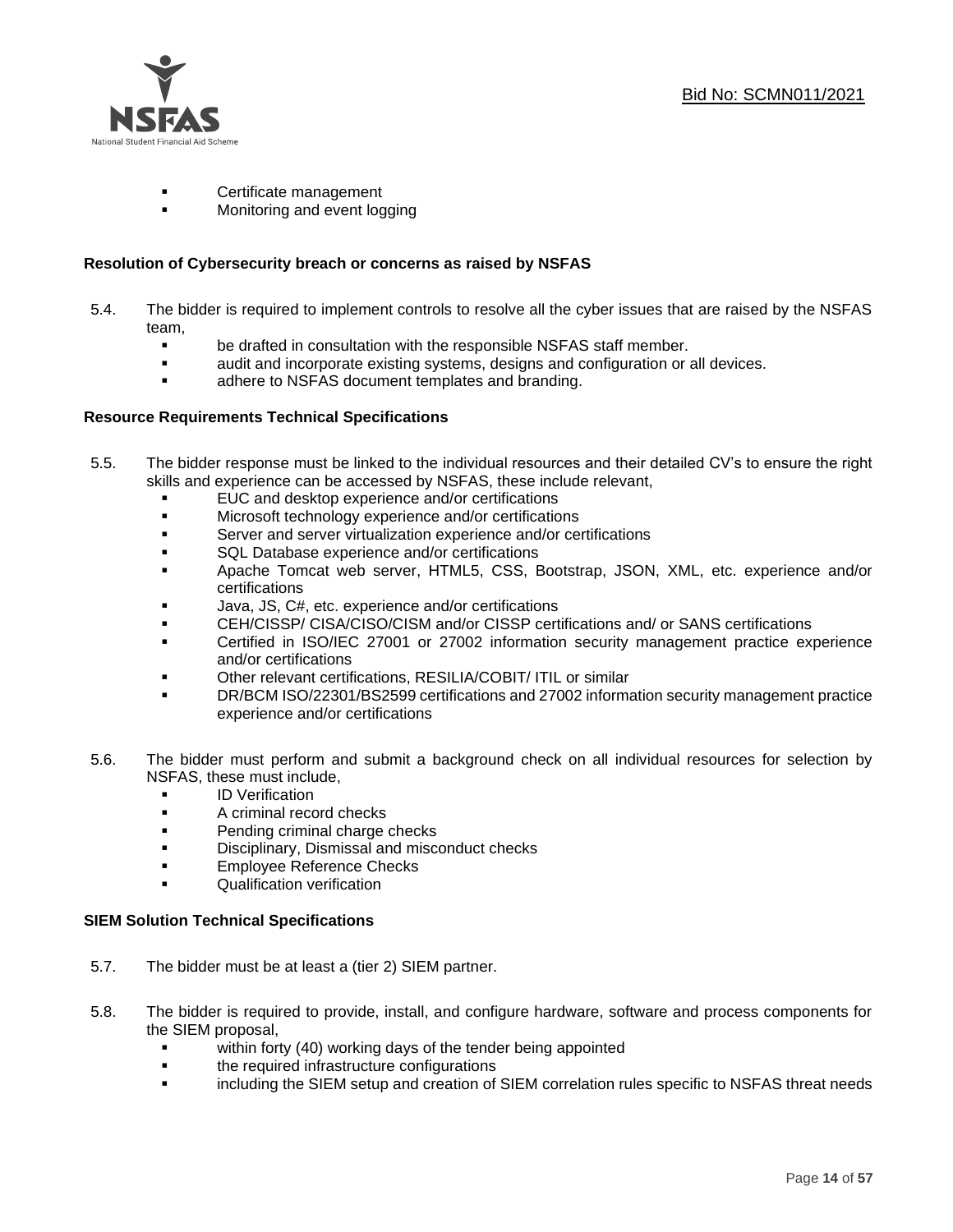

- 5.9. Provide a complete SIEM monitoring solution for,
	- **Firewalls**
	- Network switches
	- **Anti-Virus**
	- Active Directory, DNS, DHCP services
	- Web Proxies
	- General purpose Servers
	- Database Servers
- 5.10. The bidder is required to perform 24/7/365 monitoring and analysis services from a NSFAD based Cyber Security Operations Centre, that include,
	- Real-time analysis of security alerts generated by applications and networked devices.
	- Responding, resolving, and escalation of alerts and incidents
	- Reporting on alerts and incidents
	- **■** Identifying and investigating attacks
	- Taking targeted action in response to security incidents
	- **EXECUTE:** Threat analysis and associated risk identification
- 5.11. The bidder is required to perform 1st line operational activities and management related to the solution that include:
	- Technical implementation and maintenance
	- Device and appliance configuration, installation and setup
	- Implementing related firmware, software, operating system upgrades and patches
	- Resolving software issues and bugs fixes
- 5.12. The bidder must engage with the NSFAS IT administrators to set up access to and obtain credentials for target systems, managing credentials within the SIEM solution securely and storing credentials in a restricted, access-controlled and audited password vault.
- 5.13. The bidder must produce monthly SIEM reports that include metrics for,
	- cases opened
	- cases closed
	- case closure time
	- notable incidents
	- security controls recommended
	- **•** implementation progress, rule maturity, etc.
- 5.14. The bidder resources must provide a single point of contact for all security related queries, incident and support calls for the duration of the contract and in accordance with the functional and technical terms of reference by,
	- Providing a procedure for escalating technical incidents, queries, and requests to certified experts and senior technicians and service managers.
	- Providing a procedure for escalating technical incidents, queries, and requests to manufacturers for official response, advice, and resolution.
- 5.15. The bidder must resolve security related configuration and software queries for all appliances and devices for the duration of the contract providing access to certified technical experts and manufacturers accordance with the functional and technical terms of reference related to,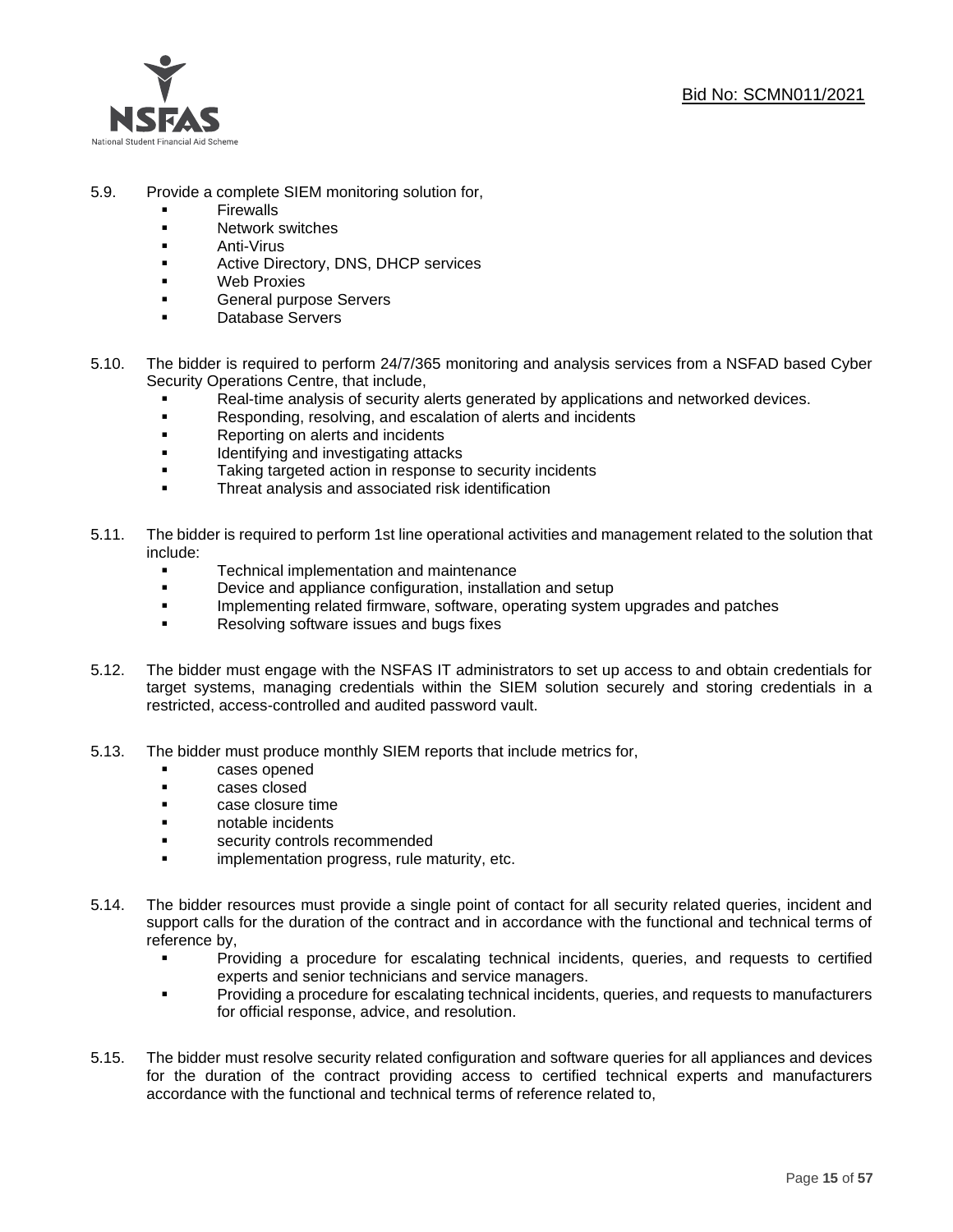

- software issues and bugs fixes
- **■** device and appliance configuration and setup
- **■** licensing queries
- **•** firmware, software and operating system upgrades and patches
- **■** network infrastructure implementation and design assistance
- performing multi-vendor management and the escalation of all issues and queries to manufacturers on the request of NSFAS
- 5.16. The bidder is required to store and retain system event and logs,
	- **•** for all firewalls and web application firewalls for at least twelve months (365) days
	- provide an export of firewalls and web application firewall event logs to NSFAS for storage annually
	- for devices, excluding firewalls and web application for at least ninety (90) days

## **System Security Control Reviews Technical Specifications**

- 5.17. Least privilege access rights for users, accounts, and computing processes to only those resources absolutely required to perform routine, legitimate activities
	- Access control methodology e.g. RBAC
	- Session and user account controls, AD integrations, session timeout, etc.
	- **•** Controls to ensure the security of service accounts used for system-to-system integration and authentication
- 5.18. Controls for noting and reporting any observed or suspected security incidents in systems or services.
	- **Response activities**
	- Collection of evidence, log etc.
	- Information security analysis
- 5.19. The bidder must review the separation of development, testing and production environments and provide a report and recommendations for
	- Development, testing, and operational environments should be separated
	- **•** Different user profiles for operational and testing systems.
	- Development and testing environments must not share the same computing environments, domains, and directories.
	- 5.20. The bidder must review Business Continuity Management requirements for all systems and provide a report and recommendations for,
		- Information security requirements remain the same in adverse situations, compared to normal operational conditions.
		- **■** Power redundancy
		- **■** Network and infrastructure redundancy
		- Component and device redundancy
		- **■** Load balancing and high availability between servers and applications
		- **•** Failover and redundancy testing
- 5.21. The bidder must review all connectivity to third party systems and provide a report and recommendations for,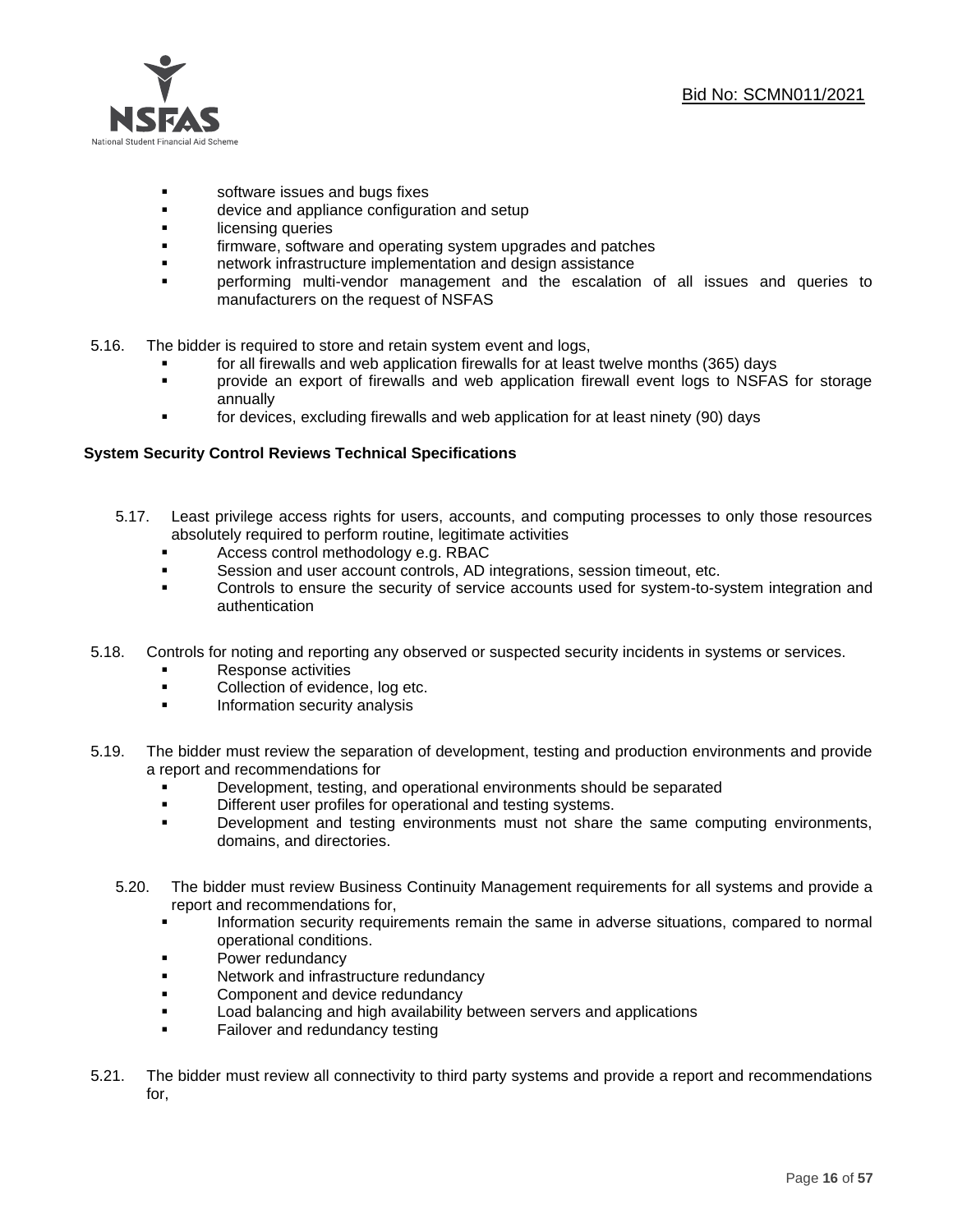

- **Configuring controls to rate limit requests allowed between NSFAS and third-party networks.**
- Configuring controls to manage and/or queue the number of requests sent to third-parties.
- **Input control to validate and verify data sent between NSFAS and third-party systems before** data is ingested into NSFAS systems.

## **Online Brand monitoring and Protection Technical Specifications**

- 5.22. The bidder must provide online brand protection Services that will guard or protect against illegal and misuse of NSFAS brand and trademark.
	- Domain name abuse.
	- **■** Improper use of NSFAS's logo, trademarks, and visual brands.
	- Unauthorized and fake Social media accounts.
	- **■** Identify objectionable or reputation damaging content using NSFAS brand.
- 5.23. NSFAS network infrastructure equipment is multivendor stake, these include Fortinet, Barracuda, HP, Cisco, F5, Lenovo etc.
- 5.24. Minimum SLA

| Contract duration              | 3 Years                                             |
|--------------------------------|-----------------------------------------------------|
| Security Event Monitoring      | Monday to Sunday 24x7x365                           |
| <b>Extended Service Times</b>  | Weekends & Public Holidays                          |
| Telephone availability         | 7 X 24 Hours                                        |
| E-mail availability            | 7 X 24 Hours                                        |
| Call response time             | Maximum 1 Hour                                      |
| Call resolution time           | Based on the call severity levels                   |
| Hardware, software replacement | Next business day, install and restore all services |

## **6. CONTRACT PERIOD**

The contract will be for a period of **thirty-six (36)** months.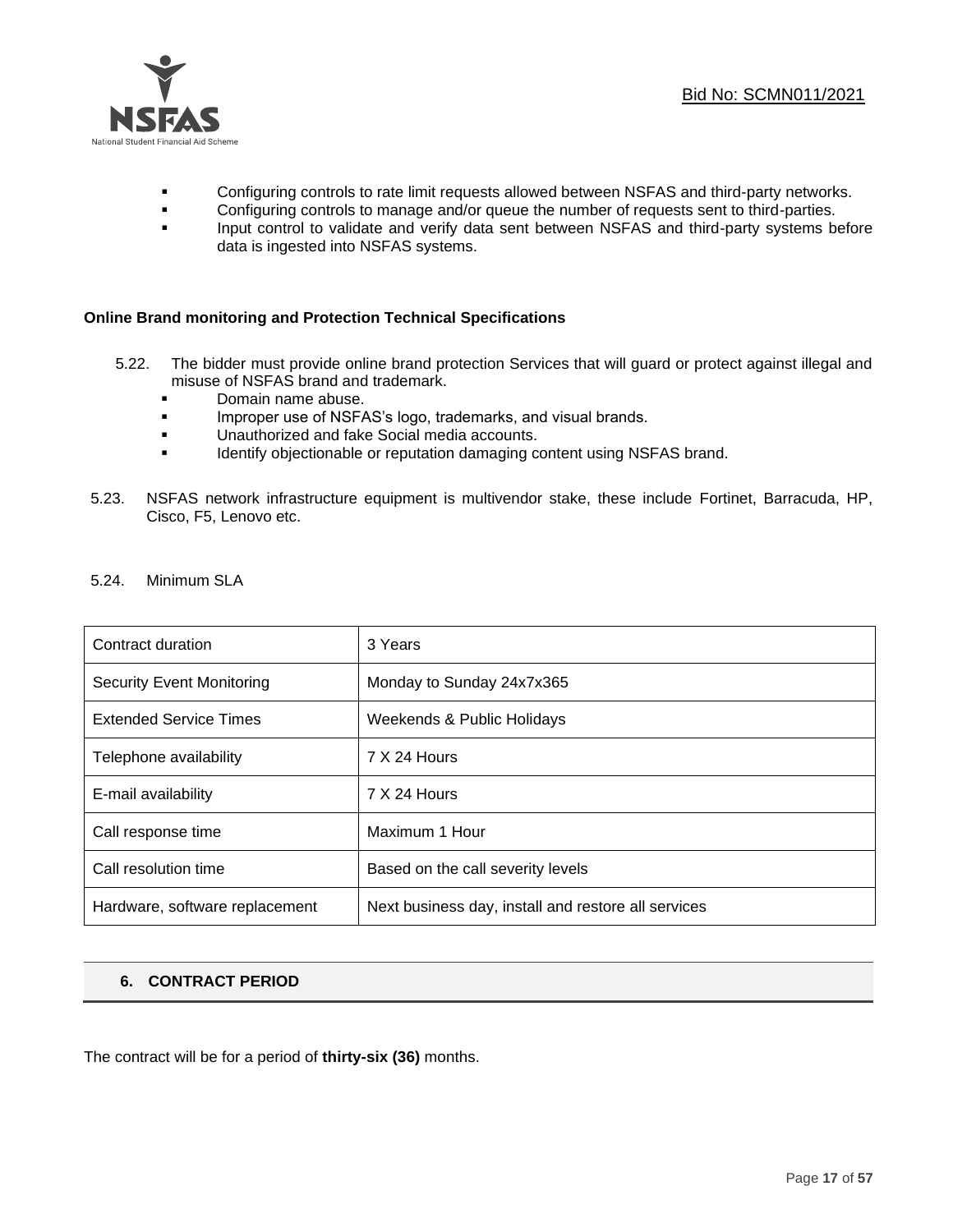

## **7. PRICING SCHEDULE**

- 7.1. The pricing schedule should be completed below for the full scope of work as detailed in the functional and technical specification.
	- All costs must be included in the price, including travel and accommodation where applicable. No unit costs must be included in the pricing schedule, but rather total costs per each description in the table below.

| Item      | Description                     | Year 1 | Year <sub>3</sub> | Year <sub>3</sub> |
|-----------|---------------------------------|--------|-------------------|-------------------|
| 1.        | Deployment and implementation   |        |                   |                   |
| 2.        | System and policies reviews     |        |                   |                   |
| 3.        | Licensing for systems and tools |        |                   |                   |
| 4.        | SIEM or tools training          |        |                   |                   |
| 5.        | <b>Onsite/Offsite Resources</b> |        |                   |                   |
|           | Total price (excluding VAT)     |        |                   |                   |
| VAT @ 15% |                                 |        |                   |                   |
|           | Total price (including VAT)     |        |                   |                   |

## **8. EVALUATION CRITERIA**

8.1 Technical evaluation criteria element:

| <b>Element</b>                   | Weight |
|----------------------------------|--------|
| <b>Company Experience</b>        | 20%    |
| <b>Resources Experience</b>      | 15%    |
| References                       | 15%    |
| <b>Company Solution Proposal</b> | 30%    |
| Transformation                   | 20%    |
| <b>TOTAL</b>                     | 100%   |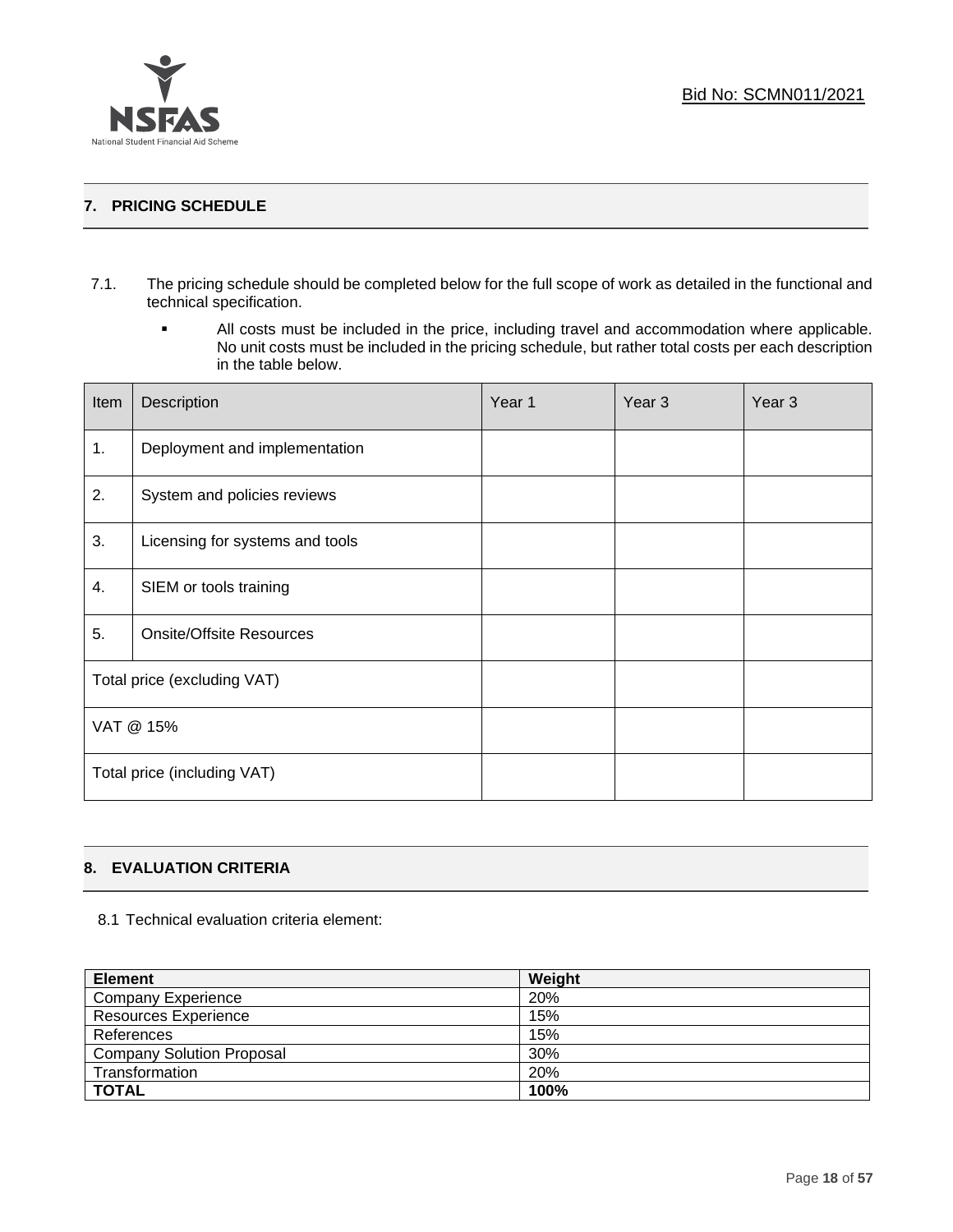

## 8.2 Criteria and Weighting:

#### *Bidders need to score a minimum of 70% for functionality. Bidders who score less than 70% minimum for functionality will not be considered further for Price and BBBEE. Bids will be evaluated in accordance with the following technical criteria:*

| <b>Company Experience</b>                                                                                                                                | <b>Scoring</b>                                                                                                                                                                                                                                                   |    | <b>Bidder scoring</b> |
|----------------------------------------------------------------------------------------------------------------------------------------------------------|------------------------------------------------------------------------------------------------------------------------------------------------------------------------------------------------------------------------------------------------------------------|----|-----------------------|
|                                                                                                                                                          | Less than five (5) years                                                                                                                                                                                                                                         | 5  |                       |
| The service provider must have a<br>minimum of five (5) years' experience in<br>the implementation of similar Managed<br><b>Cyber Security Services.</b> | Five (5) to seven (7) years                                                                                                                                                                                                                                      | 15 |                       |
|                                                                                                                                                          | More than seven (7) years                                                                                                                                                                                                                                        | 20 |                       |
| <b>Resources Experience</b>                                                                                                                              | <b>Scoring</b>                                                                                                                                                                                                                                                   |    | <b>Bidder scoring</b> |
|                                                                                                                                                          | No CV's attached.                                                                                                                                                                                                                                                | 0  |                       |
| The service provider must provide proof<br>of skills with regards to implementation of<br>the solution. CV's to be included in bid                       | 2-3 CVs reflecting required<br>Solution implementation<br>experience and certifications:<br>CEH/CISSP/<br>CISA/CISO/CISM/CISSP<br>or SANS certifications<br>Certified in ISO/IEC<br>27001 or 27002<br>information security<br>management practice<br>experience  | 10 |                       |
| submission.                                                                                                                                              | 4 or more CV's reflecting<br>required Solution implementation<br>experience:<br>CEH/CISSP/<br>$\bullet$<br>CISA/CISO/CISM/CISSP<br>or SANS certifications<br>Certified in ISO/IEC<br>27001 or 27002<br>information security<br>management practice<br>experience | 15 |                       |
| <b>References</b>                                                                                                                                        | <b>Scoring</b>                                                                                                                                                                                                                                                   |    | <b>Bidder scoring</b> |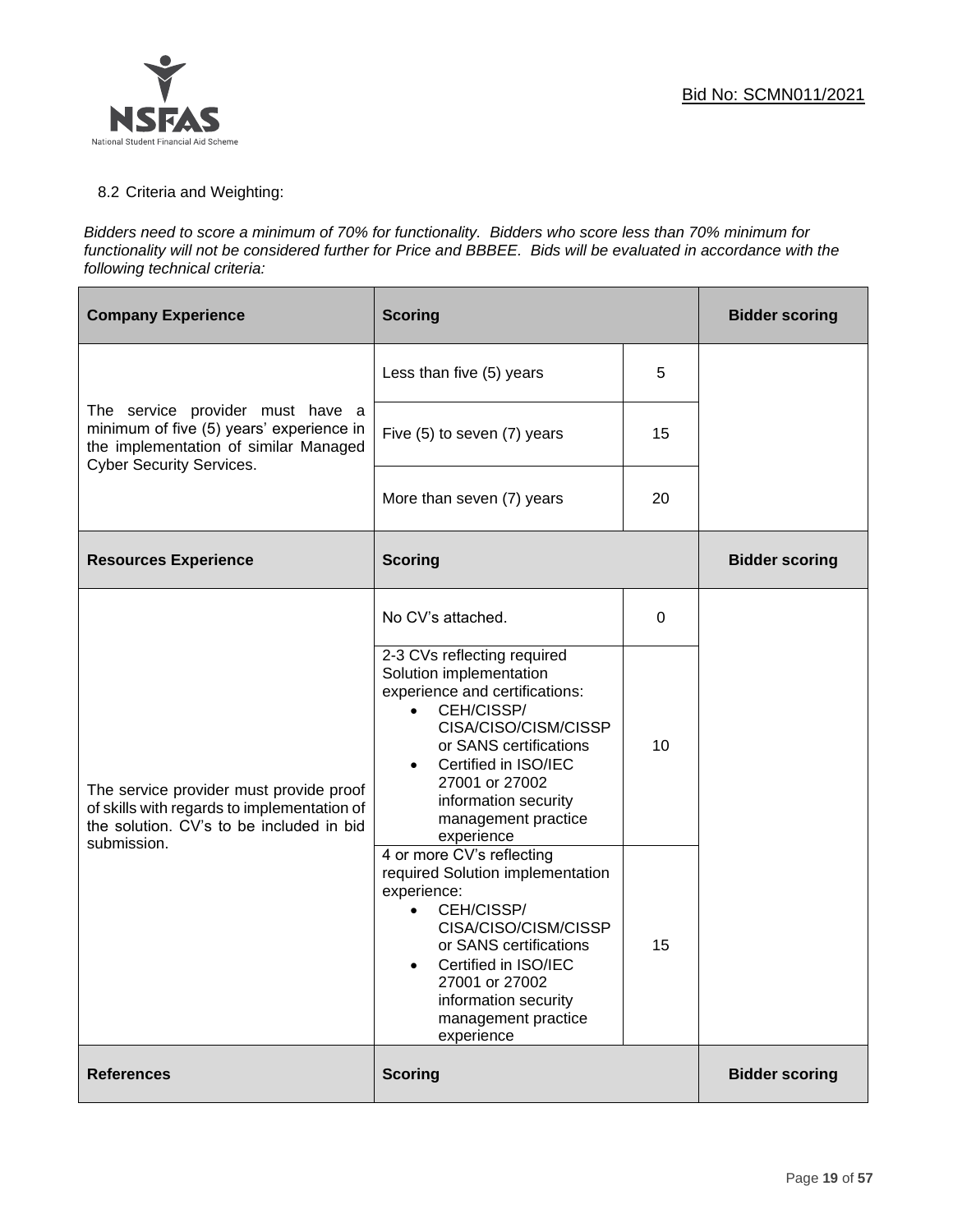

 $\mathbf{r}$ 

| Provide<br>minimum<br>a<br>of three<br>(3)                                                                                                                                                                                      | No reference letters                                                                                                                                                                                                                                                                                                                                                                                                                                                                              | 0  |                       |
|---------------------------------------------------------------------------------------------------------------------------------------------------------------------------------------------------------------------------------|---------------------------------------------------------------------------------------------------------------------------------------------------------------------------------------------------------------------------------------------------------------------------------------------------------------------------------------------------------------------------------------------------------------------------------------------------------------------------------------------------|----|-----------------------|
| contactable references where similar<br>services were provided by the service<br>provider, on the letterhead of the                                                                                                             | One to three (3) reference letters                                                                                                                                                                                                                                                                                                                                                                                                                                                                | 10 |                       |
| company where the services were<br>performed.                                                                                                                                                                                   | More than three (3) reference<br>letters                                                                                                                                                                                                                                                                                                                                                                                                                                                          | 15 |                       |
| <b>Company Solution Proposal</b>                                                                                                                                                                                                | <b>Scoring</b>                                                                                                                                                                                                                                                                                                                                                                                                                                                                                    |    | <b>Bidder scoring</b> |
|                                                                                                                                                                                                                                 | The proposal does not meet all<br>the functional requirements.                                                                                                                                                                                                                                                                                                                                                                                                                                    | 0  |                       |
|                                                                                                                                                                                                                                 | The proposal meets the following<br>functional and technical<br>specifications:<br><b>SIEM Solution Technical</b><br>Specifications<br><b>Resource Requirements</b><br>$\bullet$<br><b>Technical Specifications</b><br><b>Documentation Technical</b><br>Specifications                                                                                                                                                                                                                           | 5  |                       |
| The bidder must submit a solution<br>proposal that details the high-level and<br>low-level solution design, including all<br>components, and LAN and WAN network<br>connectivity<br>that<br>all<br>meet<br>the<br>requirements. | The proposal meets all functional<br>and technical specifications:<br><b>Documentation Technical</b><br>Specifications<br>Resolution of<br>Cybersecurity breach or<br>concerns as raised by<br><b>NSFAS</b><br><b>Resource Requirements</b><br><b>Technical Specifications</b><br><b>SIEM Solution Technical</b><br>Specifications<br><b>System Security Control</b><br>Reviews Technical<br>Specifications<br>Online Brand monitoring<br>$\bullet$<br>and Protection Technical<br>Specifications | 10 |                       |
| The bidder must submit a solution                                                                                                                                                                                               | The proposal does not meet all<br>functional and technical<br>specifications                                                                                                                                                                                                                                                                                                                                                                                                                      | 0  |                       |
| proposal that details the solution SLA<br>that meets all the requirements.                                                                                                                                                      | The proposal meets the SLA as<br>outlined in technical<br>specifications 5.24                                                                                                                                                                                                                                                                                                                                                                                                                     | 10 |                       |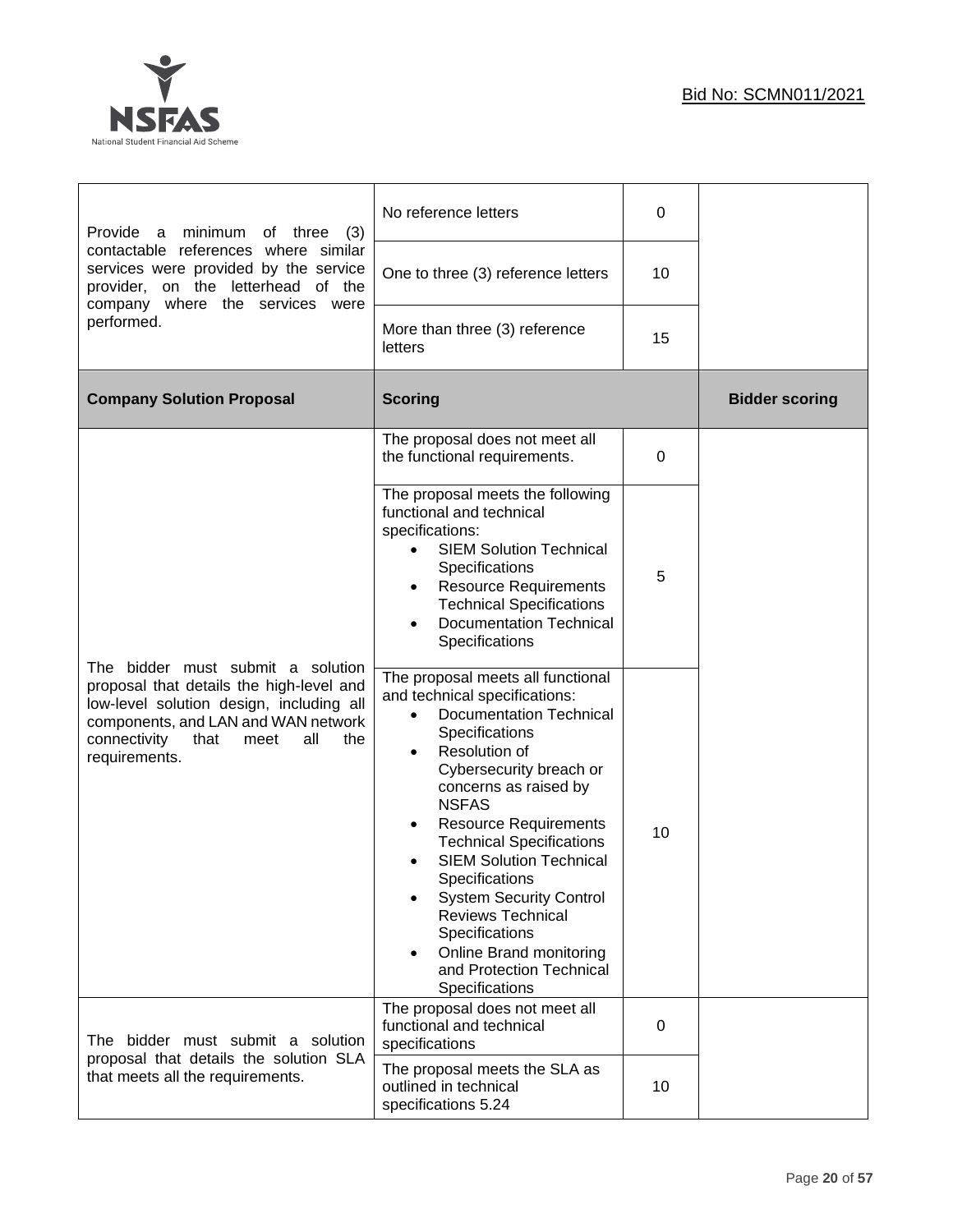

| The proposal must include a high-level<br>proposed<br>project<br>plan<br>for<br>implementation. This must include a                                                                                                                                                                                                                     | No/incomplete project plan<br>submitted                                    | $\overline{0}$ |                       |
|-----------------------------------------------------------------------------------------------------------------------------------------------------------------------------------------------------------------------------------------------------------------------------------------------------------------------------------------|----------------------------------------------------------------------------|----------------|-----------------------|
| process flow of how the solution will<br>operate<br>demonstrate<br>to<br>the<br>key<br>milestones and timeframes prior to go-<br>with<br>timelines<br>for<br>included<br>live<br>configuration, testing,<br>training,<br>integration,<br>amendments,<br>go-live,<br>reporting, documentation and other<br>elements of the project plan. | Comprehensive project plan<br>submitted and addresses all<br>requirements: | 10             |                       |
| <b>Transformation/BBB-EE</b>                                                                                                                                                                                                                                                                                                            | <b>Scoring</b>                                                             |                | <b>Bidder scoring</b> |
| The bidder should meet the following<br>transformation criteria                                                                                                                                                                                                                                                                         | No criteria met                                                            | $\Omega$       |                       |
| 1) 30% black woman owned<br>2) Level 1 BBB-EE provider                                                                                                                                                                                                                                                                                  |                                                                            |                |                       |
| The bidder must provide a valid BBB-                                                                                                                                                                                                                                                                                                    | One criterion met                                                          | 10             |                       |
| EE certificate as evidence for the                                                                                                                                                                                                                                                                                                      |                                                                            |                |                       |
| above, as part of their bid proposal.                                                                                                                                                                                                                                                                                                   | Both criteria met                                                          | 20             |                       |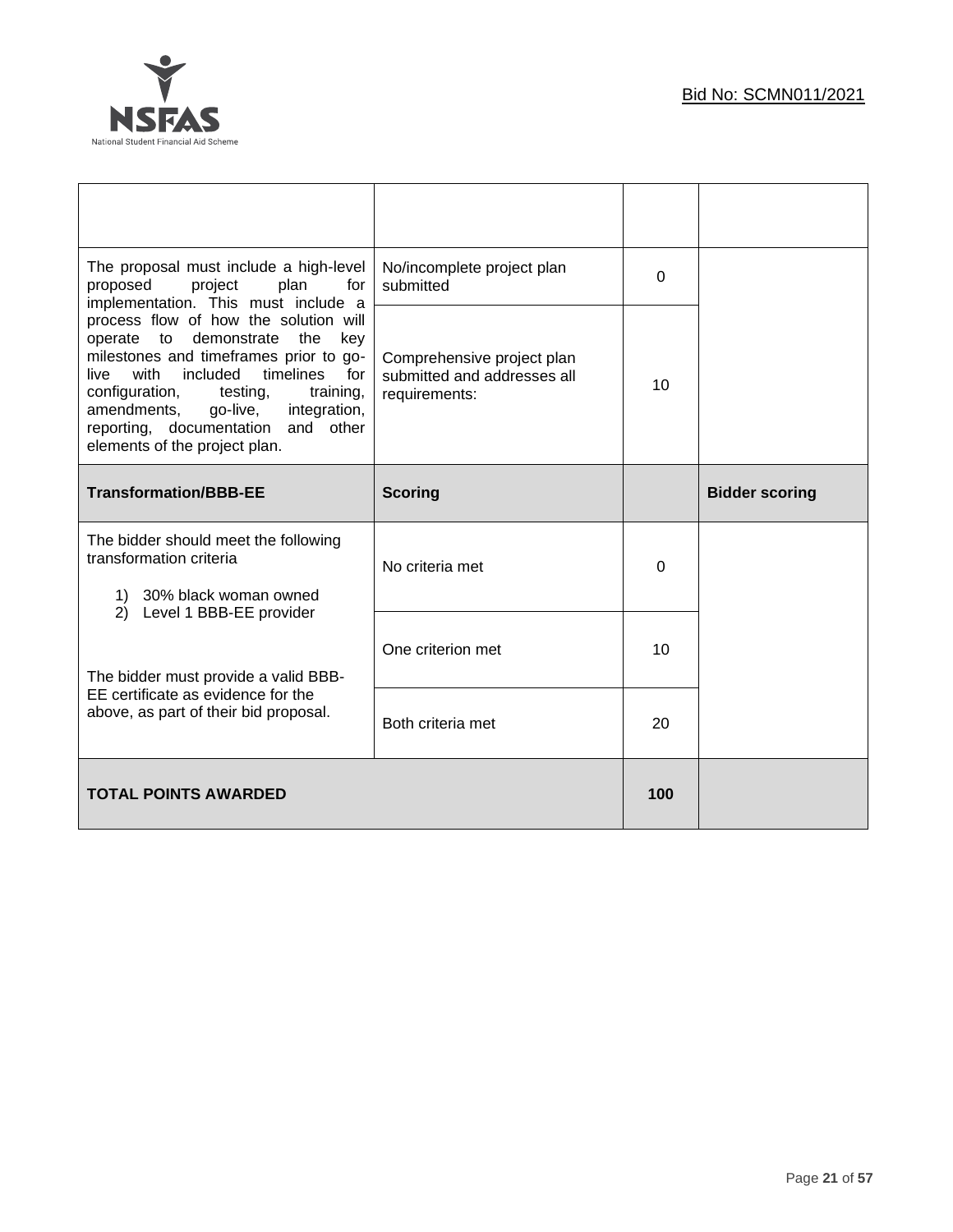

## **8. Preference Point System**

All proposals that will achieve the minimum qualifying score (acceptable tenders) will be evaluated further in terms of the preference point system as follows: A maximum of 80 points is allocated for price on the following basis:

**80/20**

$$
Ps = 80 \left( 1 - \frac{Pt - P \min}{P \min} \right)
$$

Where

Ps = Points scored for comparative price of proposal under consideration

Pt = Comparative price of bid under consideration

Pmin = Comparative price of lowest acceptable proposal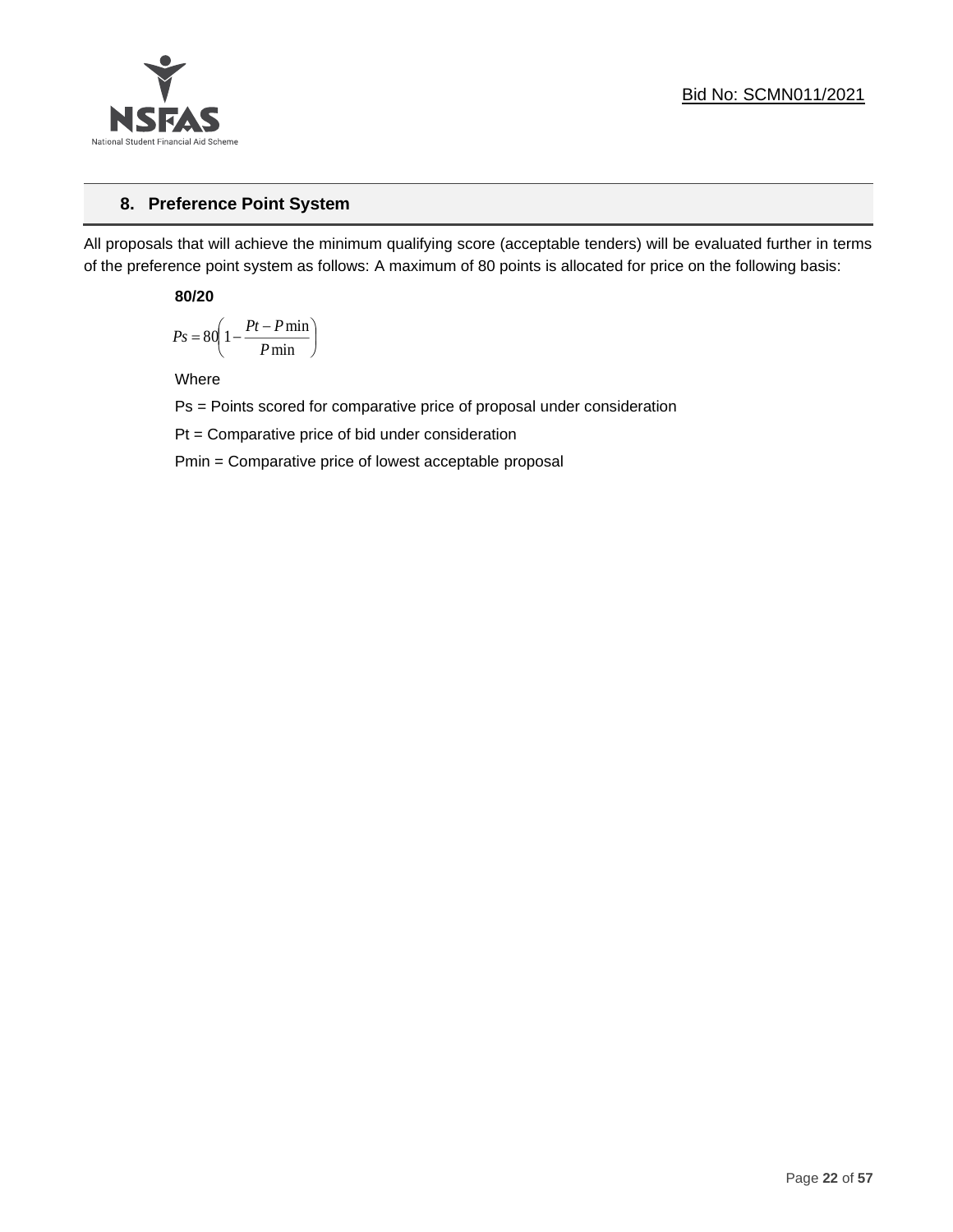

**SBD4**

## **1. Declaration of Interest**

This declaration will be used by institutions to ensure that when goods and services are being procured, all reasonable steps are taken to combat the abuse of the supply chain management system.

The bid of any bidder may be disregarded if that bidder, or any of its directors have:

- A. abused the NSFAS's supply chain management system;
- B. committed fraud or any other improper conduct in relation to such system; or
- C. failed to perform on any previous contract.

**In order to give effect to the above, the following questionnaire must be completed and submitted with the bid**.

| The following particulars must be furnished: |                                                                                          |  |  |
|----------------------------------------------|------------------------------------------------------------------------------------------|--|--|
| 2.1                                          | Full Name of bidder or his or her representative:                                        |  |  |
|                                              |                                                                                          |  |  |
| 2.2                                          | <b>Identity Number:</b>                                                                  |  |  |
|                                              |                                                                                          |  |  |
| 2.3                                          | Position occupied in the Company (director, trustee, shareholder <sup>2</sup> , member): |  |  |
|                                              |                                                                                          |  |  |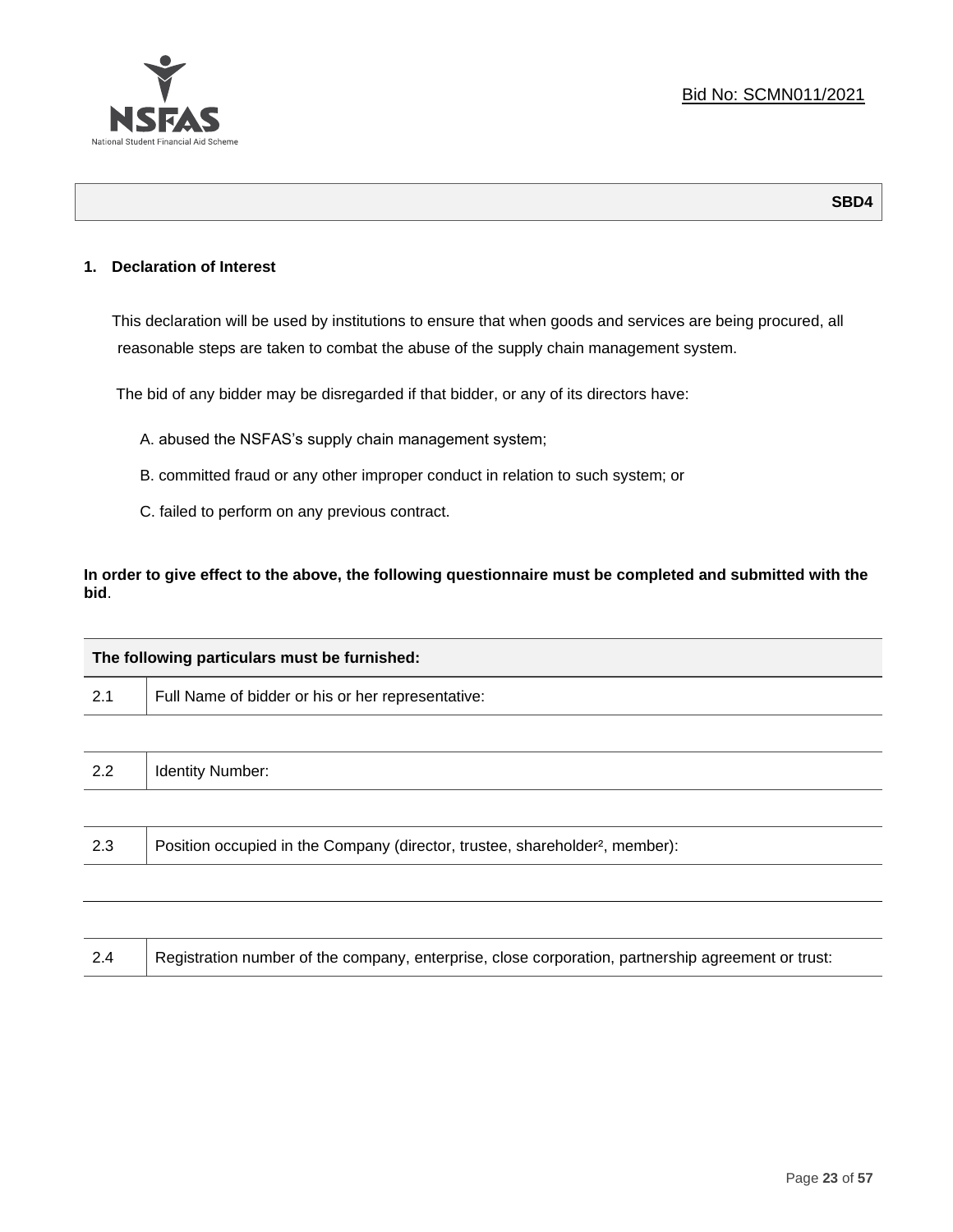

| 2.5 | $\mathbf{T}$<br>Tax Reference Number: |
|-----|---------------------------------------|
|     |                                       |

| 2.6 | VAT Registration Number: |
|-----|--------------------------|
|-----|--------------------------|

| 2.6.1  | The names of all directors / trustees / shareholders / members, their individual identity numbers, tax<br>reference numbers and, if applicable, employee / PESAL numbers must be indicated in paragraph 3<br>below. |     |  |  |  |
|--------|---------------------------------------------------------------------------------------------------------------------------------------------------------------------------------------------------------------------|-----|--|--|--|
| 2.7    | Are you or any person connected with the bidder presently employed by the state?                                                                                                                                    |     |  |  |  |
|        | Yes                                                                                                                                                                                                                 | No. |  |  |  |
| 2.7.2. | If yes, furnish the following particulars:                                                                                                                                                                          |     |  |  |  |
|        | Name of person / director / trustee / shareholder/ member:                                                                                                                                                          |     |  |  |  |

| Name of state institution at which you or the person connected to the bidder is employed: |
|-------------------------------------------------------------------------------------------|
|                                                                                           |

Position occupied in the state institution:

#### "State" means

Τ

- (a) Any national or provincial department, national or provincial public entity or constitutional institution within the meaning of the Public Finance Management Act, 1999 (Act No 1 of 1999);
- (b) Any municipality or municipal entity;
- (c) Provincial legislature;
- (d) National Assembly or the National Council of Provinces;
- (e) Parliament.

"Shareholder" means a person who owns shares in the company and is actively involved in the management of the enterprise or business and exercises control over the enterprise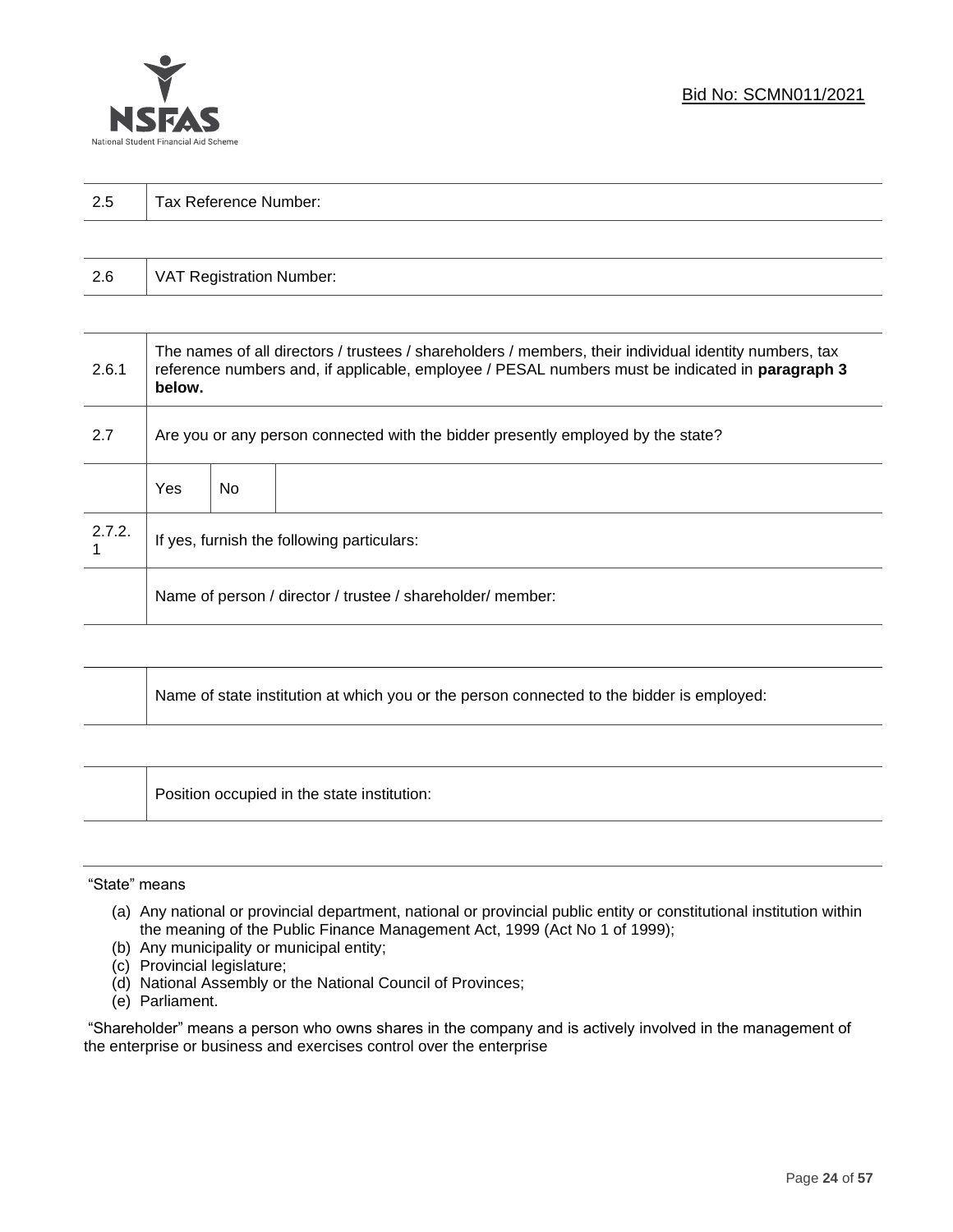

|                          | Any other particulars:                                                                                                                                                                                                                           |    |  |  |  |
|--------------------------|--------------------------------------------------------------------------------------------------------------------------------------------------------------------------------------------------------------------------------------------------|----|--|--|--|
| 2.7.2                    | If you are presently employed by the state, did you obtain the appropriate authority to undertake<br>remunerative work outside employment in the public sector?                                                                                  |    |  |  |  |
|                          | Yes                                                                                                                                                                                                                                              | No |  |  |  |
|                          | If yes, did you attach proof of such authority to the bid document?                                                                                                                                                                              |    |  |  |  |
| 2.7.2.<br>1              | Note: Failure to submit proof of such authority, where applicable, may result in the disqualification of the<br>bid.                                                                                                                             |    |  |  |  |
|                          | Yes                                                                                                                                                                                                                                              | No |  |  |  |
| 2.7.2.<br>$\overline{2}$ | If no, furnish reasons for non-submission of such proof:                                                                                                                                                                                         |    |  |  |  |
| 2.8                      | Did you or your spouse, or any of the company's directors / trustees / shareholders / members or their<br>spouses conduct business with the state in the previous twelve months?                                                                 |    |  |  |  |
|                          | Yes                                                                                                                                                                                                                                              | No |  |  |  |
| 2.8.1                    | If so, furnish particulars:                                                                                                                                                                                                                      |    |  |  |  |
| 2.9                      | Do you, or any person connected with the bidder, have any relationship (family, friend, other) with a<br>person employed by the state and who may be involved with the evaluation and or adjudication of this<br>bid?                            |    |  |  |  |
|                          | Yes                                                                                                                                                                                                                                              | No |  |  |  |
| 2.9.1                    | If so, furnish particulars:                                                                                                                                                                                                                      |    |  |  |  |
| 2.10                     | Are you, or any person connected with the bidder, aware of any relationship (family, friend, other)<br>between any other bidder and any person employed by the state who may be involved with the<br>evaluation and or adjudication of this bid? |    |  |  |  |
|                          | Yes                                                                                                                                                                                                                                              | No |  |  |  |
| 2.10.1                   | If so, furnish particulars:                                                                                                                                                                                                                      |    |  |  |  |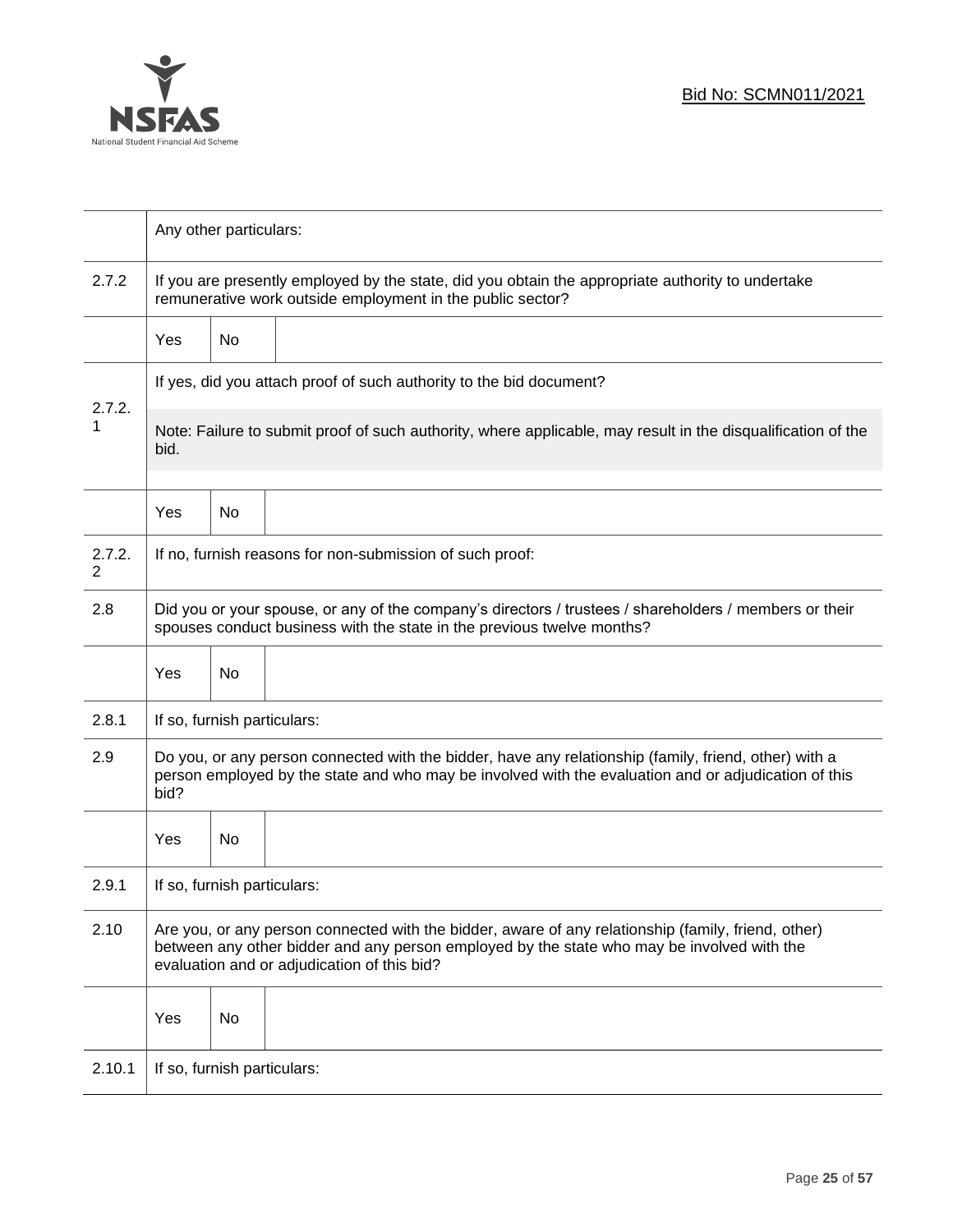

| 2.11   | Do you or any of the directors / trustees / shareholders / members of the company have any interest in<br>any other related companies whether or not they are bidding for this contract? |    |  |  |
|--------|------------------------------------------------------------------------------------------------------------------------------------------------------------------------------------------|----|--|--|
|        | Yes                                                                                                                                                                                      | No |  |  |
| 2.11.1 | If so, furnish particulars:                                                                                                                                                              |    |  |  |

## **Full details of directors / trustees / members / shareholders**.

| <b>Full Name</b> | <b>Identity Number</b> | Personal Income Tax<br>Reference Number | State Employee Number /<br>PERSEL Number |
|------------------|------------------------|-----------------------------------------|------------------------------------------|
|                  |                        |                                         |                                          |
|                  |                        |                                         |                                          |
|                  |                        |                                         |                                          |
|                  |                        |                                         |                                          |
|                  |                        |                                         |                                          |
|                  |                        |                                         |                                          |
|                  |                        |                                         |                                          |
|                  |                        |                                         |                                          |
|                  |                        |                                         |                                          |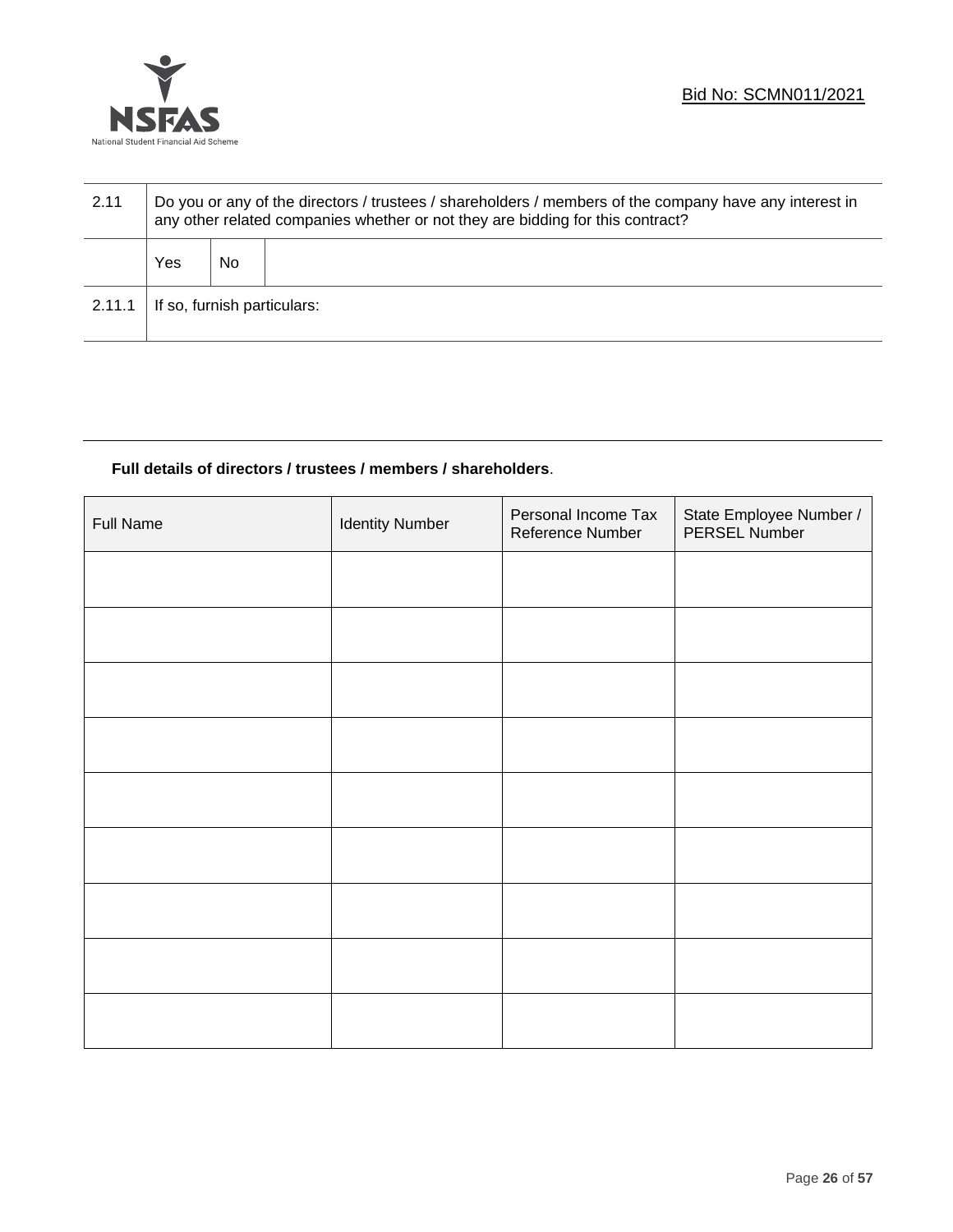

## **Declaration**

I, the undersigned (NAME)………………………………………………………………………

Certify that the information furnished in paragraphs 2 and 3 above is correct. I accept that the state may reject the bid or act against me should this declaration prove to be false.

| <b>Signature</b> | <b>Date</b>    |
|------------------|----------------|
|                  |                |
| <b>Position</b>  | Name of bidder |
|                  |                |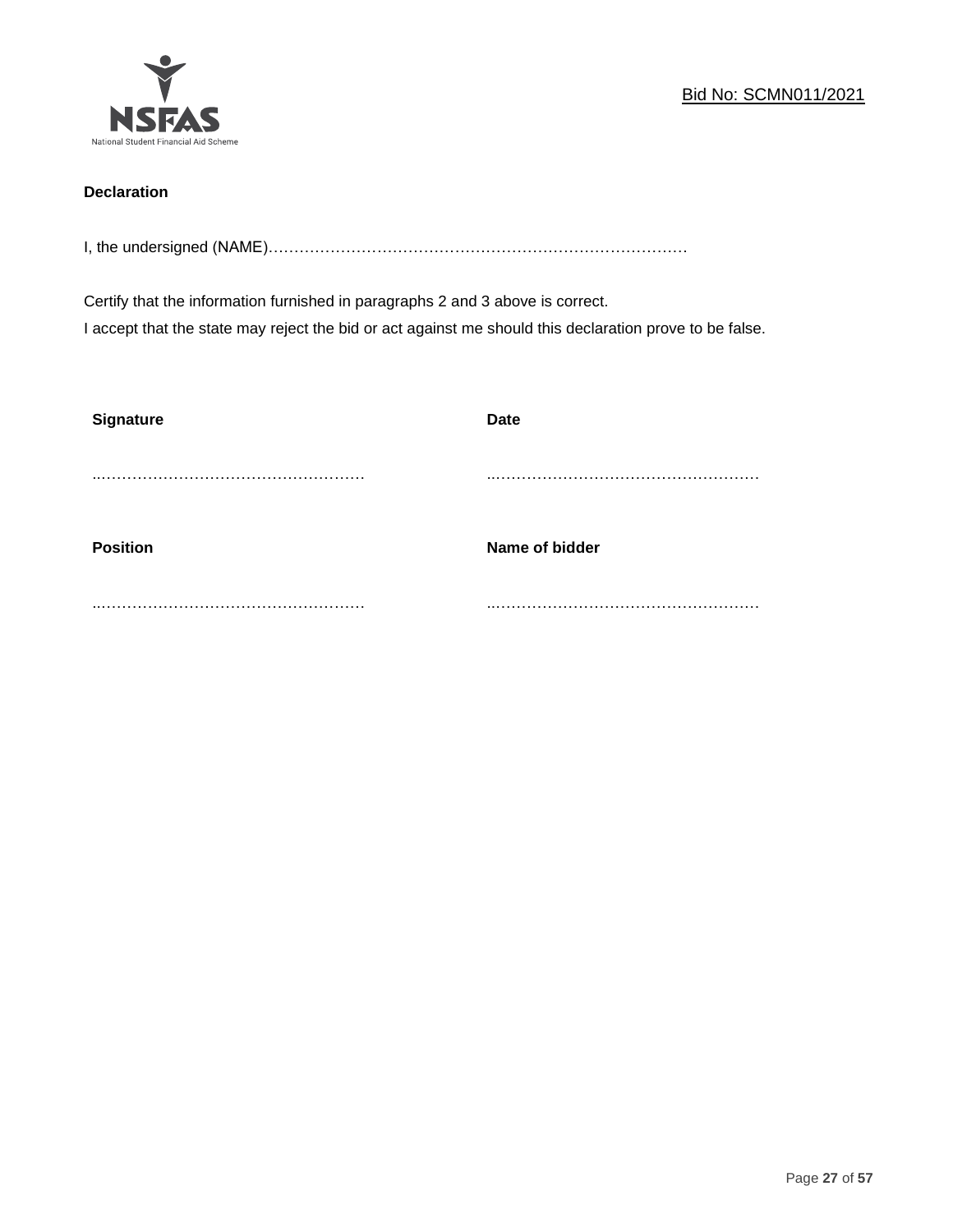

## **Declaration of bidder's past Supply Chain Management practices**

**SBD 8**

This declaration will be used by institutions to ensure that when goods and services are being procured, all reasonable steps are taken to combat the abuse of the supply chain management system.

The bid of any bidder may be disregarded if that bidder, or any of its directors have -

- (a) abused the institution's supply chain management system.
- (b) committed fraud or any other improper conduct in relation to such system; or
- (c) failed to perform on any previous contract.

In order to give effect to the above, **the following questionnaire must be completed and submitted with the bid.**

**The following particulars must be furnished:**

|      | Is the bidder or any of its directors listed on the National Treasury's Database of Restricted Suppliers as<br>companies or persons prohibited from doing business with the public sector?                                                                                                                                                                                                                                  |                             |  |  |
|------|-----------------------------------------------------------------------------------------------------------------------------------------------------------------------------------------------------------------------------------------------------------------------------------------------------------------------------------------------------------------------------------------------------------------------------|-----------------------------|--|--|
| 1.1. | (Companies or persons who are listed on this Database were informed in writing of this restriction by the<br>Accounting Officer/Authority of the institution that imposed the restriction after the audi alteram partem<br>rule was applied).                                                                                                                                                                               |                             |  |  |
|      | Database of Restricted Suppliers now resides on the National<br>The<br>Treasury's website<br>(http://www.treasury.gov.za) and can be accessed by clicking on its link at the bottom of the home page.                                                                                                                                                                                                                       |                             |  |  |
|      | Yes                                                                                                                                                                                                                                                                                                                                                                                                                         | No.                         |  |  |
| 1.2. |                                                                                                                                                                                                                                                                                                                                                                                                                             | If so, furnish particulars: |  |  |
| 1.3. | Is the bidder or any of its directors listed on the Register for Tender Defaulters in terms of section 29 of<br>Prevention<br>Combating<br>Corrupt<br>Activities<br>(No<br>$12 \overline{ }$<br>and<br>of<br>of<br>2004)?<br>the<br>Act<br>Register for Tender Defaulters can be accessed on the National Treasury's website<br>The<br>(http://www.treasury.gov.za) by clicking on its link at the bottom of the home page. |                             |  |  |
|      | Yes                                                                                                                                                                                                                                                                                                                                                                                                                         | No.                         |  |  |
| 1.4. |                                                                                                                                                                                                                                                                                                                                                                                                                             | If so, furnish particulars: |  |  |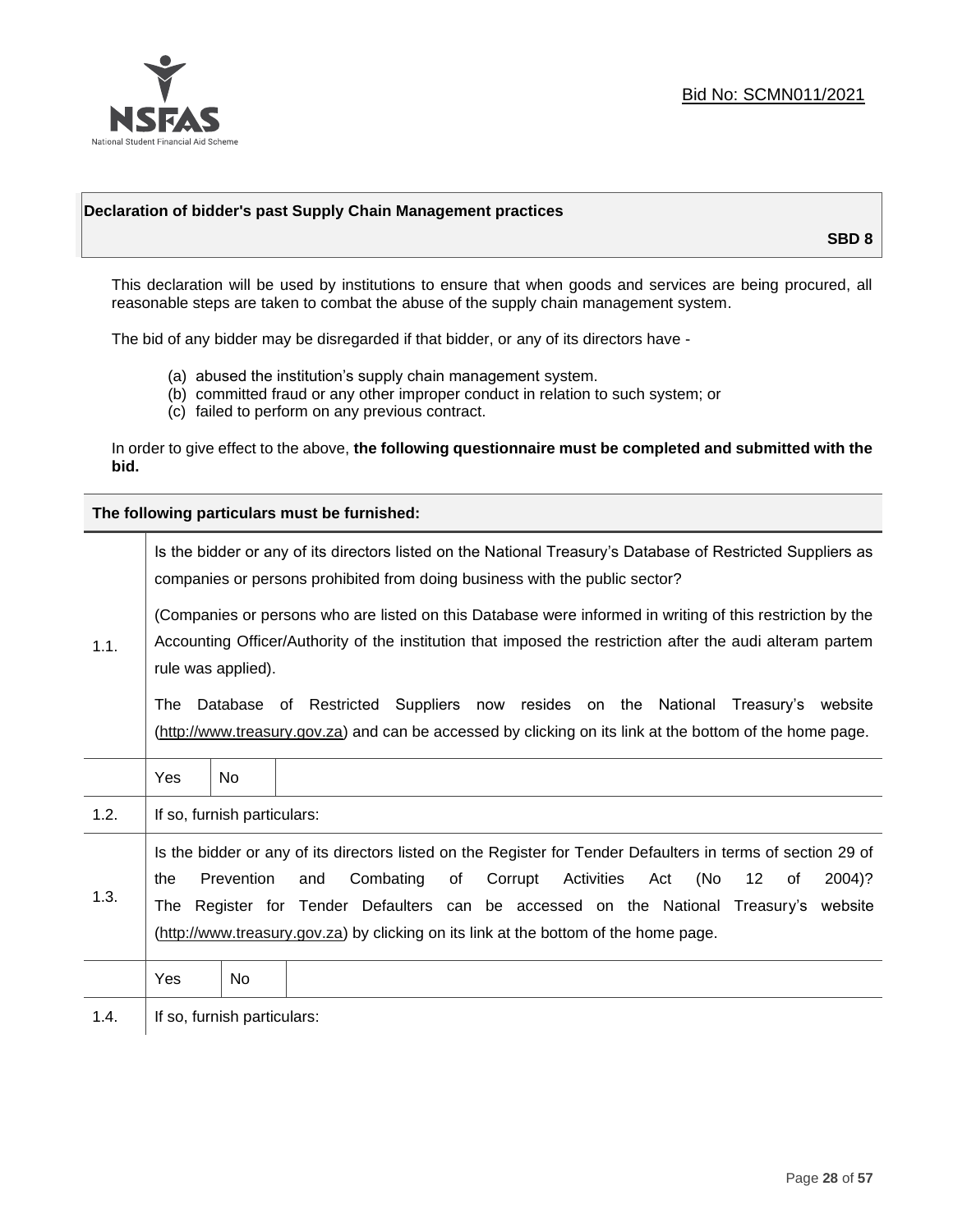

Τ

| 1.5. | Was the bidder or any of its directors convicted by a court of law (including a court outside of the<br>Republic of South Africa) for fraud or corruption during the past five years? |     |  |
|------|---------------------------------------------------------------------------------------------------------------------------------------------------------------------------------------|-----|--|
|      | Yes                                                                                                                                                                                   | No. |  |
| 1.6. | If so, furnish particulars:                                                                                                                                                           |     |  |
| 1.7. | Was any contract between the bidder and any organ of state terminated during the past five years on<br>account of failure to perform on or comply with the contract?                  |     |  |
|      | Yes                                                                                                                                                                                   | No. |  |
| 1.8. | If so, furnish particulars:                                                                                                                                                           |     |  |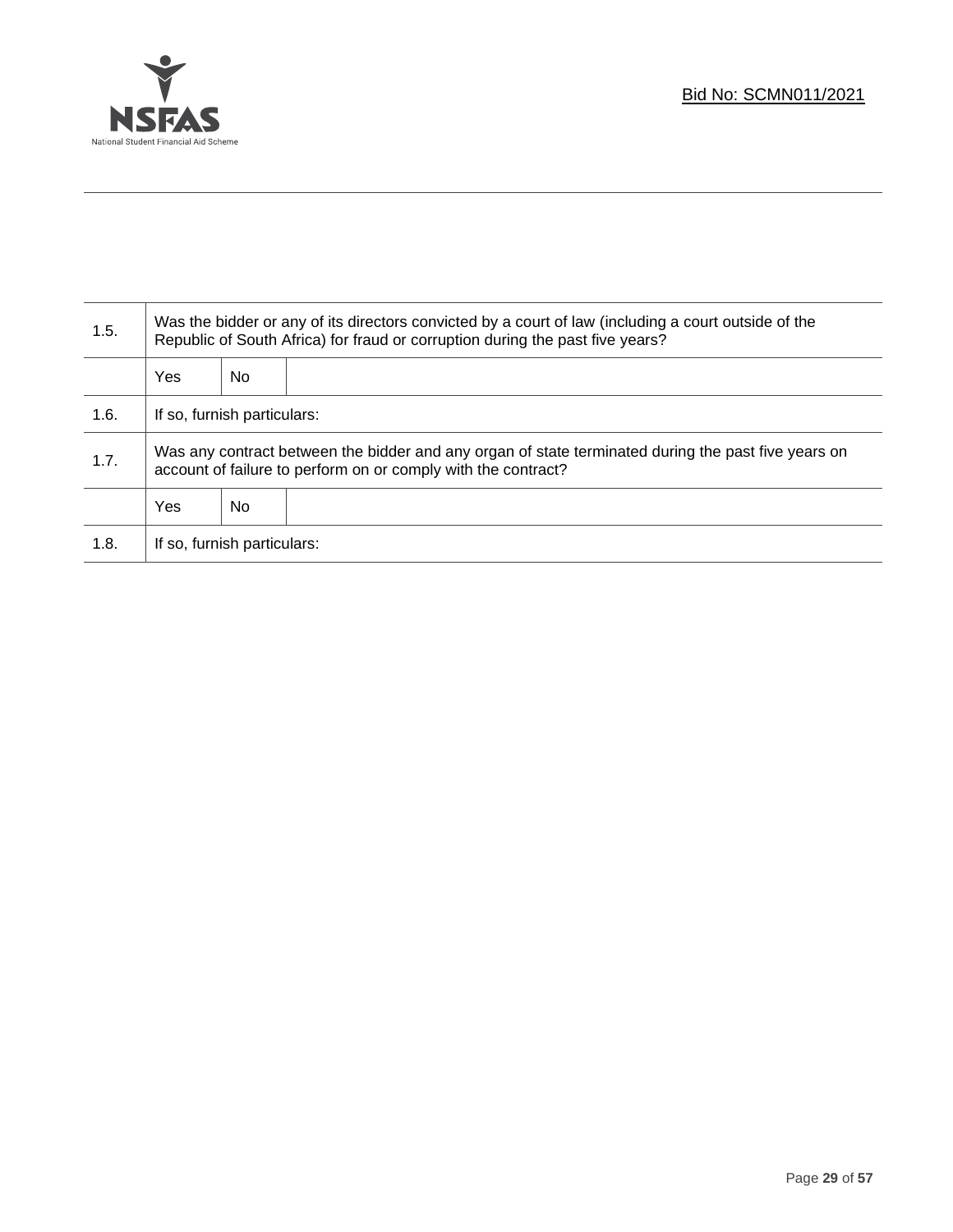

## **Declaration**

I, the undersigned (NAME)………………………………………………………………………

Certify that the information furnished on the declaration from is true and correct.

I accept that, in addition to cancellation of a contract, action may be taken against me should this declaration provide to be false.

| Signature       | Date           |
|-----------------|----------------|
|                 |                |
|                 |                |
| <b>Position</b> | Name of bidder |
|                 |                |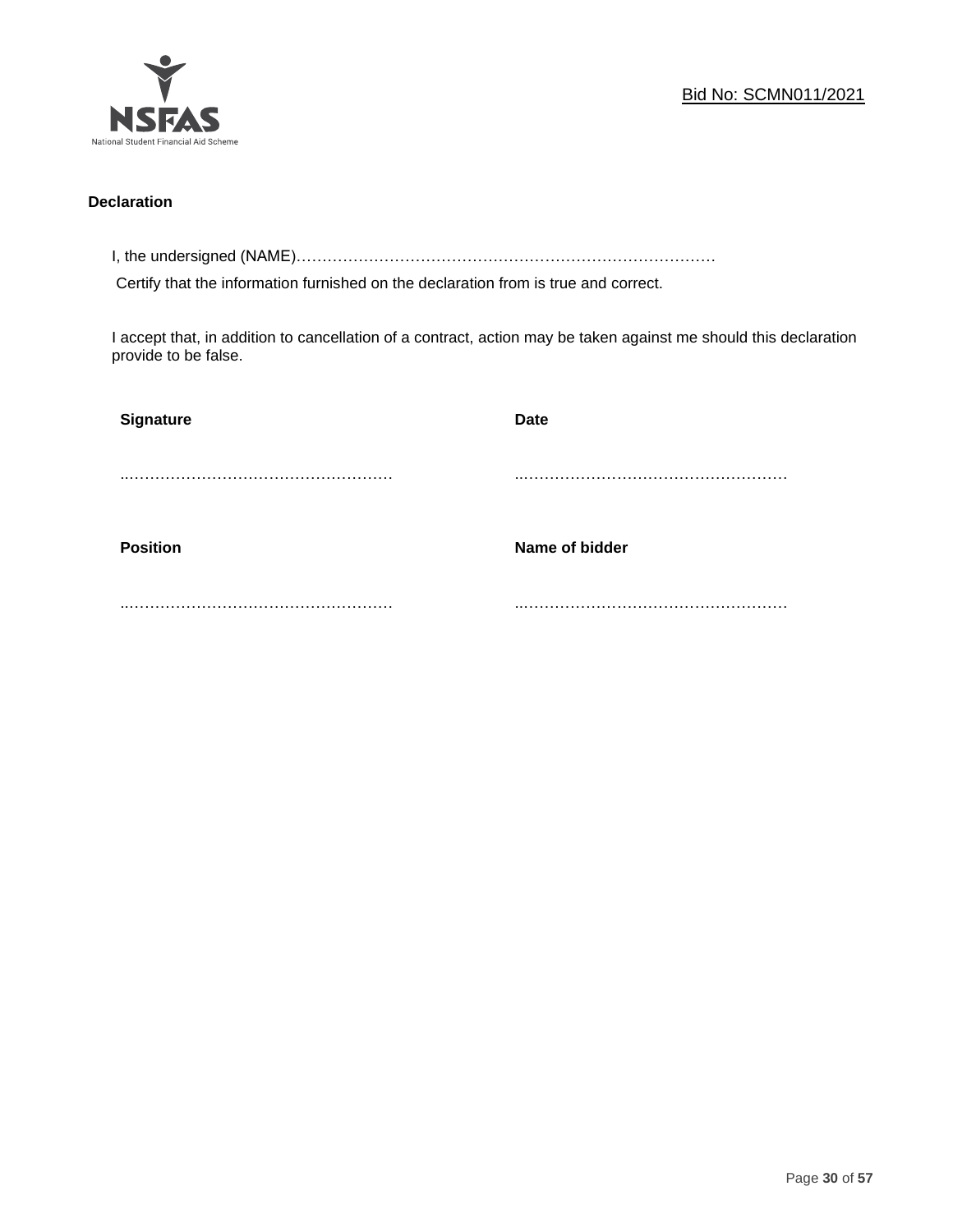## **SBD 9**

## **CERTIFICATE OF INDEPENDENT BID DETERMINATION**

I, the undersigned, in submitting the accompanying bid in response to the invitation for the bid made by: NSFAS

(Name of Institution)

Do hereby make the following statements that I certify to be true and complete in every respect:

| I certify, on behalf of: |  |
|--------------------------|--|
| (Name of Bidder)         |  |

- 1. I have read, and I understand the contents of this Certificate.
- 6.1.I understand that the accompanying bid will be disqualified if this Certificate is found not to be true and complete in every respect.
- 6.2.I am authorized by the bidder to sign this Certificate, and to submit the accompanying bid, on behalf of the bidder.
- 6.3.Each person whose signature appears on the accompanying bid has been authorized by the bidder to determine the terms of, and to sign the bid, on behalf of the bidder.
- 6.4.For the purposes of this Certificate and the accompanying bid, I understand that the word "competitor" shall include any individual or organization, other than the bidder, whether or not affiliated with the bidder, who:
	- 6.4.1.1.1. has been requested to submit a bid in response to this bid invitation.
	- 6.4.1.1.2. could potentially submit a bid in response to this bid invitation, based on their qualifications,
	- 6.4.1.1.3. Abilities or experience.
- 6.10. Provides the same goods and services as the bidder and/or is in the same line of business as the bidder.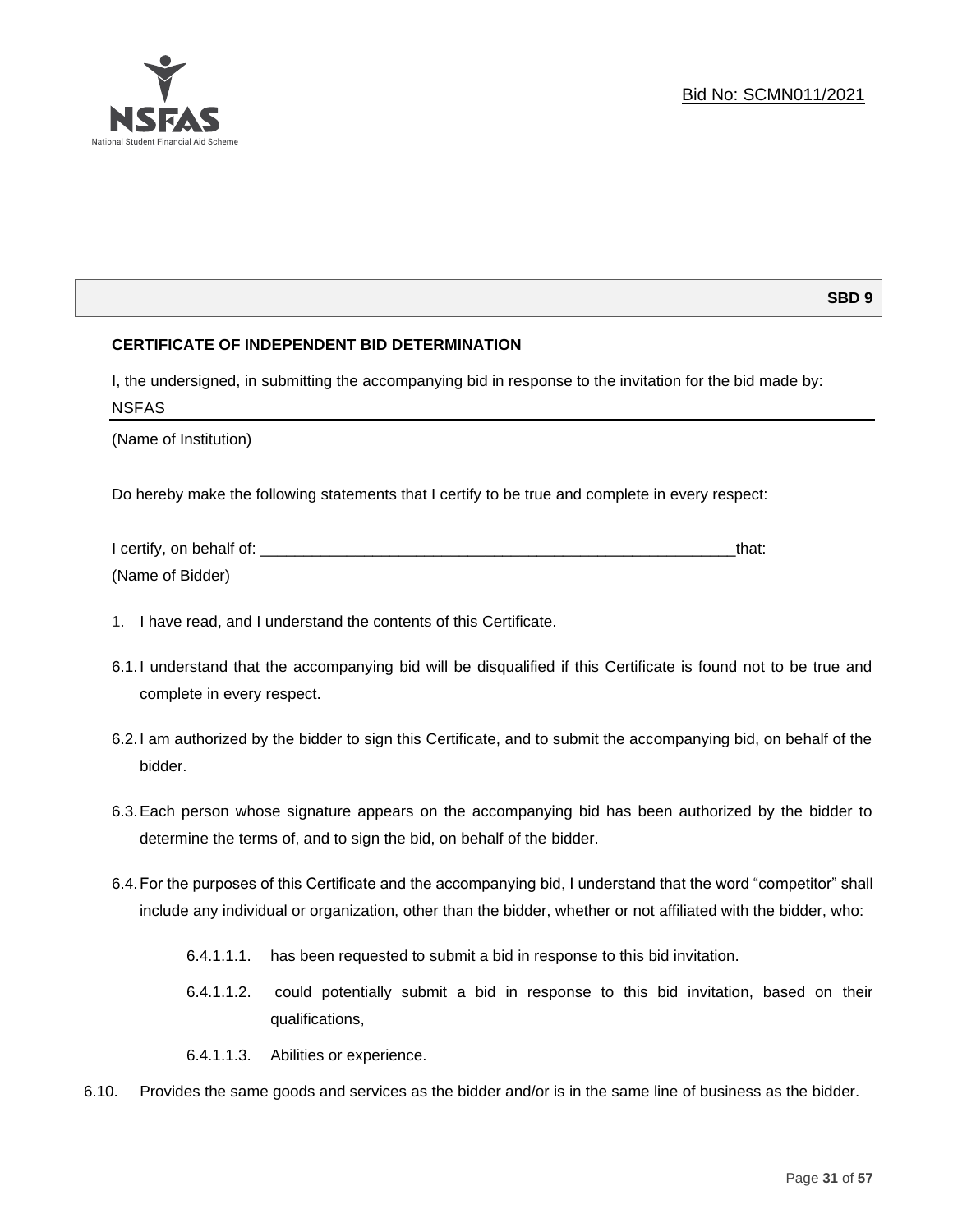

6.11. The bidder has arrived at the accompanying bid independently from, and without consultation, communication, agreement or arrangement with any competitor. However, communication between partners in a joint venture or consortium<sup>3</sup> will not be construed as collusive bidding.

<sup>3</sup> Joint venture or Consortium means an association of persons for the purpose of combining their expertise, property, capital, efforts, skill and knowledge in an activity for the execution of a contract.

- 6.12. In particular, without limiting the generality of paragraphs 6 above, there has been no consultation, communication, agreement or arrangement with any competitor regarding:
	- (a) prices
	- (b) geographical area where product or service will be rendered (market allocation)
	- (c) methods, factors or formulas used to calculate prices;
	- (d) the intention or decision to submit or not to submit, a bid;
	- (e) the submission of a bid which does not meet the specifications and conditions of the bid; or
	- (f) bidding with the intention not to win the bid.
- 6.13. In addition, there have been no consultations, communications, agreements or arrangements with any competitor regarding the quality, quantity, specifications and conditions or delivery particulars of the products or services to which this bid invitation relates.
- 6.14. The terms of the accompanying bid have not been, and will not be, disclosed by the bidder, directly or indirectly, to any competitor, prior to the date and time of the official bid opening or of the awarding of the contract.
- 6.15. I am aware that, in addition and without prejudice to any other remedy provided to combat any restrictive practices related to bids and contracts, bids that are suspicious will be reported to the Competition Commission for investigation and possible imposition of administrative penalties in terms of section 59 of the Competition Act No 89 of 1998 and or may be reported to the National Prosecuting Authority (NPA) for criminal investigation and or may be restricted from conducting business with the public sector for a period not exceeding ten (10) years in terms of the Prevention and Combating of Corrupt Activities Act No 12 of 2004 or any other applicable legislation.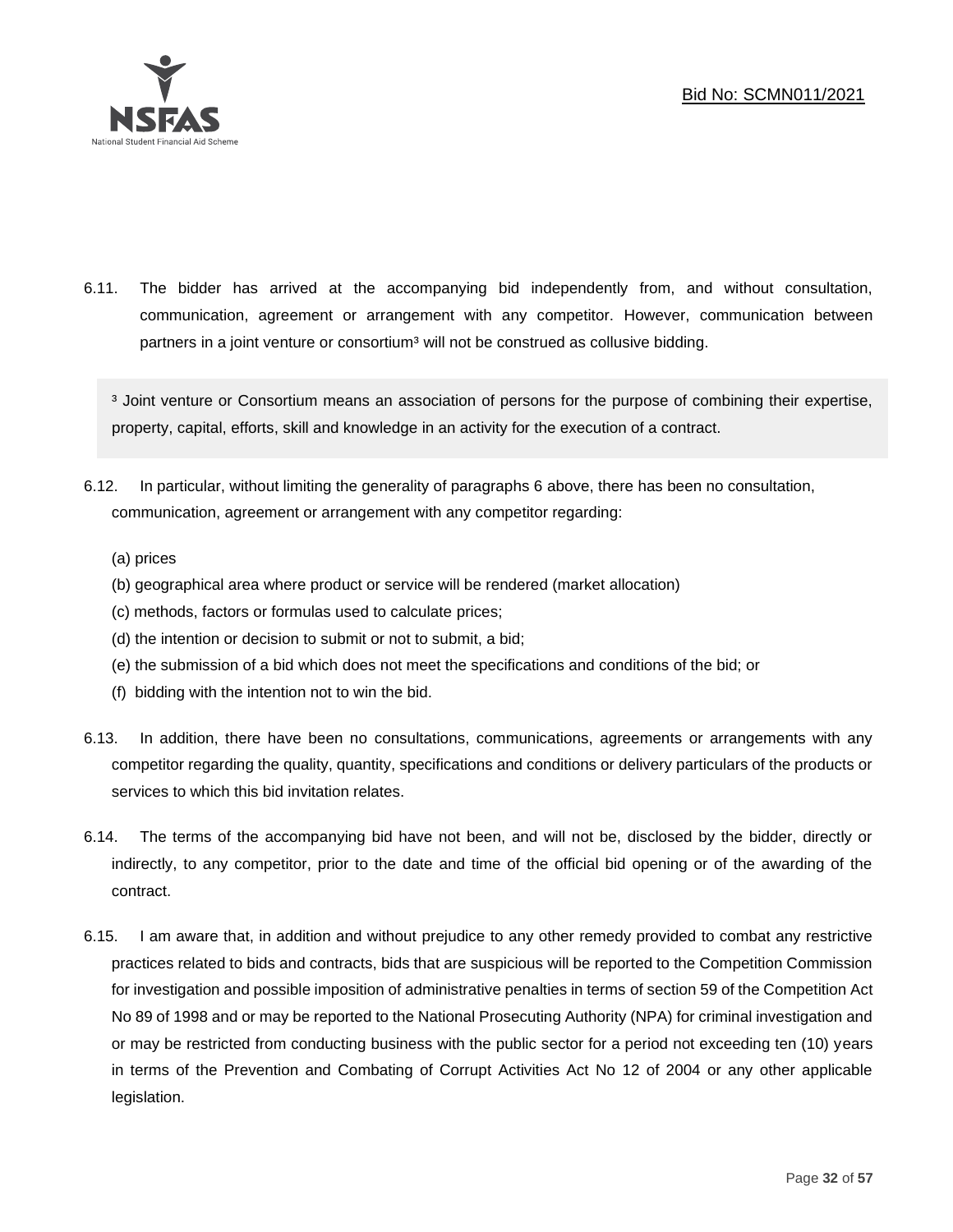

| Signature | Date           |
|-----------|----------------|
|           |                |
|           |                |
|           |                |
| Position  | Name of bidder |
|           |                |
|           |                |
|           |                |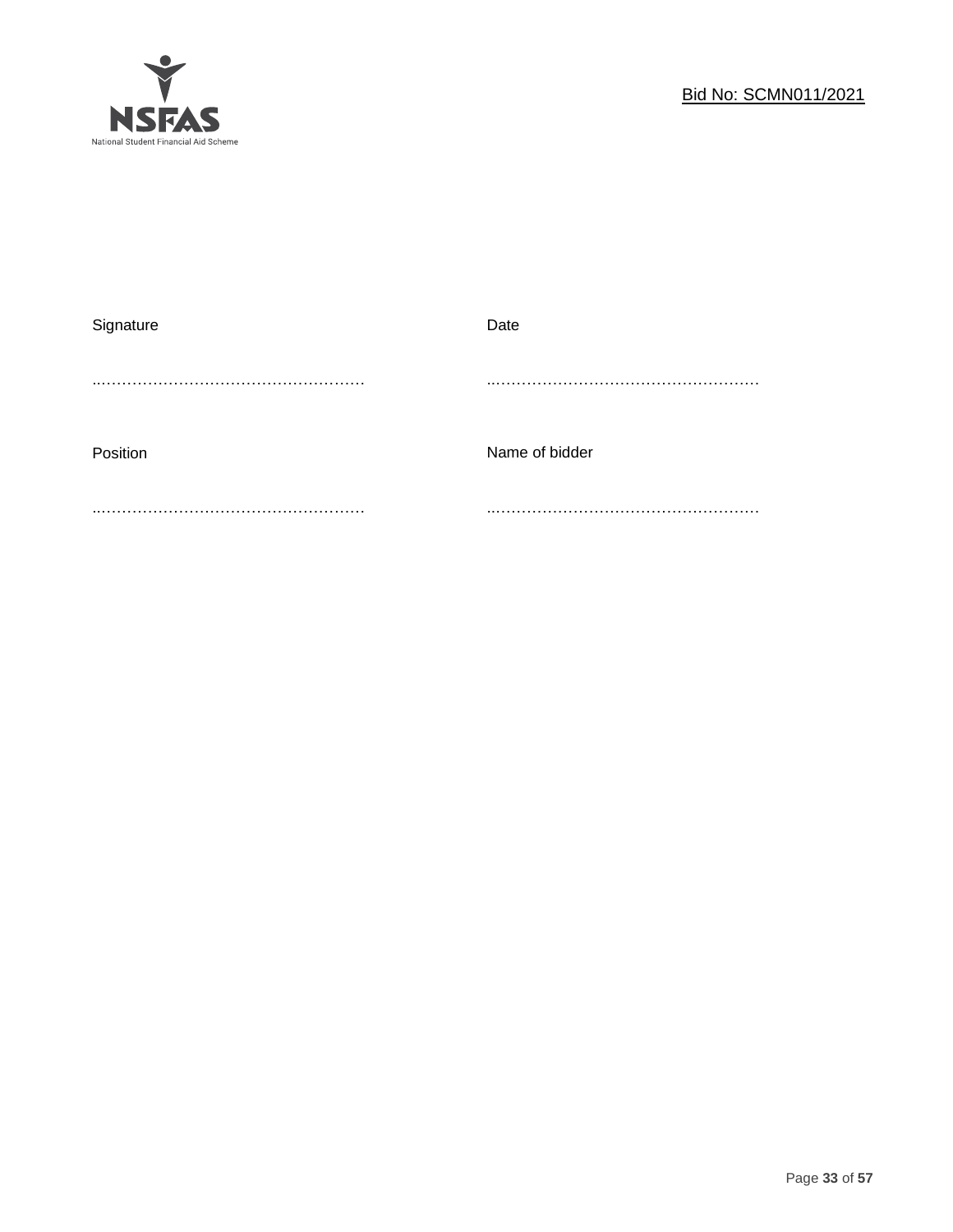

**SBD 6.1**

## **1. PREFERENCE POINTS CLAIM FORM IN TERMS OF THE PREFERENTIAL PROCUREMENT REGULATIONS 2017**

This preference form must form part of all bids invited. It contains general information and serves as a claim form for preference points for Broad-Based Black Economic Empowerment (B-BBEE) Status Level of Contribution

## **NB: BEFORE COMPLETING THIS FORM, BIDDERS MUST STUDY THE GENERAL CONDITIONS, DEFINITIONS AND DIRECTIVES APPLICABLE IN RESPECT OF B-BBEE, AS PRESCRIBED IN THE PREFERENTIAL PROCUREMENT REGULATIONS, 2017.**

## **1. GENERAL CONDITIONS**

- 1.1 The following preference point systems are applicable to all bid:
	- the 80/20 system for requirements with a Rand value of up to R50 000 000 (all applicable taxes included); and

1.2

a) The value of this bid is estimated not to exceed R50 000 000 (all applicable taxes included) and therefore the 80/20 Preference point system shall be applicable.

Points for this bid shall be awarded for:

- (a) Price; and
- (b) B-BBEE Status Level of Contributor.
- 1.3 The maximum points for this bid are allocated as follows:

|                                                   | <b>POINTS</b> |
|---------------------------------------------------|---------------|
| <b>PRICE</b>                                      | 80            |
| <b>B-BBEE STATUS LEVEL OF CONTRIBUTOR</b>         | 20            |
| Total points for Price and B-BBEE must not exceed | 100           |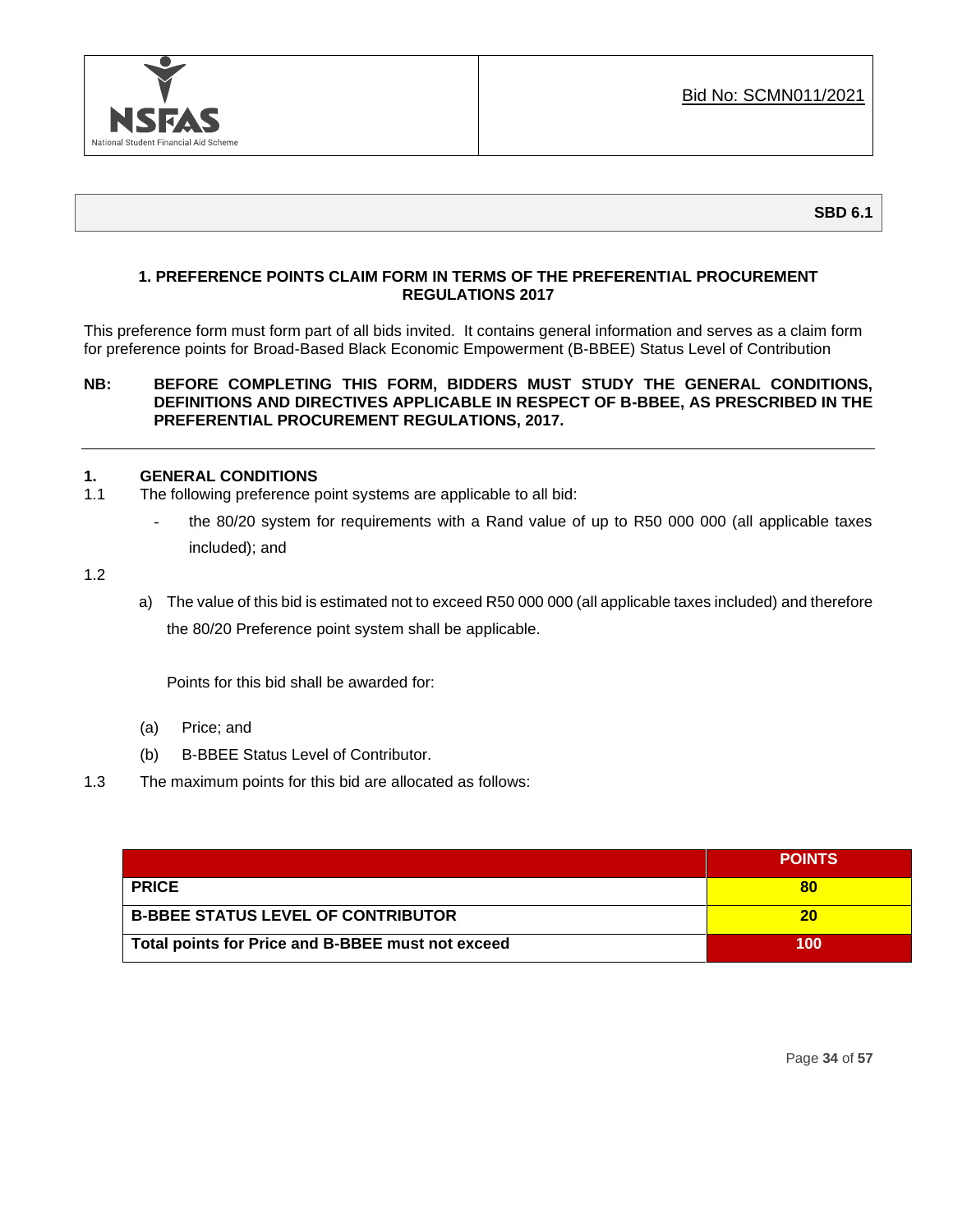

- 1.4 Failure on the part of a bidder to submit proof of B-BBEE Status level of contributor together with the bid, will be interpreted to mean that preference points for B-BBEE status level of contribution are not claimed.
- 1.5 The purchaser reserves the right to require of a bidder, either before a bid is adjudicated or at any time subsequently, to substantiate any claim in regard to preferences, in any manner required by the purchaser.

## **2. DEFINITIONS**

- (a) **"B-BBEE"** means broad-based black economic empowerment as defined in section 1 of the Broad-Based Black Economic Empowerment Act.
- (b) "**B-BBEE status level of contributor"** means the B-BBEE status of an entity in terms of a code of good practice on black economic empowerment, issued in terms of section 9(1) of the Broad-Based Black Economic Empowerment Act.
- (c) **"bid"** means a written offer in a prescribed or stipulated form in response to an invitation by an organ of state for the provision of goods or services, through price quotations, advertised competitive bidding processes or proposals.
- (d) **"Broad-Based Black Economic Empowerment Act"** means the Broad-Based Black Economic Empowerment Act, 2003 (Act No. 53 of 2003);
- **(e) "EME"** means an Exempted Micro Enterprise in terms of a code of good practice on black economic empowerment issued in terms of section 9 (1) of the Broad-Based Black Economic Empowerment Act.
- (f) **"functionality"** means the ability of a tenderer to provide goods or services in accordance with specifications as set out in the tender documents.
- (g) **"prices"** includes all applicable taxes less all unconditional discounts;
- (h) **"proof of B-BBEE status level of contributor"** means:
	- **1)** B-BBEE Status level certificate issued by an authorized body or person;
	- **2)** A sworn affidavit as prescribed by the B-BBEE Codes of Good Practice;
	- **3)** Any other requirement prescribed in terms of the B-BBEE Act;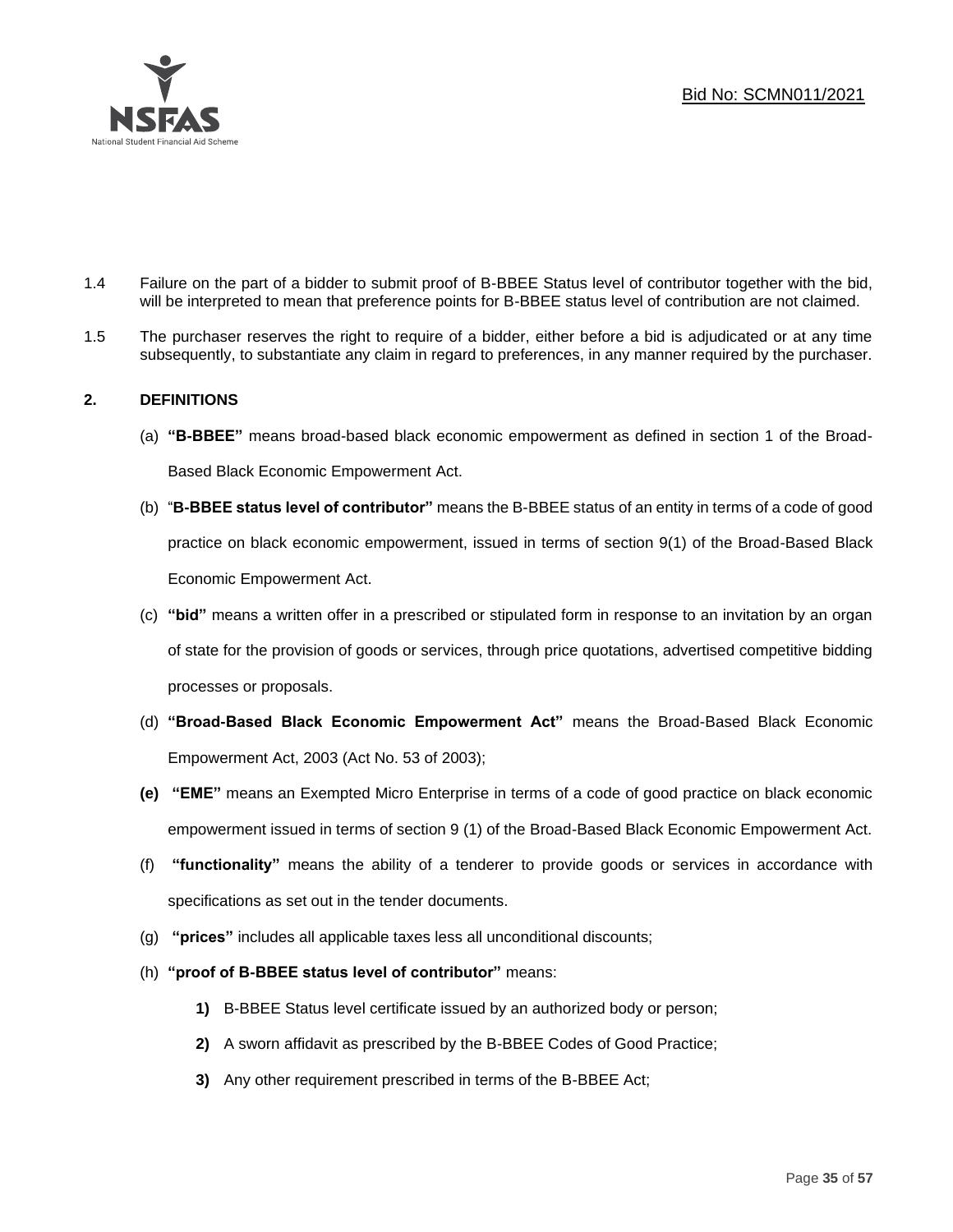

- (i) **"QSE"** means a qualifying small business enterprise in terms of a code of good practice on black economic empowerment issued in terms of section 9 (1) of the Broad-Based Black Economic Empowerment Act.
- *(j)* **"rand value"** means the total estimated value of a contract in Rand, calculated at the time of bid invitation, and includes all applicable taxes.

## **3. POINTS AWARDED FOR PRICE**

## 3.1 **THE 80/20 PREFERENCE POINT SYSTEMS**

A maximum of 80 points is allocated for price on the following basis:

**80/20**

$$
Ps = 80 \left( 1 - \frac{Pt - P \min}{P \min} \right)
$$

Where

Ps = Points scored for price of bid under consideration

l

Pt = Price of bid under consideration

Pmin = Price of lowest acceptable bid

## **4. POINTS AWARDED FOR B-BBEE STATUS LEVEL OF CONTRIBUTOR**

4.1 In terms of Regulation 6 (2) and 7 (2) of the Preferential Procurement Regulations, preference points must be awarded to a bidder for attaining the B-BBEE status level of contribution in accordance with the table below: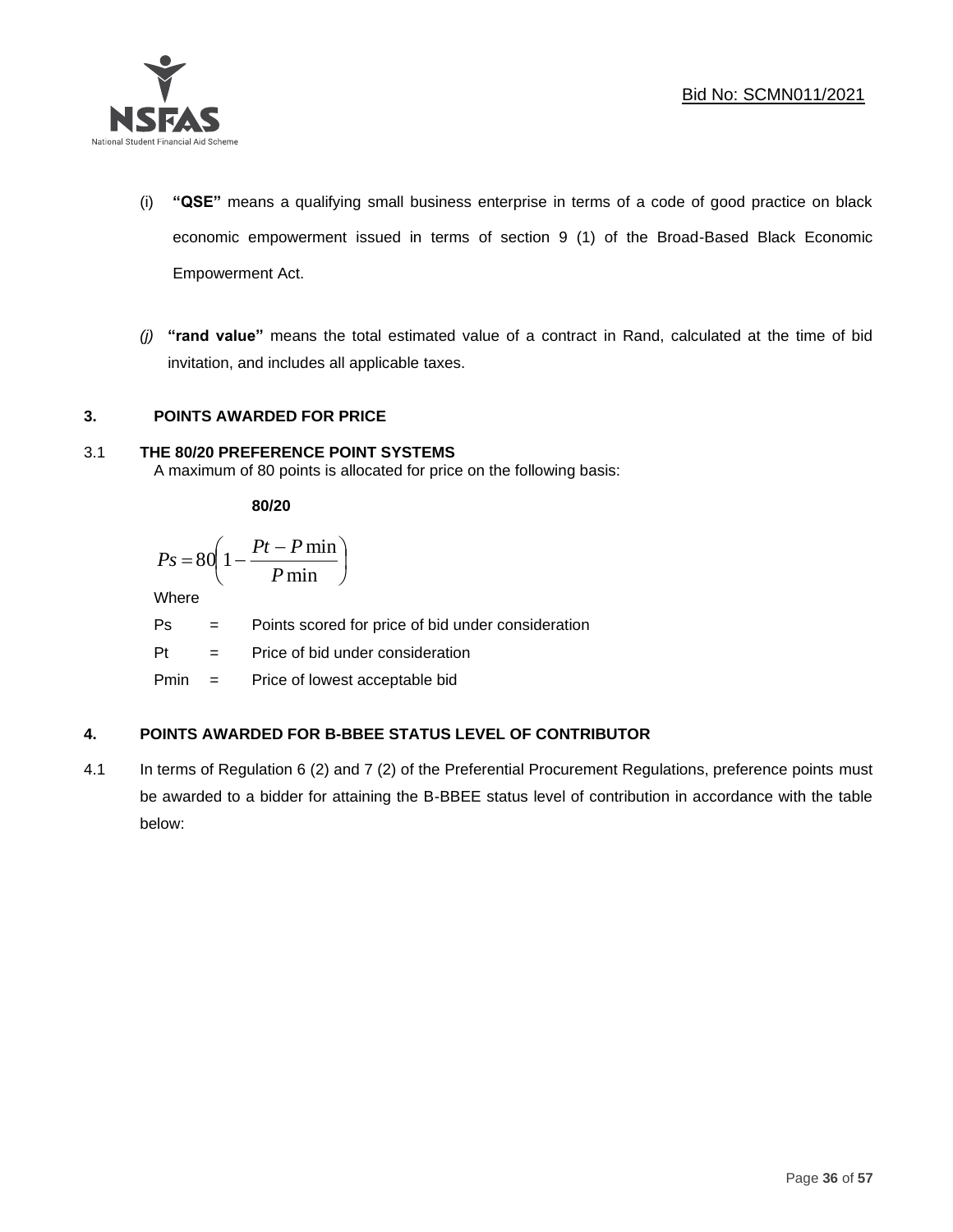

| <b>B-BBEE Status Level of</b><br><b>Contributor</b> | <b>Number of points</b><br>(90/10 system) | <b>Number of points</b><br>(80/20 system) |
|-----------------------------------------------------|-------------------------------------------|-------------------------------------------|
|                                                     | 10                                        | 20                                        |
| 2                                                   | 9                                         | 18                                        |
| 3                                                   | 6                                         | 14                                        |
|                                                     | 5                                         | 12                                        |
| 5                                                   |                                           | 8                                         |
| 6                                                   |                                           | 6                                         |
|                                                     |                                           |                                           |
| 8                                                   |                                           | ົ                                         |
| Non-compliant contributor                           |                                           |                                           |

## **5. BID DECLARATION**

5.1 Bidders who claim points in respect of B-BBEE Status Level of Contribution must complete the following:

## **6. B-BBEE STATUS LEVEL OF CONTRIBUTOR CLAIMED IN TERMS OF PARAGRAPHS 1.4 AND 4.1**

6.1 B-BBEE Status Level of Contributor: = ……… (maximum of 20 points)

(Points claimed in respect of paragraph 7.1 must be in accordance with the table reflected in paragraph

4.1 and must be substantiated by relevant proof of B-BBEE status level of contributor.

## **7. SUB-CONTRACTING**

7.1 Will any portion of the contract be sub-contracted?

## (*Tick applicable box*)



7.1.1 If yes, indicate:

- i) What percentage of the contract will be subcontracted............…………….…………%
- ii) The name of the sub-contractor…………………………………………………………...
- iii) The B-BBEE status level of the sub-contractor......................................……………...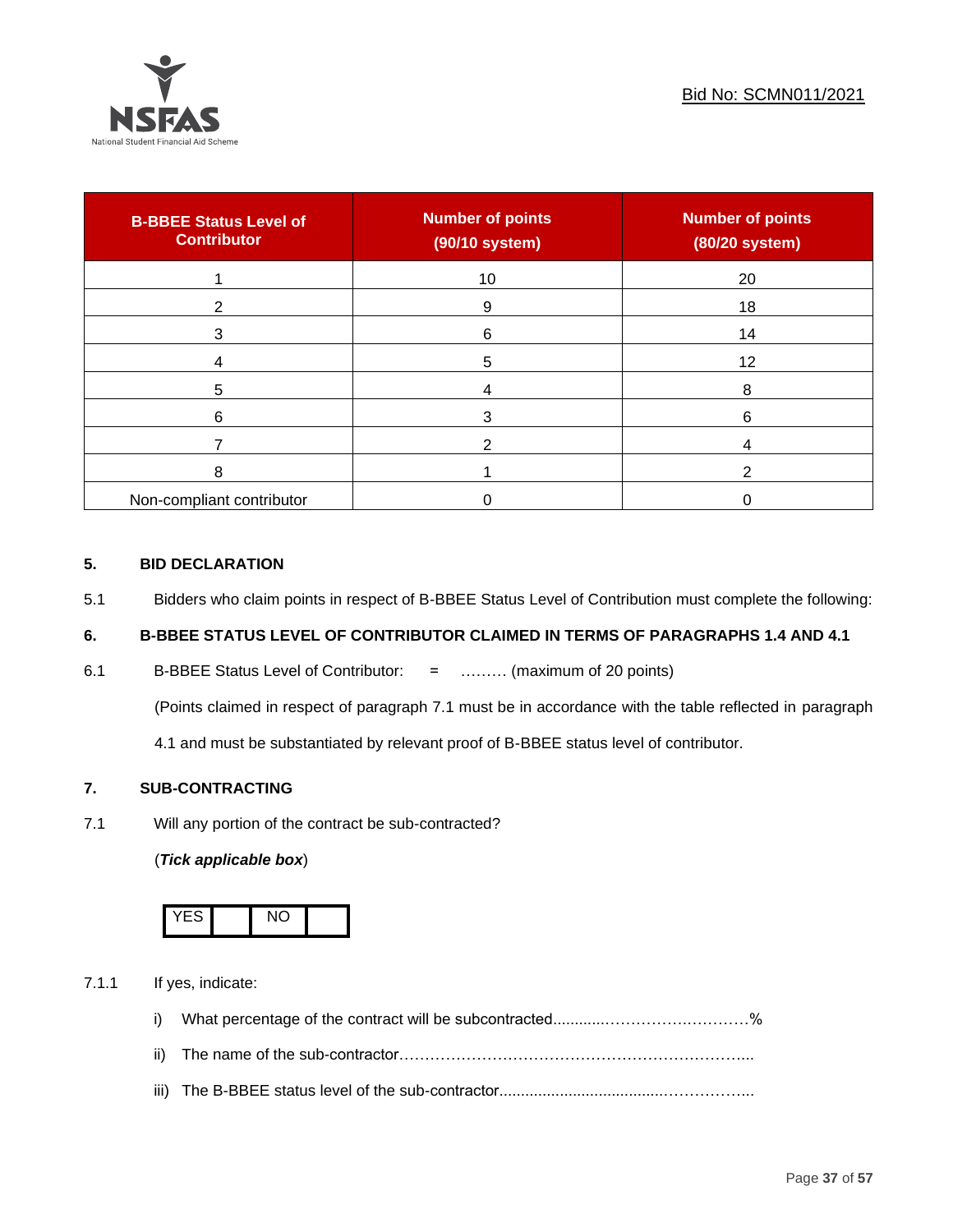

iv) Whether the sub-contractor is an EME or QSE

## *(Tick applicable box*)



v) Specify, by ticking the appropriate box, if subcontracting with an enterprise in terms of Preferential

Procurement Regulations,2017:

| Designated Group: An EME or QSE which is at last 51% owned by:    | <b>EME</b> | QSE |
|-------------------------------------------------------------------|------------|-----|
|                                                                   | $\sqrt{ }$ | V   |
| Black people                                                      |            |     |
| Black people who are youth                                        |            |     |
| Black people who are women                                        |            |     |
| Black people with disabilities                                    |            |     |
| Black people living in rural or underdeveloped areas or townships |            |     |
| Cooperative owned by black people                                 |            |     |
| Black people who are military veterans                            |            |     |
| <b>OR</b>                                                         |            |     |
| Any EME                                                           |            |     |
| Any QSE                                                           |            |     |

## 8. **DECLARATION WITH REGARD TO COMPANY/FIRM**

- 8.1 Name of company/firm………………………………………………………………………….
- 8.2 VAT registration number…………………………………….…………………………………
- 8.3 Company registration number…………….……………………….…………………………….

## 8.4 TYPE OF COMPANY/ FIRM

- D Partnership/Joint Venture / Consortium
- □ One-person business/sole propriety
- D Close corporation
- D Company
- (Pty) Limited

[TICK APPLICABLE BOX]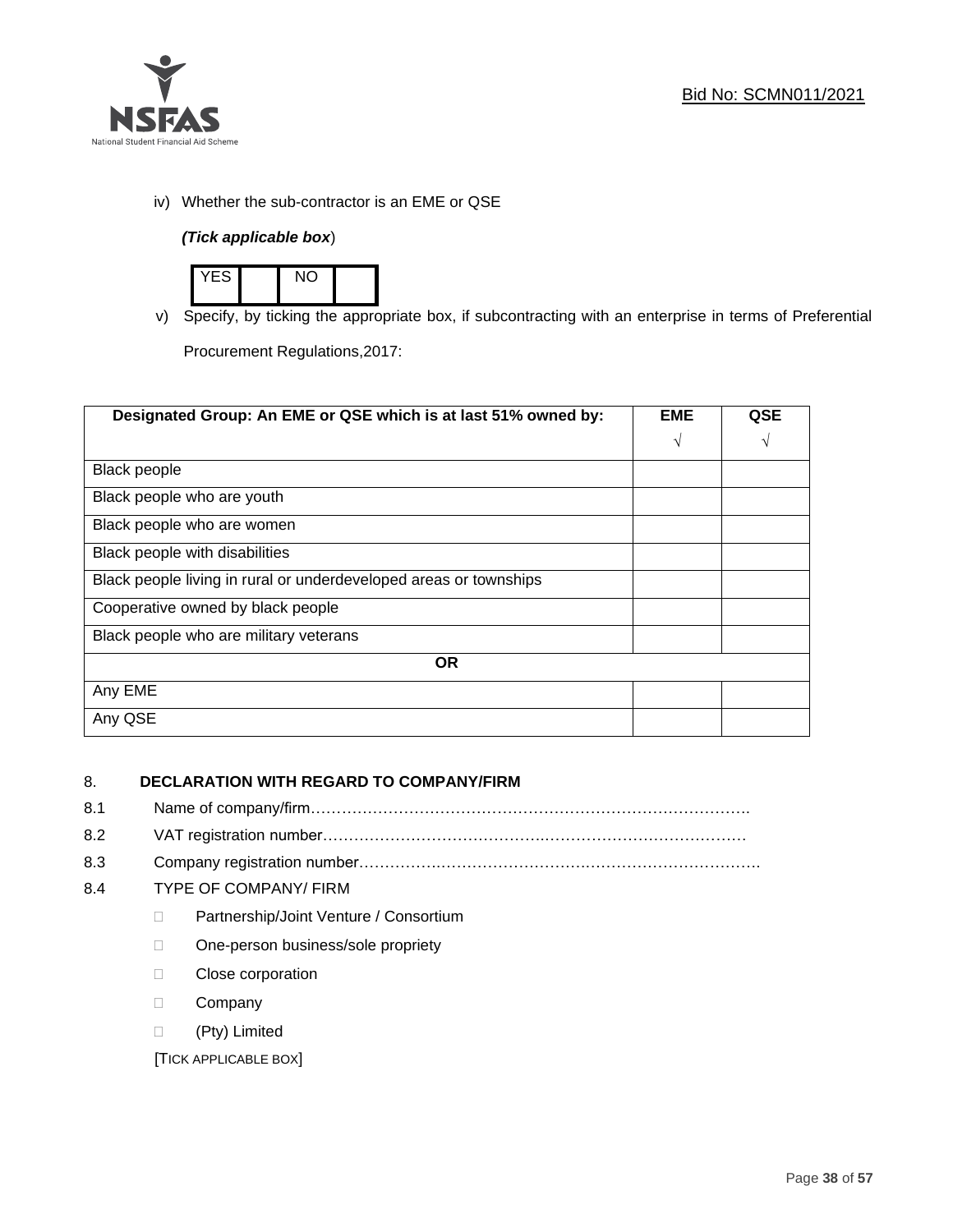

## Bid No: SCMN011/2021

| 8.5 | DESCRIBE PRINCIPAL BUSINESS ACTIVITIES                                                                       |                                                                                                           |  |  |
|-----|--------------------------------------------------------------------------------------------------------------|-----------------------------------------------------------------------------------------------------------|--|--|
|     |                                                                                                              |                                                                                                           |  |  |
|     |                                                                                                              |                                                                                                           |  |  |
|     |                                                                                                              |                                                                                                           |  |  |
| 8.6 | <b>COMPANY CLASSIFICATION</b>                                                                                |                                                                                                           |  |  |
|     |                                                                                                              |                                                                                                           |  |  |
|     | $\Box$                                                                                                       | Manufacturer                                                                                              |  |  |
|     | $\Box$                                                                                                       | Supplier                                                                                                  |  |  |
|     | $\Box$                                                                                                       | Professional service provider                                                                             |  |  |
|     | □                                                                                                            | Other service providers, e.g. transporter, etc.                                                           |  |  |
|     |                                                                                                              | [TICK APPLICABLE BOX]                                                                                     |  |  |
| 8.7 | Total number of years the company/firm has been in business:                                                 |                                                                                                           |  |  |
| 8.8 | I/we, the undersigned, who is / are duly authorised to do so on behalf of the company/firm, certify that the |                                                                                                           |  |  |
|     |                                                                                                              | points claimed, based on the B-BBE status level of contributor indicated in paragraphs 1.4 and 6.1 of the |  |  |
|     |                                                                                                              | foregoing certificates, qualifies the company/ firm for the preference(s) shown and I / we acknowledge    |  |  |
|     | that:                                                                                                        |                                                                                                           |  |  |
|     | i)                                                                                                           | The information furnished is true and correct.                                                            |  |  |
|     | ii)                                                                                                          | The preference points claimed are in accordance with the General Conditions as indicated in               |  |  |
|     |                                                                                                              | paragraph 1 of this form.                                                                                 |  |  |
|     | iii)                                                                                                         | In the event of a contract being awarded as a result of points claimed as shown in paragraphs 1.4 and     |  |  |
|     |                                                                                                              | 6.1, the contractor may be required to furnish documentary proof to the satisfaction of the purchaser     |  |  |
|     |                                                                                                              | that the claims are correct.                                                                              |  |  |
|     | iv)                                                                                                          | If the B-BBEE status level of contributor has been claimed or obtained on a fraudulent basis or any of    |  |  |
|     |                                                                                                              | the conditions of contract have not been fulfilled, the purchaser may, in addition to any other remedy    |  |  |
|     |                                                                                                              | it may have -                                                                                             |  |  |
|     |                                                                                                              |                                                                                                           |  |  |
|     |                                                                                                              | disqualify the person from the bidding process.<br>(a)                                                    |  |  |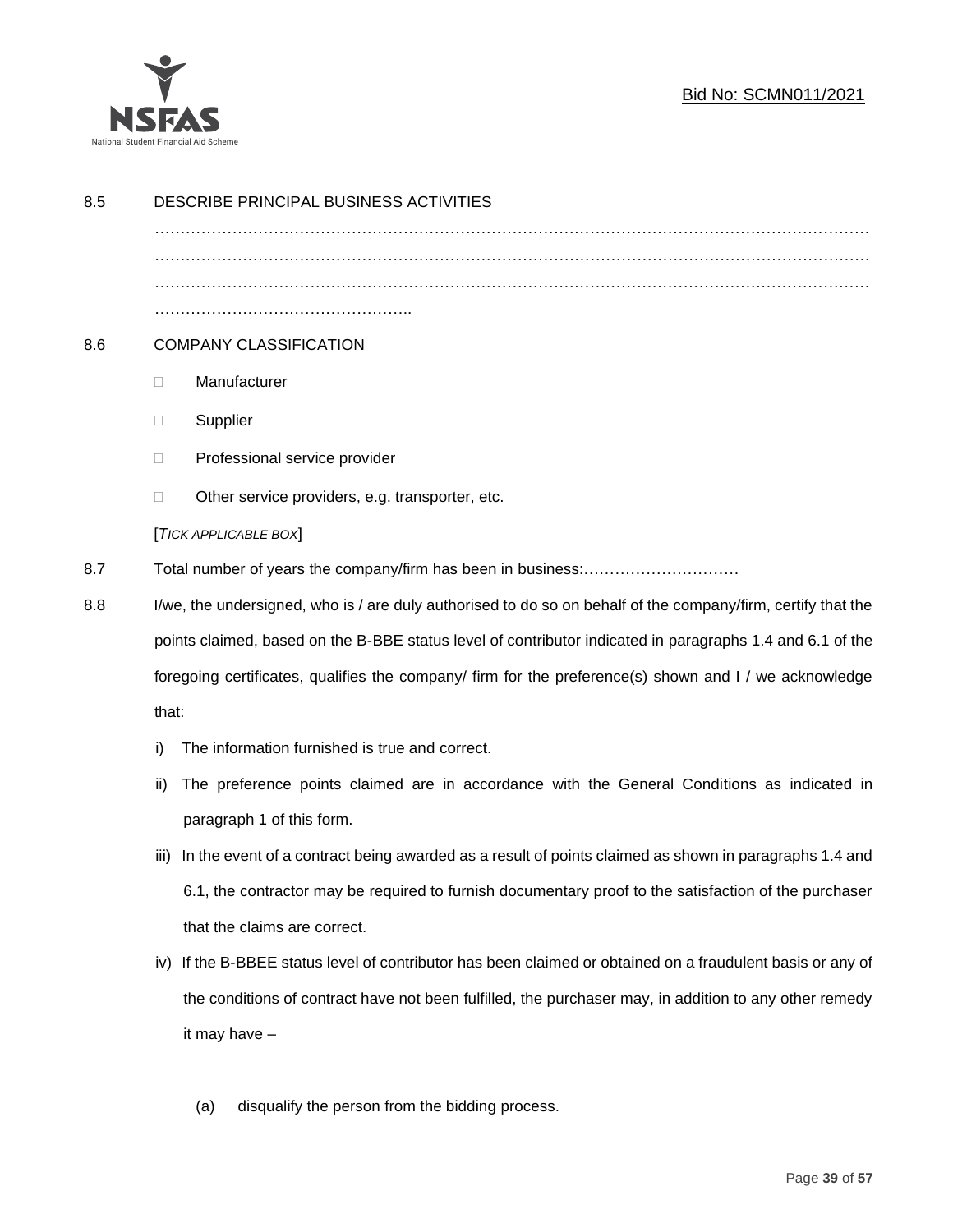

- (b) recover costs, losses or damages it has incurred or suffered as a result of that person's conduct.
- (c) cancel the contract and claim any damages which it has suffered as a result of having to make less favourable arrangements due to such cancellation.
- (d) recommend that the bidder or contractor, its shareholders and directors, or only the shareholders and directors who acted on a fraudulent basis, be restricted by the National Treasury from obtaining business from any organ of state for a period not exceeding 10 years, after the *audi alteram partem* (hear the other side) rule has been applied; and
- (e) forward the matter for criminal prosecution.

| <b>WITNESSES</b> |                              |
|------------------|------------------------------|
|                  | SIGNATURE(S) OF BIDDERS(S)   |
|                  | DATE:<br>.<br><b>ADDRESS</b> |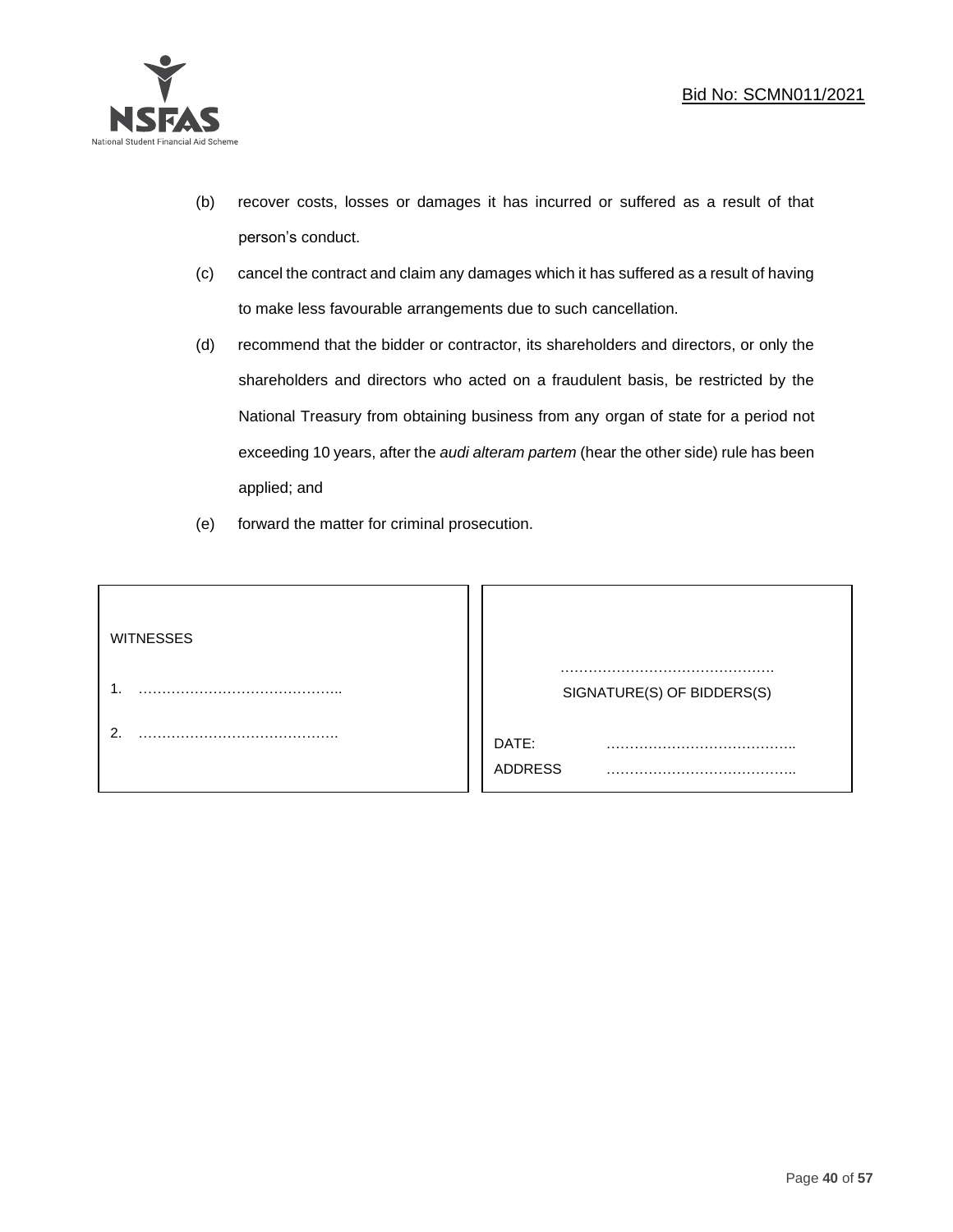

## GOVERNMENT PROCUREMENT

## **GENERAL CONDITIONS OF CONTRACT July 2010**

## **NOTES**

The purpose of this document is to:

(i) Draw special attention to certain general conditions applicable to government bids, contracts and orders; and

(ii) To ensure that clients be familiar with regard to the rights and obligations of all parties involved in doing business with government.

In this document words in the singular also mean in the plural and vice versa and words in the masculine also mean in the feminine and neuter.

• The General Conditions of Contract will form part of all bid documents and may not be amended.

Special Conditions of Contract (SCC) relevant to a specific bid, should be compiled separately for every bid (if applicable) and will supplement the General Conditions of Contract. Whenever there is a conflict, the provisions in the SCC shall prevail.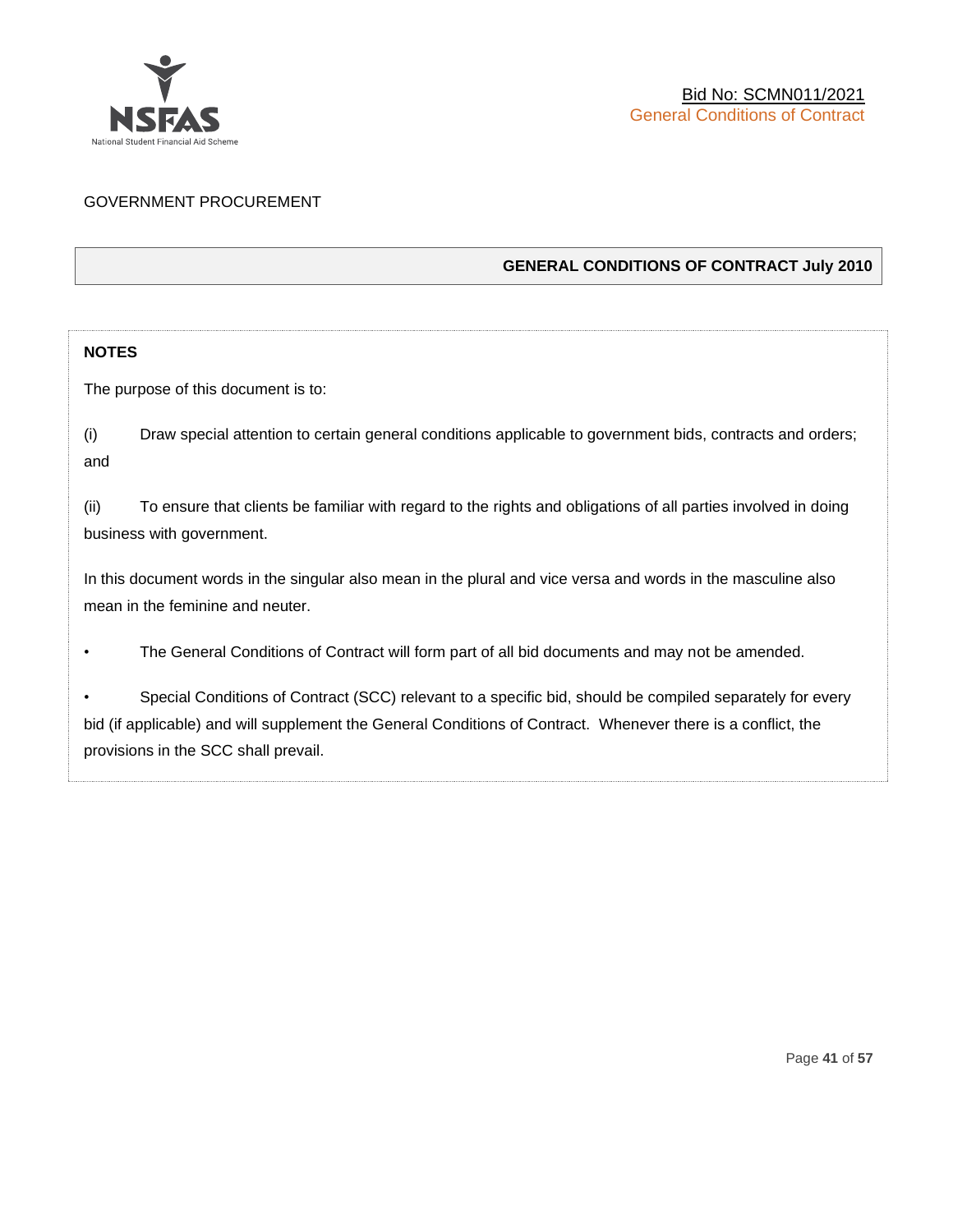

## TABLE OF CLAUSES

- 1. Definitions
- 2. Application
- 3. General
- 4. Standards
- 5. Use of contract documents and information; inspection
- 6. Patent rights
- 7. Performance security
- 8. Inspections, tests and analysis
- 9. Packing
- 10. Delivery and documents
- 11. Insurance
- 12. Transportation
- 13. Incidental services
- 14. Spare parts
- 15. Warranty
- 16. Payment
- 17. Prices
- 18. Contract amendments
- 19. Assignment
- 20. Subcontracts
- 21. Delays in the supplier's performance
- 22. Penalties
- 23. Termination for default
- 24. Dumping and countervailing duties
- 25. Force Majeure
- 26. Termination for insolvency
- 27. Settlement of disputes
- 28. Limitation of liability
- 29. Governing language
- 30. Applicable law
- 31. Notices
- 32. Taxes and duties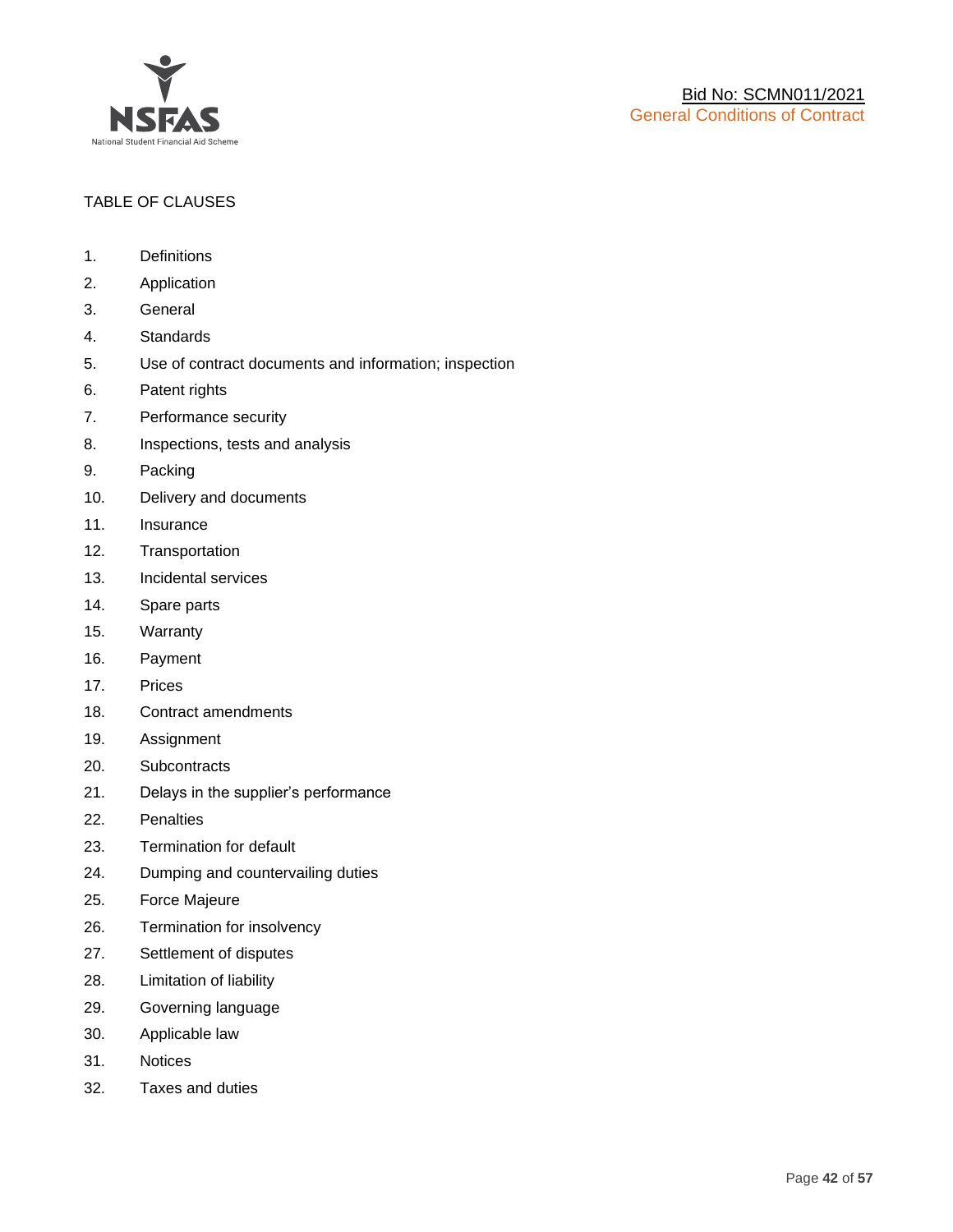

- 33. National Industrial Participation Programme (NIPP)
- 34. Prohibition of restrictive practices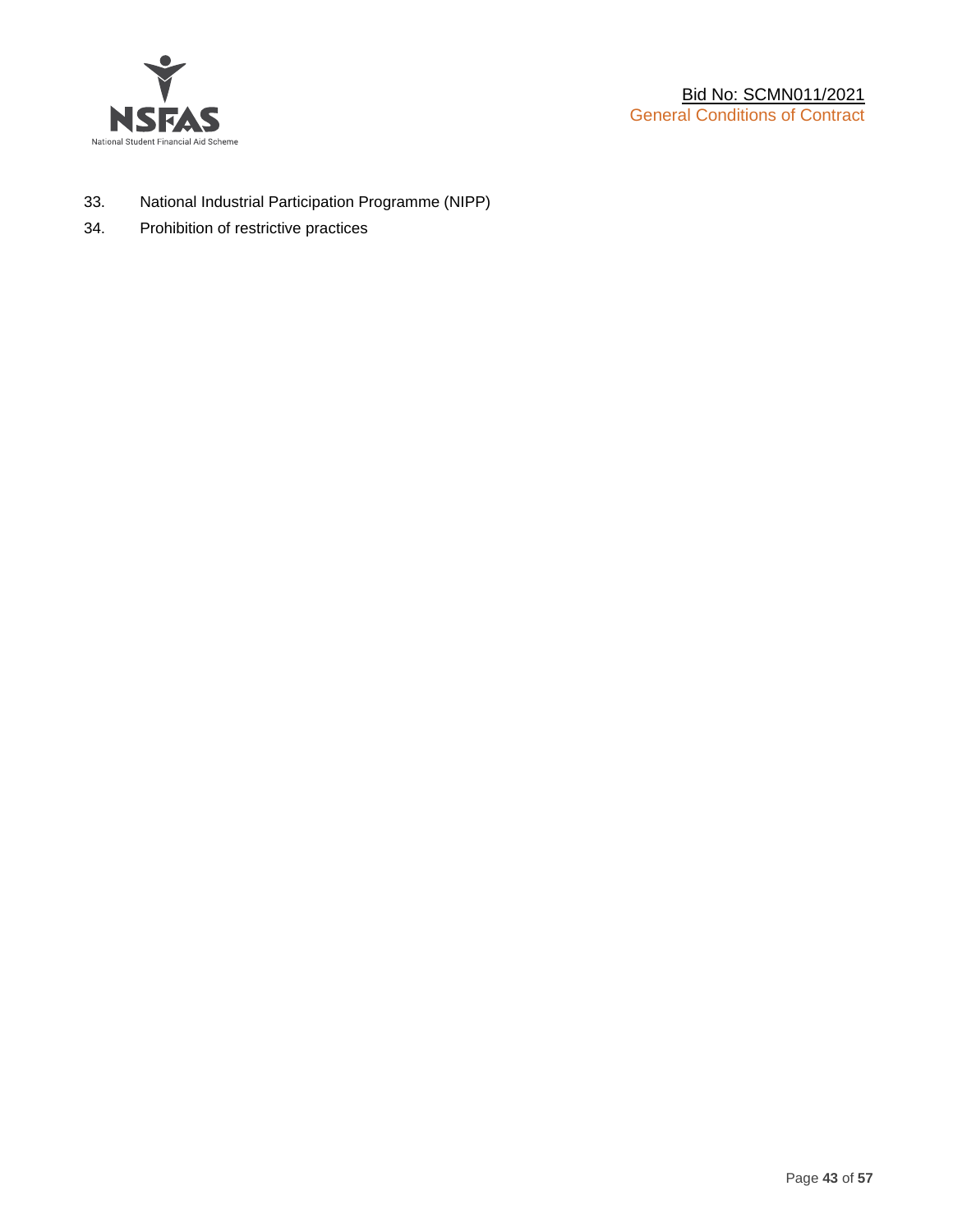

#### **General Conditions of Contract**

#### **1. Definitions**

- 1. The following terms shall be interpreted as indicated:
- 1.1 "Closing time" means the date and hour specified in the bidding documents for the receipt of bids.
- 1.2 "Contract" means the written agreement entered into between the purchaser and the supplier, as recorded in the contract form signed by the parties, including all attachments and appendices thereto and all documents incorporated by reference therein.
- 1.3 "Contract price" means the price payable to the supplier under the contract for the full and proper performance of his contractual obligations.
- 1.4 "Corrupt practice" means the offering, giving, receiving, or soliciting of anything of value to influence the action of a public official in the procurement process or in contract execution.
- 1.5 "Countervailing duties" are imposed in cases where an enterprise abroad is subsidized by its government and encouraged to market its products internationally.
- 1.6 "Country of origin" means the place where the goods were mined, grown or produced or from which the services are supplied. Goods are produced when, through manufacturing, processing or substantial and major assembly of components, a commercially recognized new product results that is substantially different in basic characteristics or in purpose or utility from its components.
- 1.7 "Day" means calendar day.
- 1.8 "Delivery" means delivery in compliance of the conditions of the contract or order.
- 1.9 "Delivery ex stock" means immediate delivery directly from stock actually on hand.
- 1.10 "Delivery into consignees store or to his site" means delivered and unloaded in the specified store or depot or on the specified site in compliance with the conditions of the contract or order, the supplier bearing all risks and charges involved until the supplies are so delivered and a valid receipt is obtained.
- 1.11 "Dumping" occurs when a private enterprise abroad market its goods on own initiative in the RSA at lower prices than that of the country of origin and which have the potential to harm the local industries in the RSA.
- 1.12 " Force majeure" means an event beyond the control of the supplier and not involving the supplier's fault or negligence and not foreseeable. Such events may include, but is not restricted to, acts of the purchaser in its sovereign capacity, wars or revolutions, fires, floods, epidemics, quarantine restrictions and freight embargoes.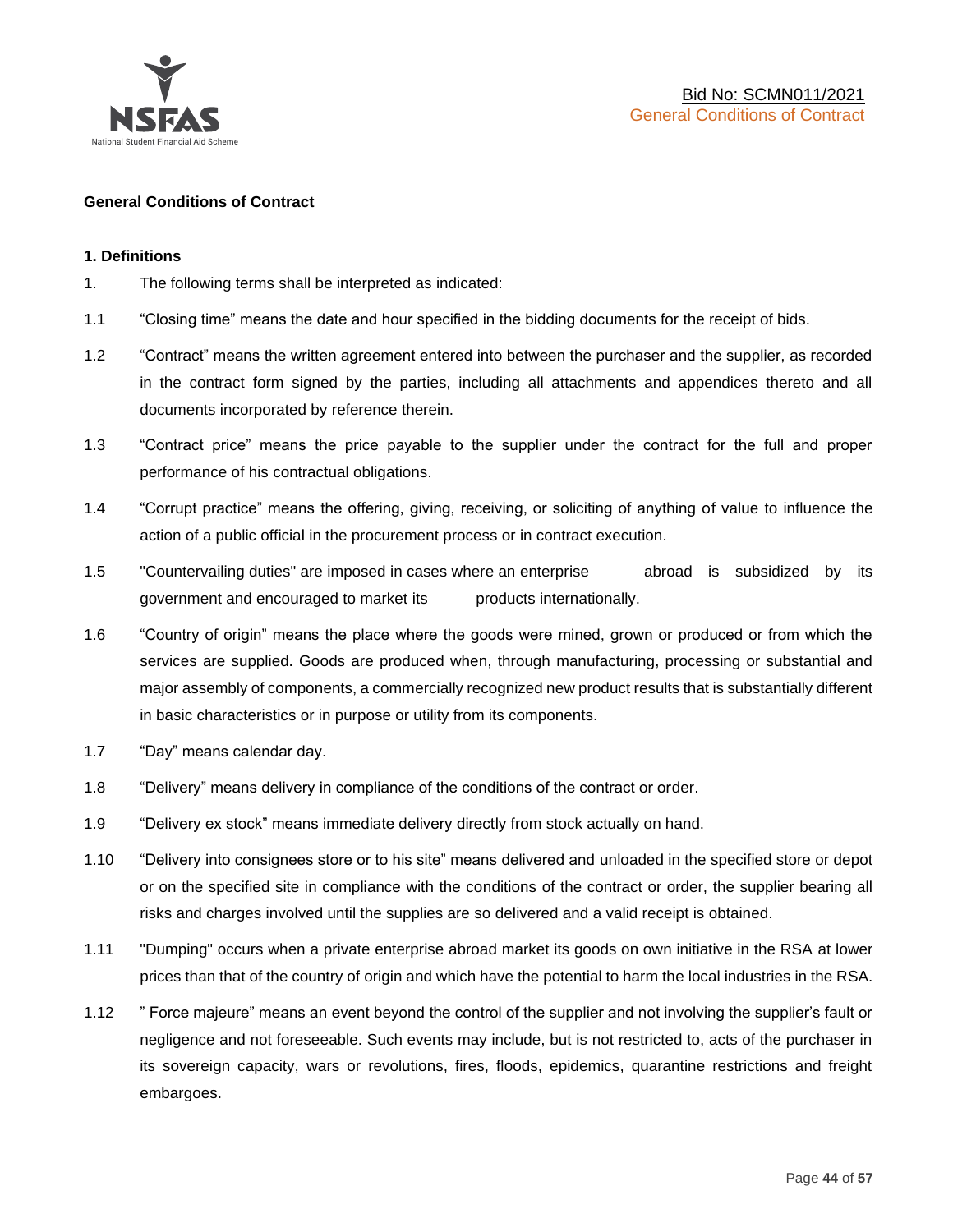

- 1.13 "Fraudulent practice" means a misrepresentation of facts in order to influence a procurement process or the execution of a contract to the detriment of any bidder and includes collusive practice among bidders (prior to or after bid submission) designed to establish bid prices at artificial non-competitive levels and to deprive the bidder of the benefits of free and open competition.
- 1.14 "GCC" means the General Conditions of Contract.
- 1.15 "Goods" means all of the equipment, machinery, and/or other materials that the supplier is required to supply to the purchaser under the contract.
- 1.16 "Imported content" means that portion of the bidding price represented by the cost of components, parts or materials which have been or are still to be imported (whether by the supplier or his subcontractors) and which costs are inclusive of the costs abroad, plus freight and other direct importation costs such as landing costs, dock dues, import duty, sales duty or other similar tax or duty at the South African place of entry as well as transportation and handling charges to the factory in the Republic where the supplies covered by the bid will be manufactured.
- 1.17 "Local content" means that portion of the bidding price which is not included in the imported content provided that local manufacture does take place.
- 1.18 "Manufacture" means the production of products in a factory using labour, materials, components and machinery and includes other related value-adding activities.
- 1.19 "Order" means an official written order issued for the supply of goods or works or the rendering of a service.
- 1.20 "Project site," where applicable, means the place indicated in bidding documents.
- 1.21 "Purchaser" means the organization purchasing the goods.
- 1.22 "Republic" means the Republic of South Africa.
- 1.23 "SCC" means the Special Conditions of Contract.
- 1.24 "Services" means those functional services ancillaries to the supply of the goods, such as transportation and any other incidental services, such as installation, commissioning, provision of technical assistance, training, catering, gardening, security, maintenance and other such obligations of the supplier covered under the contract.
- 1.25 "Written" or "in writing" means handwritten in ink or any form of electronic or mechanical writing.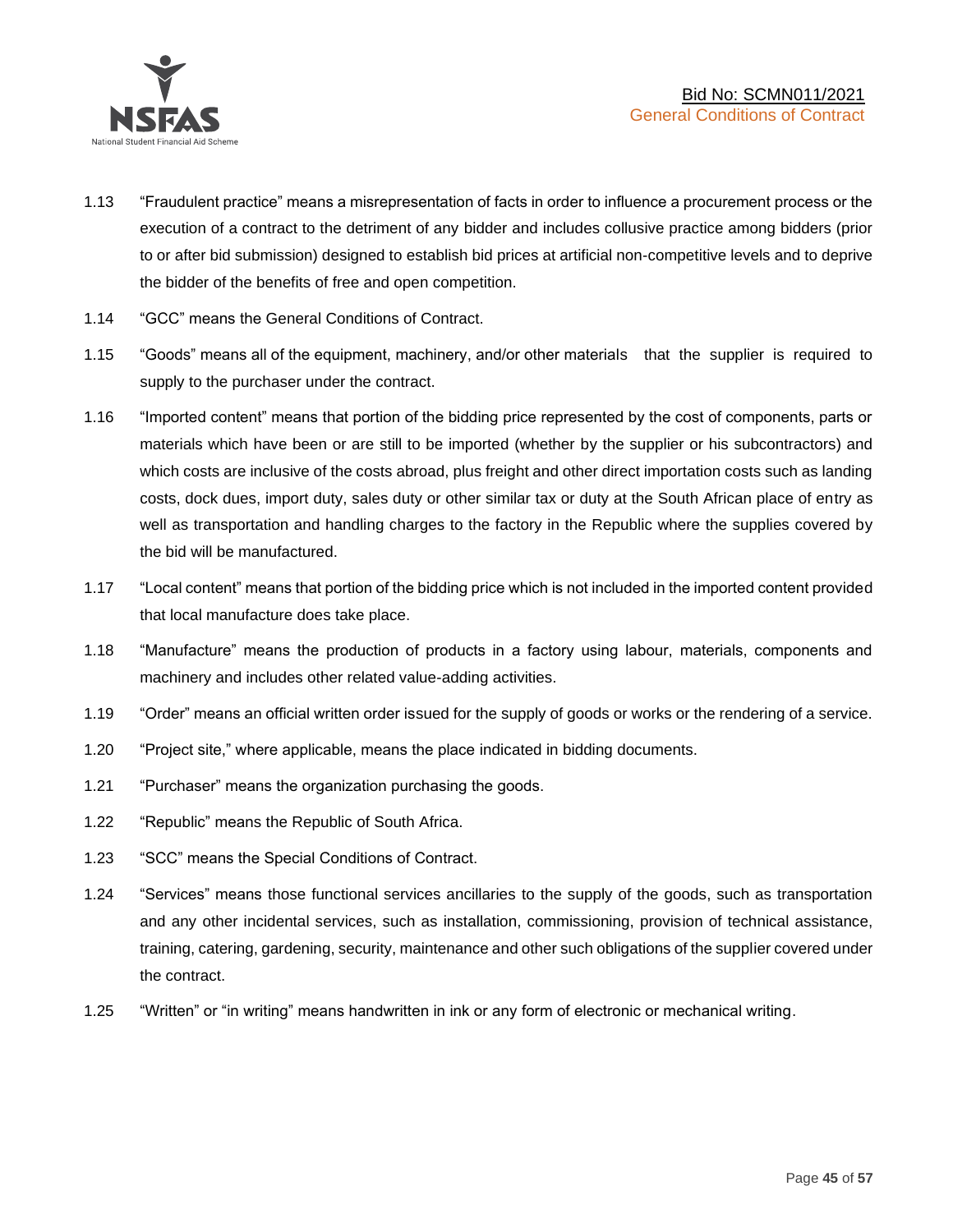

## **2. Application**

- 2.1 These general conditions are applicable to all bids, contracts and orders including bids for functional and professional services, sales, hiring, letting and the granting or acquiring of rights, but excluding immovable property, unless otherwise indicated in the bidding documents.
- 2.2 Where applicable, special conditions of contract are also laid down to cover specific supplies, services or works.
- 2.3 Where such special conditions of contract are in conflict with these general conditions, the special conditions shall apply.

#### **3 General**

- 3.1 Unless otherwise indicated in the bidding documents, the purchaser shall not be liable for any expense incurred in the preparation and submission of a bid. Where applicable a non-refundable fee for documents may be charged.
- 3.2 With certain exceptions, invitations to bid are only published in the Government Tender Bulletin. The Government Tender Bulletin may be obtained directly from the Government Printer, Private Bag X85, Pretoria 0001, or accessed electronically from [www.treasury.gov.za](http://www.treasury.gov.za/)

#### **4. Standards**

4.1 The goods supplied shall conform to the standards mentioned in the bidding documents and specifications.

#### **5. Use of contract documents and information; inspection**.

- 5.1 The supplier shall not, without the purchaser's prior written consent, disclose the contract, or any provision thereof, or any specification, plan, drawing, pattern, sample, or information furnished by or on behalf of the purchaser in connection therewith, to any person other than a person employed by the supplier in the performance of the contract. Disclosure to any such employed person shall be made in confidence and shall extend only so far as may be necessary for purposes of such performance.
- 5.2 The supplier shall not, without the purchaser's prior written consent, make use of any document or information mentioned in GCC clause 5.1 except for purposes of performing the contract.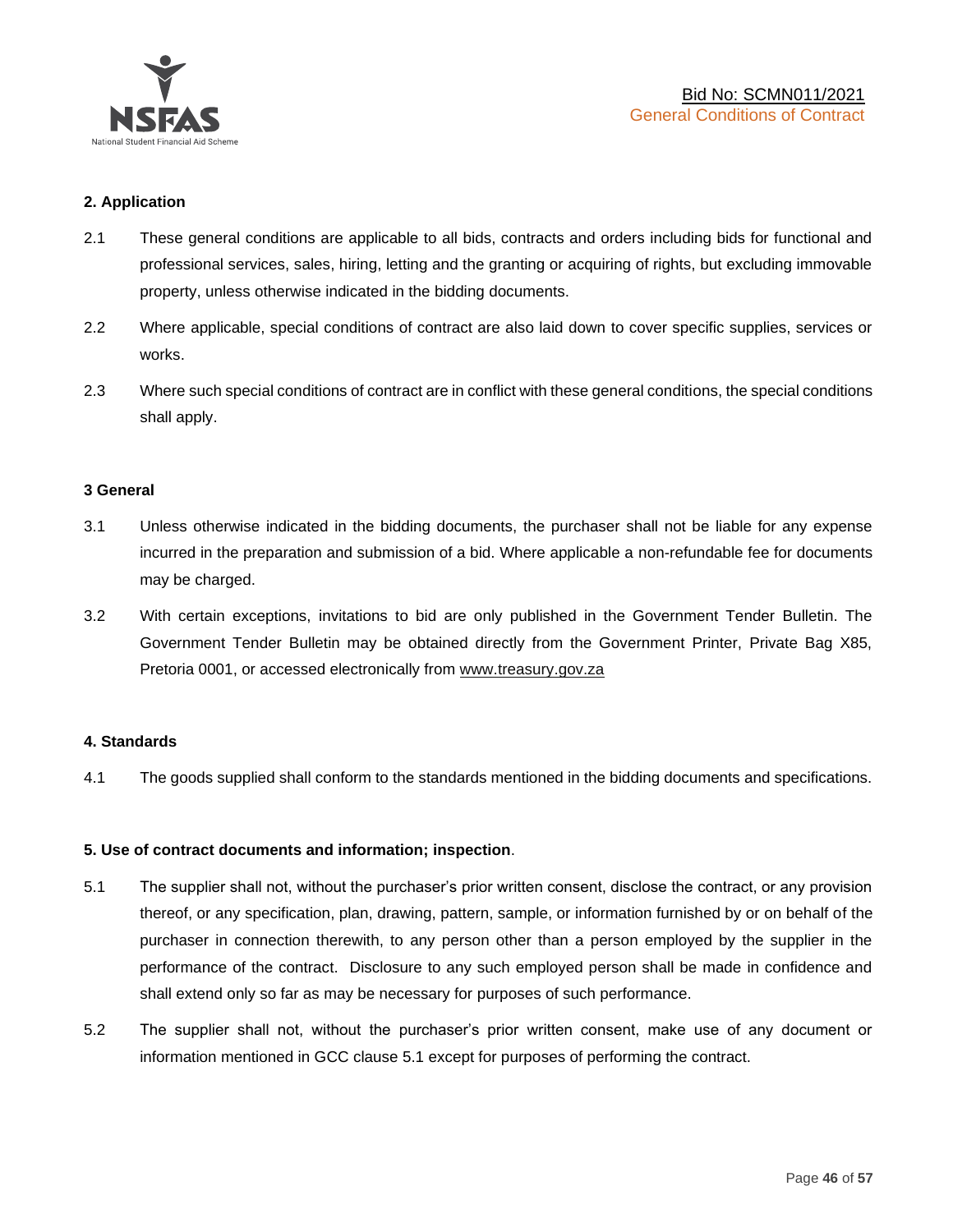

- 5.3 Any document, other than the contract itself mentioned in GCC clause 5.1 shall remain the property of the purchaser and shall be returned (all copies) to the purchaser on completion of the supplier's performance under the contract if so, required by the purchaser.
- 5.4 The supplier shall permit the purchaser to inspect the supplier's records relating to the performance of the supplier and to have them audited by auditors appointed by the purchaser, if so, required by the purchaser.

## **6. Patent rights**

6.1 The supplier shall indemnify the purchaser against all third-party claims of infringement of patent, trademark, or industrial design rights arising from use of the goods or any part thereof by the purchaser.

## **7. Performance security**

- 7.1 Within thirty (30) days of receipt of the notification of contract award, the successful bidder shall furnish to the purchaser the performance security of the amount specified in SCC.
- 7.2 The proceeds of the performance security shall be payable to the purchaser as compensation for any loss resulting from the supplier's failure to complete his obligations under the contract.
- 7.3 The performance security shall be denominated in the currency of the contract, or in a freely convertible currency acceptable to the purchaser and shall be in one of the following forms:
	- (a) a bank guarantee or an irrevocable letter of credit issued by a reputable bank located in the purchaser's country or abroad, acceptable to the purchaser, in the form provided in the bidding documents or another form acceptable to the purchaser; or
	- (b) a cashier's or certified cheque
- 7.4 The performance security will be discharged by the purchaser and returned to the supplier not later than thirty (30) days following the date of completion of the supplier's performance obligations under the contract, including any warranty obligations, unless otherwise specified in SCC.

#### **8. Inspections, tests and analyses**

- 8.1 All pre-bidding testing will be for the account of the bidder.
- 8.2 If it is a bid condition that supplies to be produced or services to be rendered should at any stage during production or execution or on completion be subject to inspection, the premises of the bidder or contractor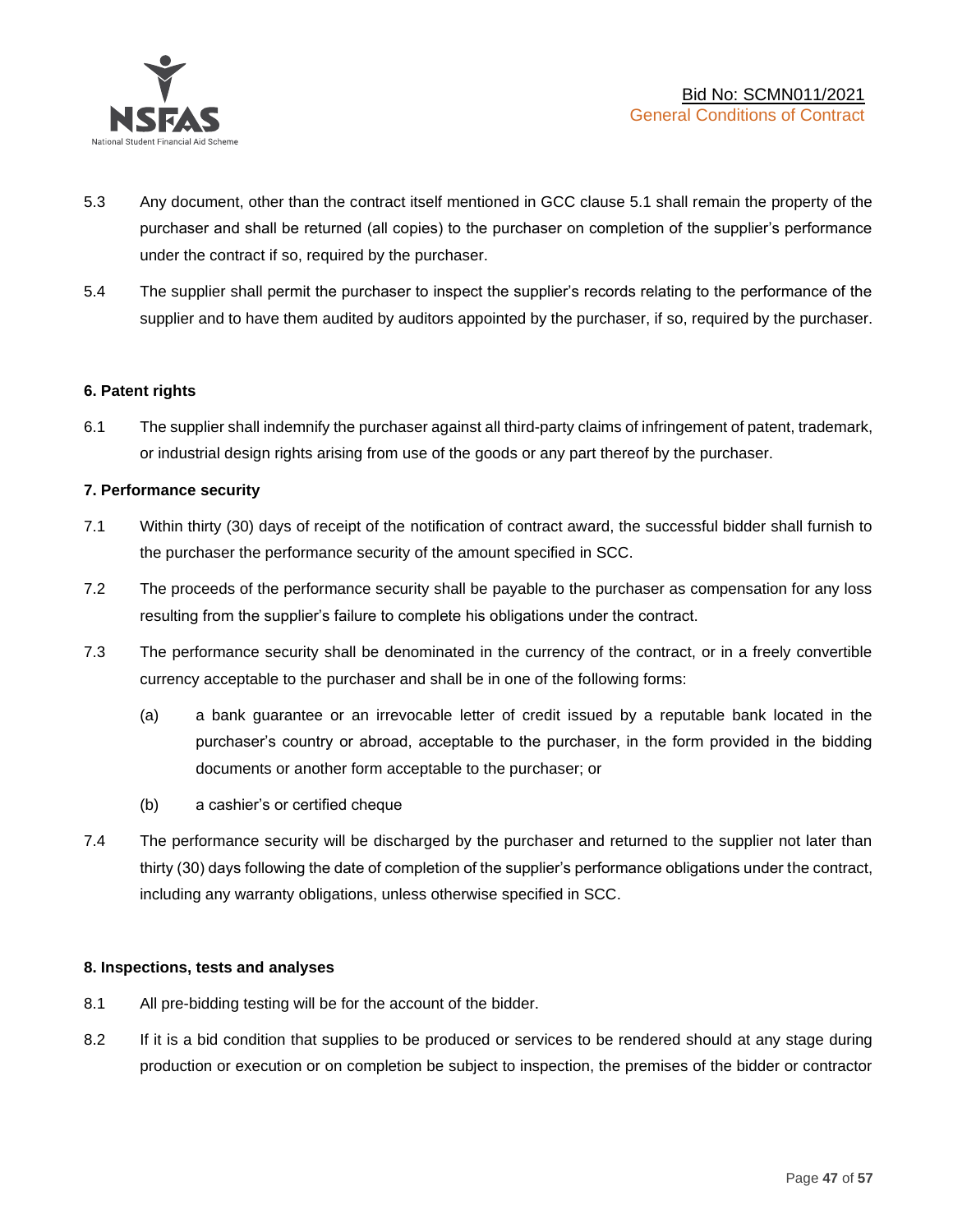shall be open, at all reasonable hours, for inspection by a representative of the Department or an organization acting on behalf of the Department.

- 8.3 If there are no inspection requirements indicated in the bidding documents and no mention is made in the contract, but during the contract period it is decided that inspections shall be carried out, the purchaser shall itself make the necessary arrangements, including payment arrangements with the testing authority concerned.
- 8.4 If the inspections, tests and analyses referred to in clauses 8.2 and 8.3 show the supplies to be in accordance with the contract requirements, the cost of the inspections, tests and analyses shall be defrayed by the purchaser.
- 8.5 Where the supplies or services referred to in clauses 8.2 and 8.3 do not comply with the contract requirements, irrespective of whether such supplies or services are accepted or not, the cost in connection with these inspections, tests or analyses shall be defrayed by the supplier.
- 8.6 Supplies and services which are referred to in clauses 8.2 and 8.3 and which do not comply with the contract requirements may be rejected.
- 8.7 Any contract supplies may on or after delivery be inspected, tested or analysed and may be rejected if found not to comply with the requirements of the contract. Such rejected supplies shall be held at the cost and risk of the supplier who shall, when called upon, remove them immediately at his own cost and forthwith substitute them with supplies which do comply with the requirements of the contract. Failing such removal, the rejected supplies shall be returned at the supplier's cost and risk. Should the supplier fail to provide the substitute supplies forthwith, the purchaser may, without giving the supplier further opportunity to substitute the rejected supplies, purchase such supplies as may be necessary at the expense of the supplier.
- 8.8 The provisions of clauses 8.4 to 8.7 shall not prejudice the right of the purchaser to cancel the contract on account of a breach of the conditions thereof, or to act in terms of Clause 23 of GCC.

## **9. Packing**

9.1 The supplier shall provide such packing of the goods as is required to prevent their damage or deterioration during transit to their final destination, as indicated in the contract. The packing shall be sufficient to withstand, without limitation, rough handling during transit and exposure to extreme temperatures, salt and precipitation during transit, and open storage. Packing, case size and weights shall take into consideration, where appropriate, the remoteness of the goods' final destination and the absence of heavy handling facilities at all points in transit.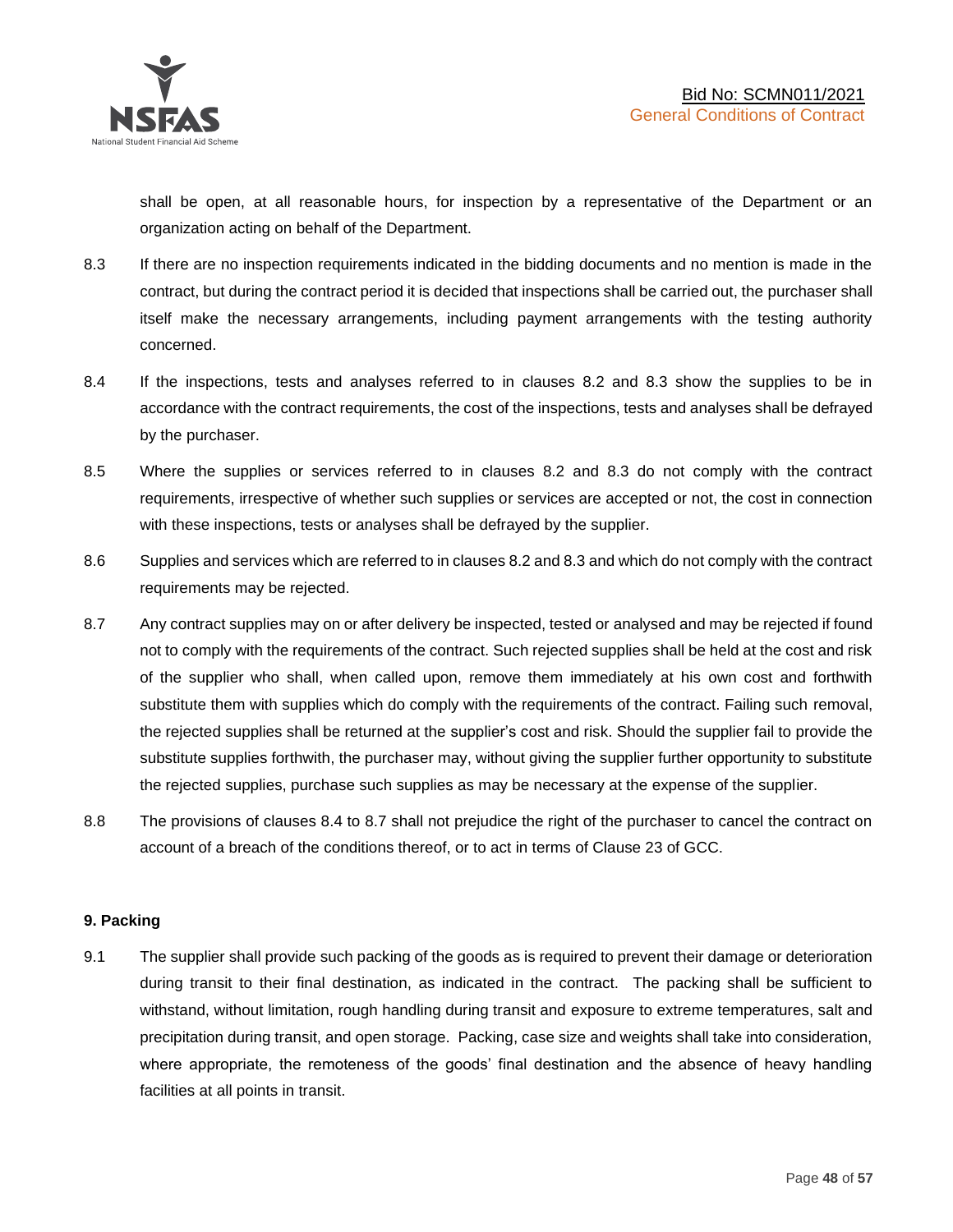

9.2 The packing, marking, and documentation within and outside the packages shall comply strictly with such special requirements as shall be expressly provided for in the contract, including additional requirements, if any, specified in SCC, and in any subsequent instructions ordered by the purchaser.

#### **10. Delivery and documents**

- 10.1 Delivery of the goods shall be made by the supplier in accordance with the terms specified in the contract. The details of shipping and/or other documents to be furnished by the supplier are specified in SCC.
- 10.2 Documents to be submitted by the supplier are specified in SCC.

#### **11. Insurance**

11.1 The goods supplied under the contract shall be fully insured in a freely convertible currency against loss or damage incidental to manufacture or acquisition, transportation, storage and delivery in the manner specified in the SCC.

#### **12. Transportation**

12.1 Should a price other than an all-inclusive delivered price be required, this shall be specified in the SCC.

#### **13. Incidental services**

13.1 The supplier may be required to provide any or all of the following services, including additional services, if any, specified in SCC:

(a) performance or supervision of on-site assembly and/or commissioning of the supplied ` goods;

- (b) furnishing of tools required for assembly and/or maintenance of the supplied goods;
- (c) furnishing of a detailed operations and maintenance manual for each appropriate unit of the supplied goods;
- (d) performance or supervision or maintenance and/or repair of the supplied goods, for a period of time agreed by the parties, provided that this service shall not relieve the supplier of any warranty obligations under this contract; and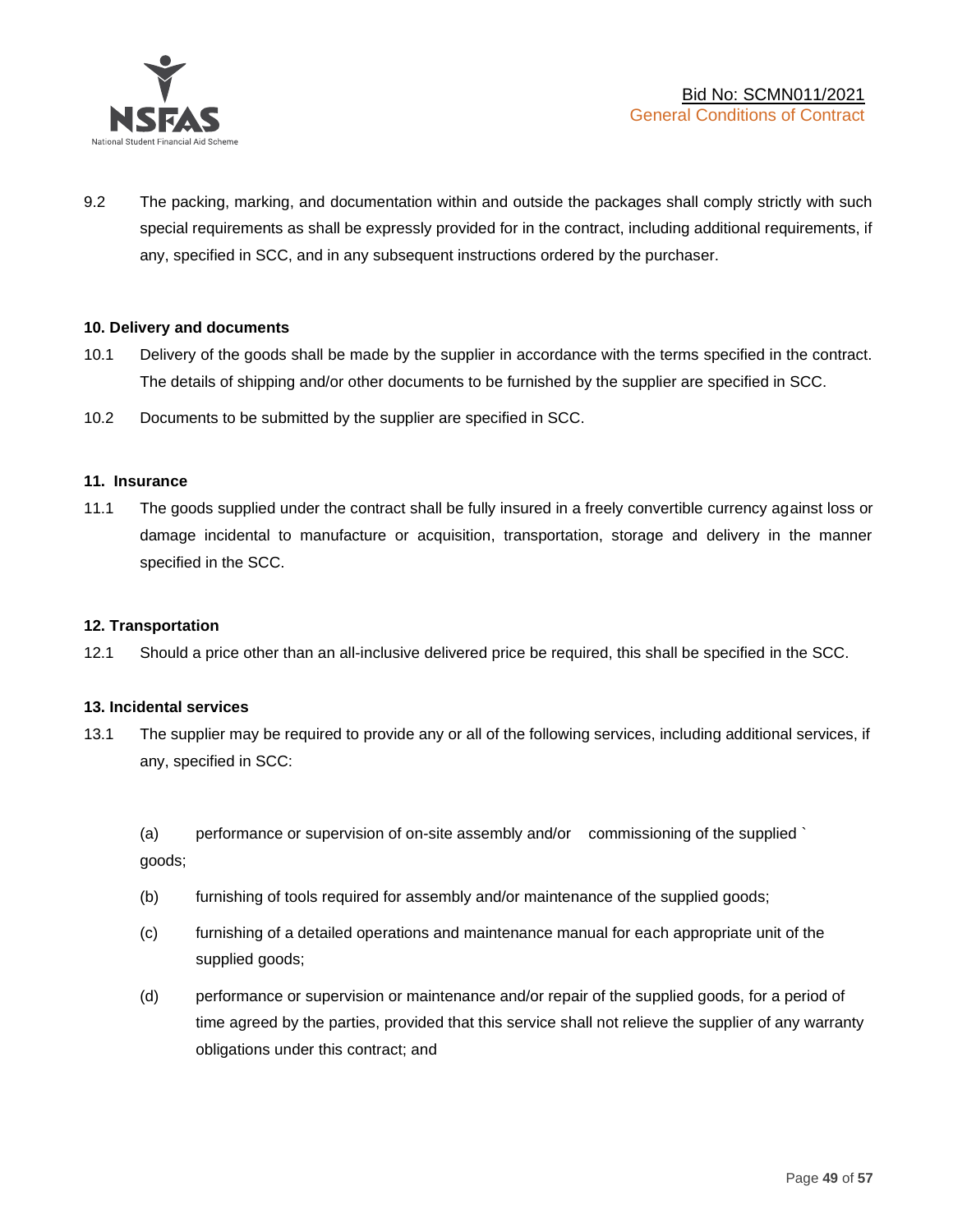

- (e) training of the purchaser's personnel, at the supplier's plant and/or on-site, in assembly, start-up, operation, maintenance, and/or repair of the supplied goods.
- 13.2 Prices charged by the supplier for incidental services, if not included in the contract price for the goods, shall be agreed upon in advance by the parties and shall not exceed the prevailing rates charged to other parties by the supplier for similar services.

## **14. Spare parts**

- 14.1 As specified in SCC, the supplier may be required to provide any or all of the following materials, notifications, and information pertaining to spare parts manufactured or distributed by the supplier:
	- (a) such spare parts as the purchaser may elect to purchase from the supplier, provided that this election shall not relieve the supplier of any warranty obligations under the contract; and
	- (b) in the event of termination of production of the spare parts:

(i) Advance notification to the purchaser of the pending termination, in sufficient time to permit the purchaser to procure needed requirements; and

(ii) following such termination, furnishing at no cost to the purchaser, the blueprints, drawings, and specifications of the spare parts, if requested.

#### **15. Warranty**

- 15.1 The supplier warrants that the goods supplied under the contract are new, unused, of the most recent or current models, and that they incorporate all recent improvements in design and materials unless provided otherwise in the contract. The supplier further warrants that all goods supplied under this contract shall have no defect, arising from design, materials, or workmanship (except when the design and/or material is required by the purchaser's specifications) or from any act or omission of the supplier, that may develop under normal use of the supplied goods in the conditions prevailing in the country of final destination.
- 15.2 This warranty shall remain valid for twelve (12) months after the goods, or any portion thereof as the case may be, have been delivered to and accepted at the final destination indicated in the contract, or for eighteen (18) months after the date of shipment from the port or place of loading in the source country, whichever period concludes earlier, unless specified otherwise in SCC.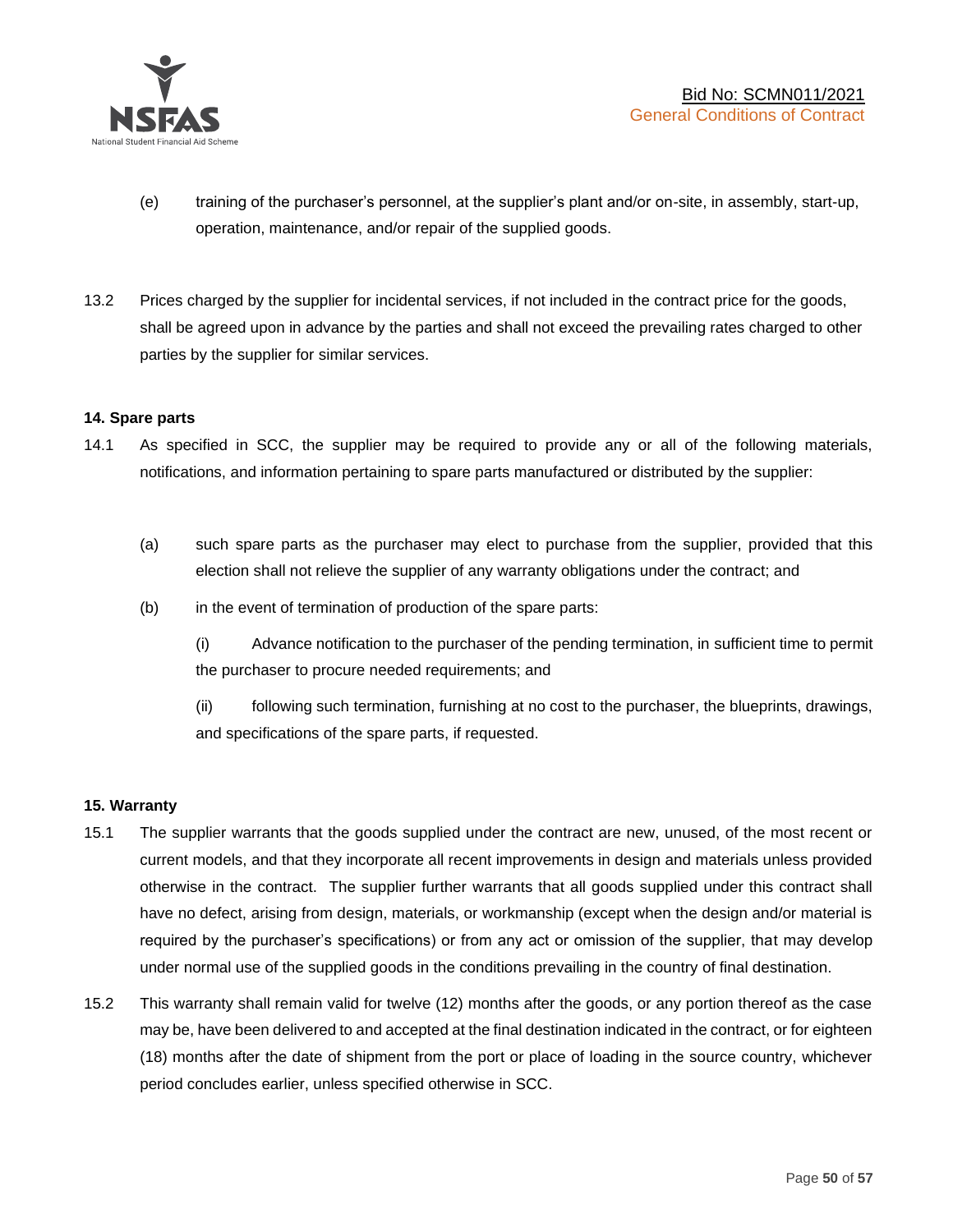

- 15.3 The purchaser shall promptly notify the supplier in writing of any claims arising under this warranty.
- 15.4 Upon receipt of such notice, the supplier shall, within the period specified in SCC and with all reasonable speed, repair or replace the defective goods or parts thereof, without costs to the purchaser.
- 15.5 If the supplier, having been notified, fails to remedy the defect(s) within the period specified in SCC, the purchaser may proceed to take such remedial action as may be necessary, at the supplier's risk and expense and without prejudice to any other rights which the purchaser may have against the supplier under the contract.

## **16. Payment**

- 16.1 The method and conditions of payment to be made to the supplier under this contract shall be specified in SCC.
- 16.2 The supplier shall furnish the purchaser with an invoice accompanied by a copy of the delivery note and upon fulfilment of other obligations stipulated in the contract.
- 16.3 Payments shall be made promptly by the purchaser, but in no case later than thirty (30) days after submission of an invoice or claim by the supplier.
- 16.4 Payment will be made in Rand unless otherwise stipulated in SCC.

#### **17. Prices**

17.1 Prices charged by the supplier for goods delivered and services performed under the contract shall not vary from the prices quoted by the supplier in his bid, with the exception of any price adjustments authorized in SCC or in the purchaser's request for bid validity extension, as the case may be.

#### **18. Contract amendments**

18.1 No variation in or modification of the terms of the contract shall be made except by written amendment signed by the parties concerned.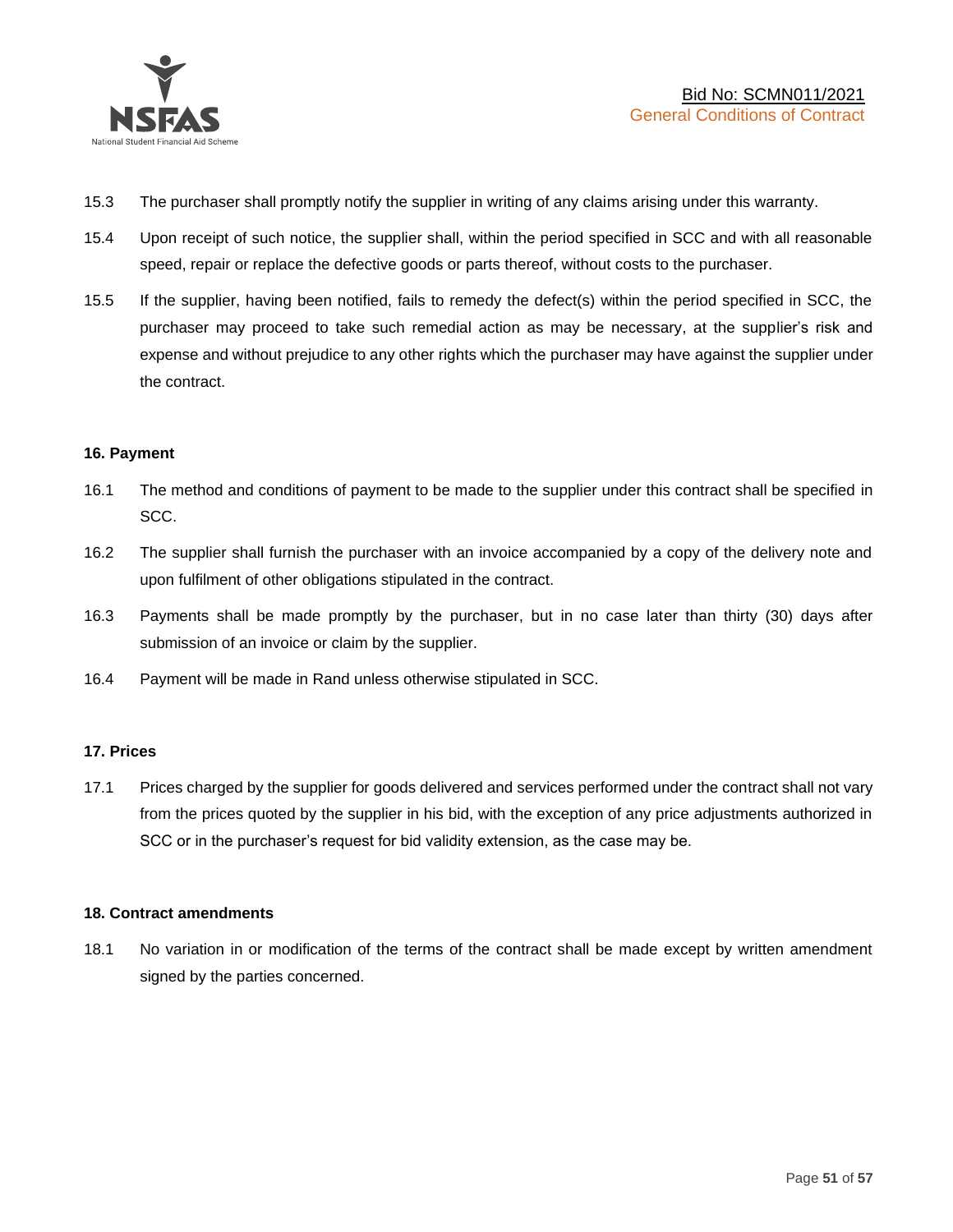

#### **19. Assignment**

19.1 The supplier shall not assign, in whole or in part, its obligations to perform under the contract, except with the purchaser's prior written consent.

#### **20. Subcontracts**

20.1 The supplier shall notify the purchaser in writing of all subcontracts awarded under this contract if not already specified in the bid. Such notification, in the original bid or later, shall not relieve the supplier from any liability or obligation under the contract.

#### **21. Delays in the supplier's performance**

- 21.1 Delivery of the goods and performance of services shall be made by the supplier in accordance with the time schedule prescribed by the purchaser in the contract.
- 21.2 If at any time during performance of the contract, the supplier or its subcontractor(s) should encounter conditions impeding timely delivery of the goods and performance of services, the supplier shall promptly notify the purchaser in writing of the fact of the delay, its likely duration and its cause(s). As soon as practicable after receipt of the supplier's notice, the purchaser shall evaluate the situation and may at his discretion extend the supplier's time for performance, with or without the imposition of penalties, in which case the extension shall be ratified by the parties by amendment of contract.
- 21.3 No provision in a contract shall be deemed to prohibit the obtaining of supplies or services from a national department, provincial department, or a local authority.
- 21.4 The right is reserved to procure outside of the contract small quantities or to have minor essential services executed if an emergency arises, the supplier's point of supply is not situated at or near the place where the supplies are required, or the supplier's services are not readily available.
- 21.5 Except as provided under GCC Clause 25, a delay by the supplier in the performance of its delivery obligations shall render the supplier liable to the imposition of penalties, pursuant to GCC Clause 22, unless an extension of time is agreed upon pursuant to GCC Clause 21.2 without the application of penalties.
- 21.6 Upon any delay beyond the delivery period in the case of a supplies contract, the purchaser shall, without cancelling the contract, be entitled to purchase supplies of a similar quality and up to the same quantity in substitution of the goods not supplied in conformity with the contract and to return any goods delivered later at the supplier's expense and risk, or to cancel the contract and buy such goods as may be required to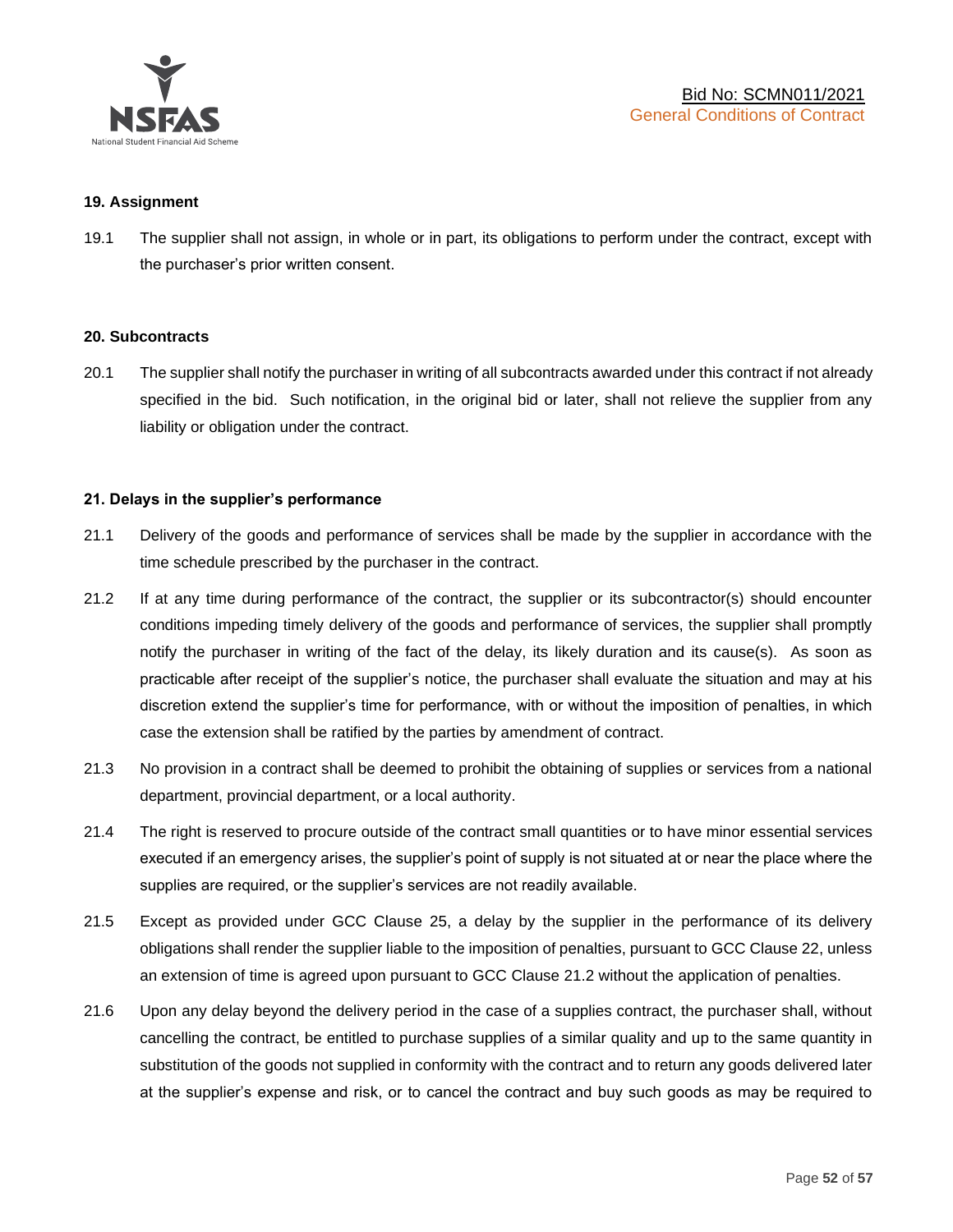

complete the contract and without prejudice to his other rights, be entitled to claim damages from the supplier.

#### **22. Penalties**

22.1 Subject to GCC Clause 25, if the supplier fails to deliver any or all of the goods or to perform the services within the period(s) specified in the contract, the purchaser shall, without prejudice to its other remedies under the contract, deduct from the contract price, as a penalty, a sum calculated on the delivered price of the delayed goods or unperformed services using the current prime interest rate calculated for each day of the delay until actual delivery or performance. The purchaser may also consider termination of the contract pursuant to GCC Clause 23.

## **23. Termination for default**

- 23.1 The purchaser, without prejudice to any other remedy for breach of contract, by written notice of default sent to the supplier, may terminate this contract in whole or in part:
	- (a) if the supplier fails to deliver any or all of the goods within the period(s) specified in the contract, or within any extension thereof granted by the purchaser pursuant to GCC Clause 21.2;
	- (b) if the Supplier fails to perform any other obligation(s) under the contract; or
	- (c) if the supplier, in the judgment of the purchaser, has engaged in corrupt or fraudulent practices in competing for or in executing the contract.
- 23.2 In the event the purchaser terminates the contract in whole or in part, the purchaser may procure, upon such terms and in such manner as it deems appropriate, goods, works or services similar to those undelivered, and the supplier shall be liable to the purchaser for any excess costs for such similar goods, works or services. However, the supplier shall continue performance of the contract to the extent not terminated.
- 23.3 Where the purchaser terminates the contract in whole or in part, the purchaser may decide to impose a restriction penalty on the supplier by prohibiting such supplier from doing business with the public sector for a period not exceeding 10 years.
- 23.4 If a purchaser intends imposing a restriction on a supplier or any person associated with the supplier, the supplier will be allowed a time period of not more than fourteen (14) days to provide reasons why the envisaged restriction should not be imposed. Should the supplier fail to respond within the stipulated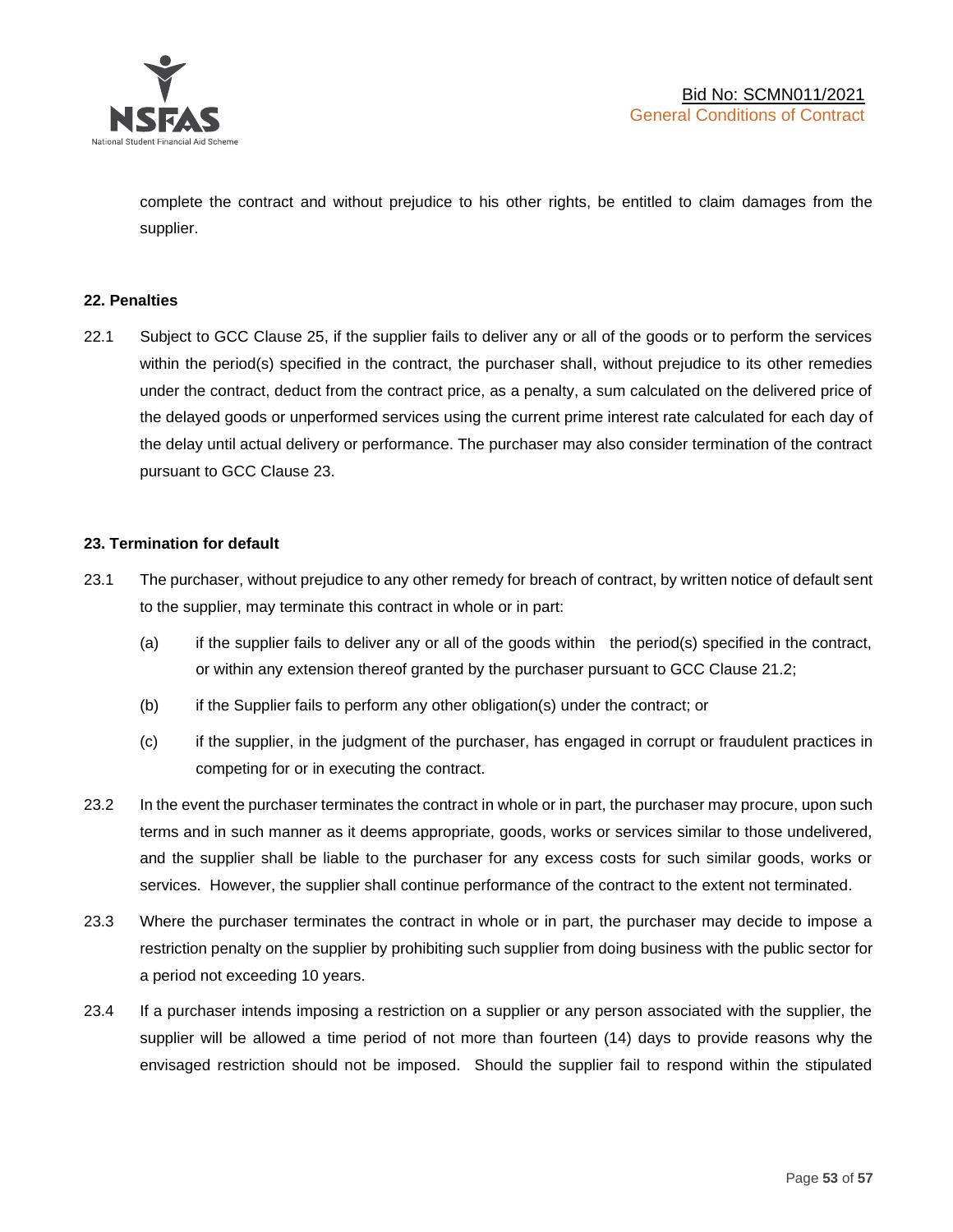

fourteen (14) days the purchaser may regard the intended penalty as not objected against and may impose it on the supplier.

- 23.5 Any restriction imposed on any person by the Accounting Officer / Authority will, at the discretion of the Accounting Officer / Authority, also be applicable to any other enterprise or any partner, manager, director or other person who wholly or partly exercises or exercised or may exercise control over the enterprise of the first-mentioned person, and with which enterprise or person the first-mentioned person, is or was in the opinion of the Accounting Officer / Authority actively associated.
- 23.6 If a restriction is imposed, the purchaser must, within five (5) working days of such imposition, furnish the National Treasury, with the following information:
	- (i) the name and address of the supplier and / or person restricted by the purchaser;
	- (ii) the date of commencement of the restriction
	- (iii) the period of restriction; and
	- (iv) the reasons for the restriction.

These details will be loaded in the National Treasury's central database of suppliers or persons prohibited from doing business with the public sector.

23.7 If a court of law convicts a person of an offence as contemplated in sections 12 or 13 of the Prevention and Combating of Corrupt Activities Act, No. 12 of 2004, the court may also rule that such person's name be endorsed on the Register for Tender Defaulters. When a person's name has been endorsed on the Register, the person will be prohibited from doing business with the public sector for a period not less than five years and not more than 10 years. The National Treasury is empowered to determine the period of restriction and each case will be dealt with on its own merits. According to section 32 of the Act the Register must be open to the public. The Register can be perused on the National Treasury website.

## **24. Anti- dumping and countervailing duties and rights**

24.1 When, after the date of bid, provisional payments are required, or anti-dumping or countervailing duties are imposed, or the amount of a provisional payment or anti-dumping or countervailing right is increased in respect of any dumped or subsidized import, the State is not liable for any amount so required or imposed, or for the amount of any such increase. When, after the said date, such a provisional payment is no longer required or any such anti-dumping or countervailing right is abolished, or where the amount of such provisional payment or any such right is reduced, any such favourable difference shall on demand be paid forthwith by the contractor to the State or the State may deduct such amounts from moneys (if any) which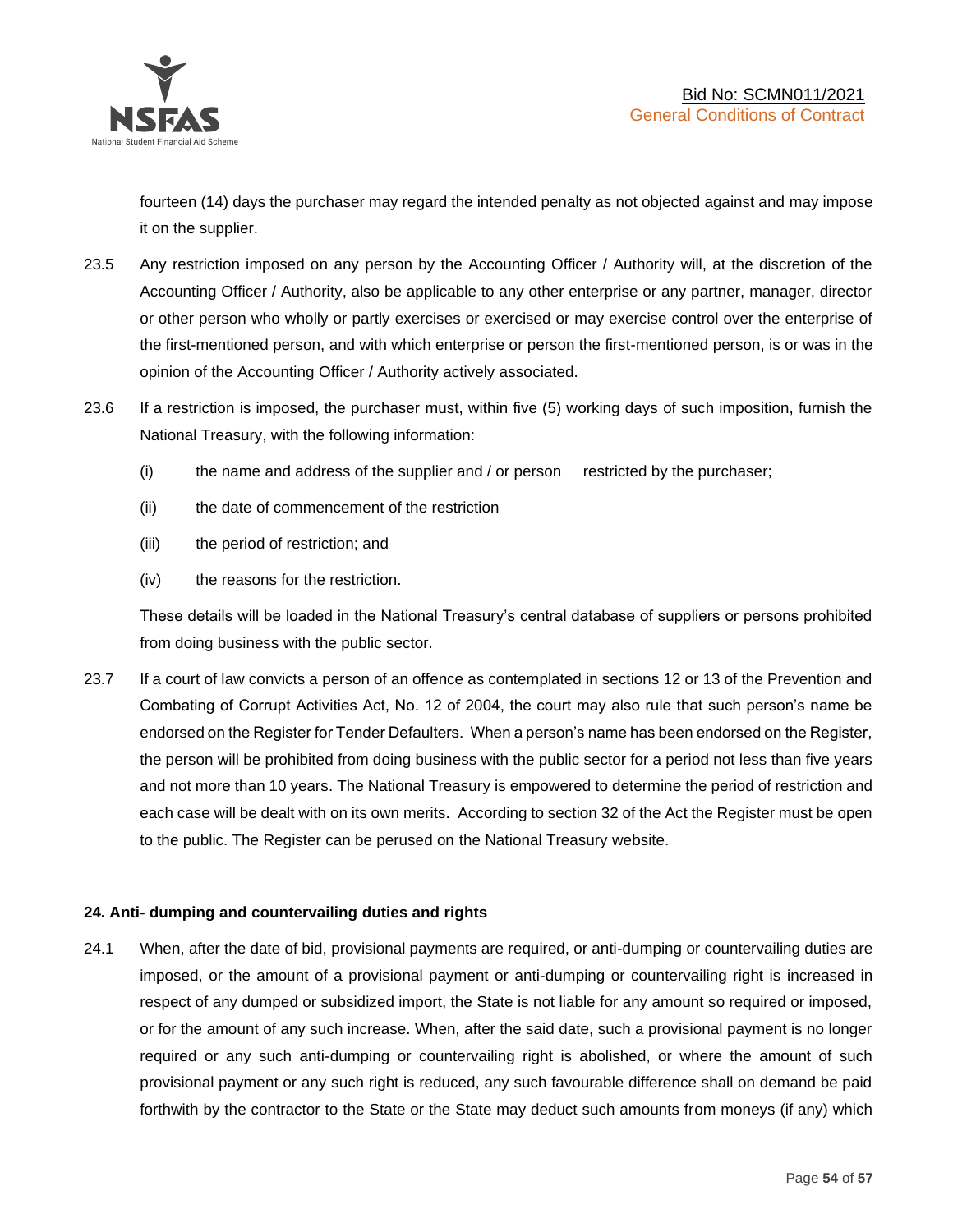

may otherwise be due to the contractor in regard to supplies or services which he delivered or rendered, or is to deliver or render in terms of the contract or any other contract or any other amount which may be due to him

## **25. Force Majeure**

- 25.1 Notwithstanding the provisions of GCC Clauses 22 and 23, the supplier shall not be liable for forfeiture of its performance security, damages, or termination for default if and to the extent that his delay in performance or other failure to perform his obligations under the contract is the result of an event of force majeure.
- 25.2 If a force majeure situation arises, the supplier shall promptly notify the purchaser in writing of such condition and the cause thereof. Unless otherwise directed by the purchaser in writing, the supplier shall continue to perform its obligations under the contract as far as is reasonably practical, and shall seek all reasonable alternative means for performance not prevented by the force majeure event.

#### **26. Termination for insolvency**

26.1 The purchaser may at any time terminate the contract by giving written notice to the supplier if the supplier becomes bankrupt or otherwise insolvent. In this event, termination will be without compensation to the supplier, provided that such termination will not prejudice or affect any right of action or remedy which has accrued or will accrue thereafter to the purchaser.

#### **27. Settlement of Disputes**

- 27.1 If any dispute or difference of any kind whatsoever arises between the purchaser and the supplier in connection with or arising out of the contract, the parties shall make every effort to resolve amicably such dispute or difference by mutual consultation.
- 27.2 If, after thirty (30) days, the parties have failed to resolve their dispute or difference by such mutual consultation, then either the purchaser or the supplier may give notice to the other party of his intention to commence with mediation. No mediation in respect of this matter may be commenced unless such notice is given to the other party.
- 27.3 Should it not be possible to settle a dispute by means of mediation, it may be settled in a South African court of law.
- 27.4 Mediation proceedings shall be conducted in accordance with the rules of procedure specified in the SCC.
- 27.5 Notwithstanding any reference to mediation and/or court proceedings herein,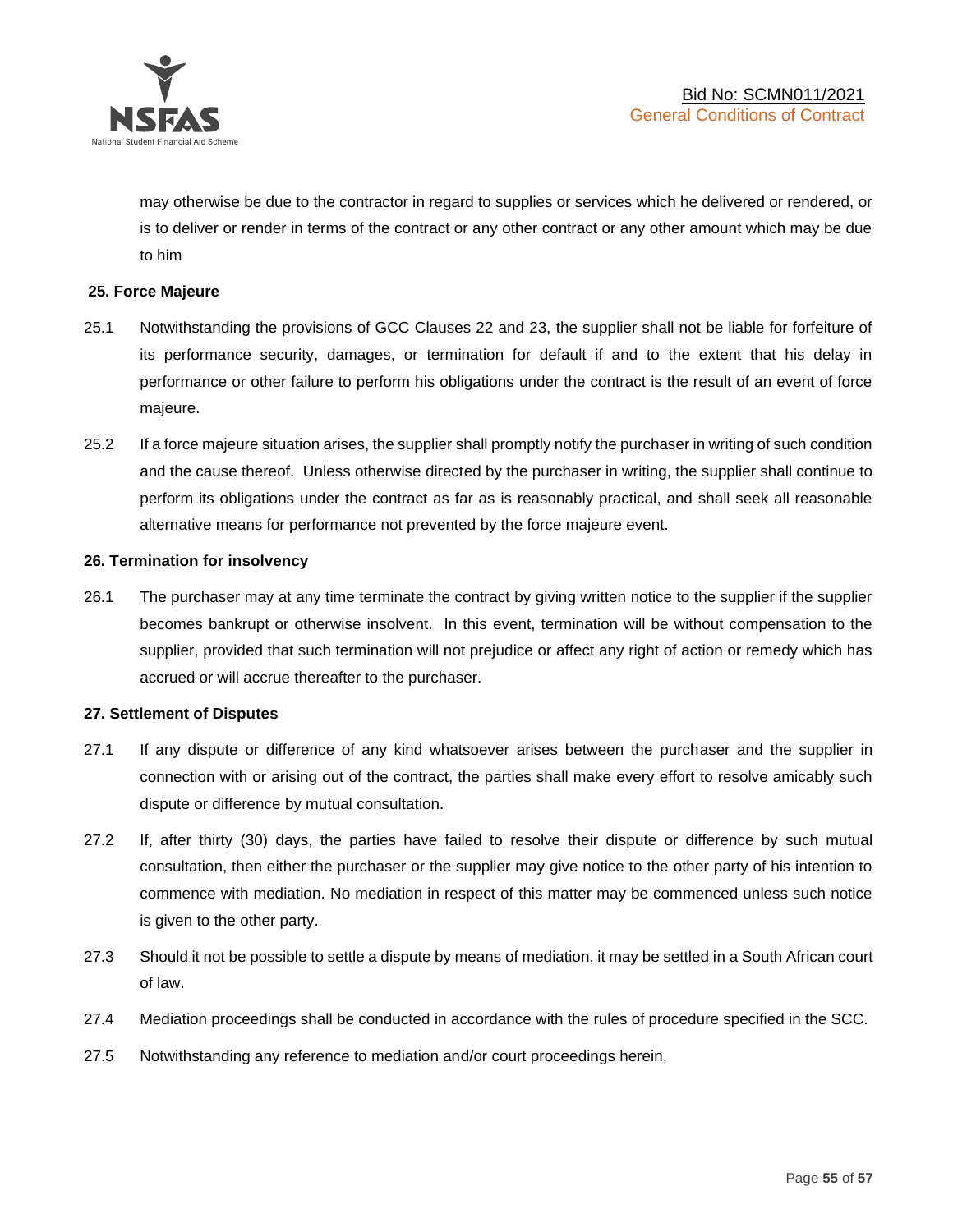

(a) the parties shall continue to perform their respective obligations under the contract unless they otherwise agree; and

(b) the purchaser shall pay the supplier any monies due the supplier.

## **28. Limitation of liability**

28.1 Except in cases of criminal negligence or wilful misconduct, and in the case of infringement pursuant to Clause 6;

(a) the supplier shall not be liable to the purchaser, whether in contract, tort, or otherwise, for any indirect or consequential loss or damage, loss of use, loss of production, or loss of profits or interest costs, provided that this exclusion shall not apply to any obligation of the supplier to pay penalties and/or damages to the purchaser; and

(b) the aggregate liability of the supplier to the purchaser, whether under the contract, in tort or otherwise, shall not exceed the total contract price, provided that this limitation shall not apply to the cost of repairing or replacing defective equipment.

#### **29. Governing language**

29.1 The contract shall be written in English. All correspondence and other documents pertaining to the contract that is exchanged by the parties shall also be written in English.

#### **30. Applicable Law**

30.1 The contract shall be interpreted in accordance with South African laws, unless otherwise specified in SCC.

#### **31. Notices**

31.1 Every written acceptance of a bid shall be posted to the supplier concerned by registered or certified mail and any other notice to him shall be posted by ordinary mail to the address furnished in his bid or to the address notified later by him in writing and such posting shall be deemed to be proper service of such notice

The time mentioned in the contract documents for performing any act after such aforesaid notice has been given, shall be reckoned from the date of posting of such notice.